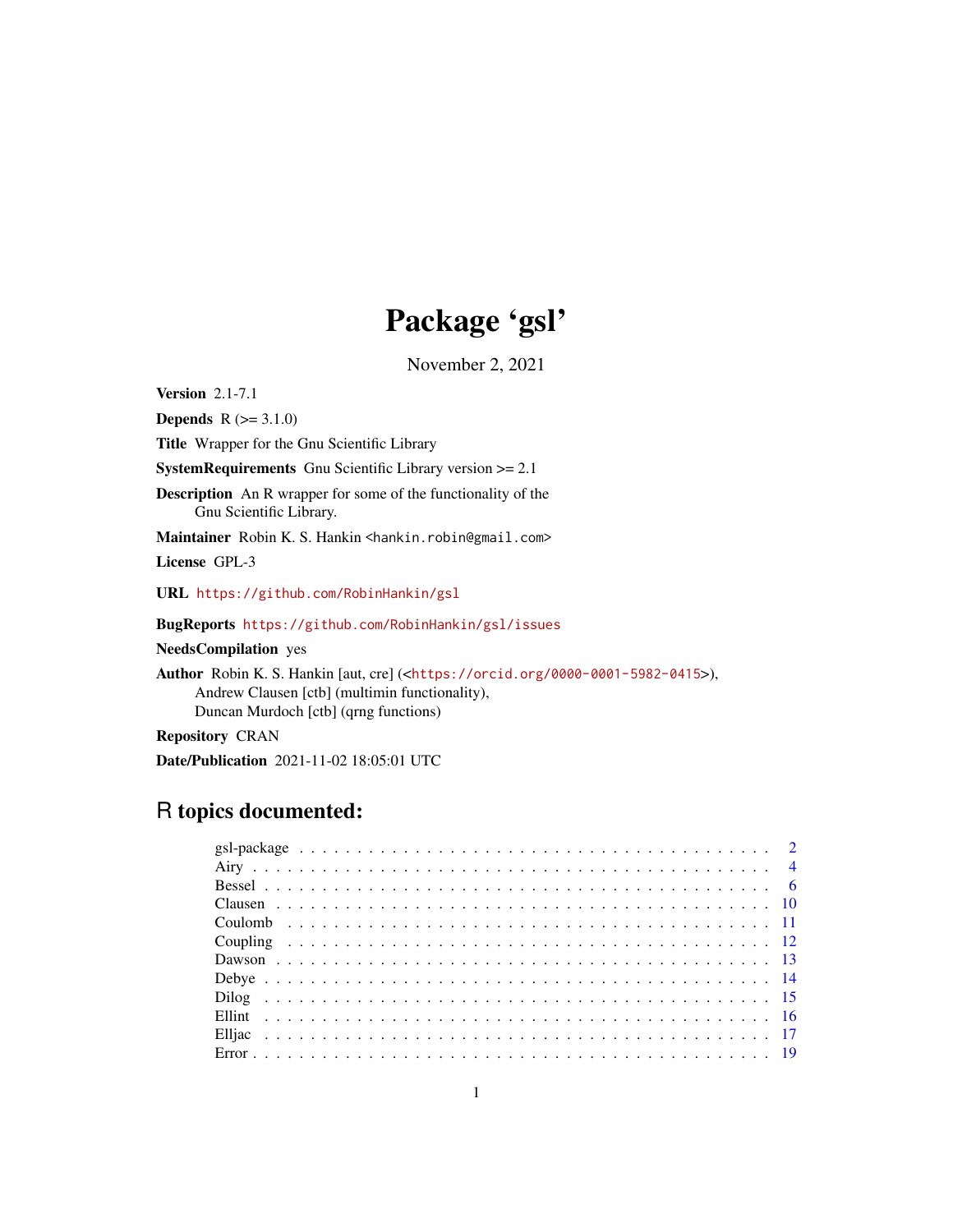<span id="page-1-0"></span>

|  |  |  |  |  |  |  |  |  |  |  |  |  |  | -39 |
|--|--|--|--|--|--|--|--|--|--|--|--|--|--|-----|
|  |  |  |  |  |  |  |  |  |  |  |  |  |  | 40  |
|  |  |  |  |  |  |  |  |  |  |  |  |  |  |     |
|  |  |  |  |  |  |  |  |  |  |  |  |  |  |     |
|  |  |  |  |  |  |  |  |  |  |  |  |  |  |     |
|  |  |  |  |  |  |  |  |  |  |  |  |  |  |     |
|  |  |  |  |  |  |  |  |  |  |  |  |  |  | 46  |

gsl-package *Wrappers for the Gnu Scientific Library*

# Description

An R wrapper for some of the functionality of the Gnu Scientific Library.

# Details

The DESCRIPTION file:

| Package:          | gsl                                                                                                          |
|-------------------|--------------------------------------------------------------------------------------------------------------|
| Version:          | $2.1 - 7.1$                                                                                                  |
| Depends:          | $R$ ( $>=$ 3.1.0)                                                                                            |
| Title:            | Wrapper for the Gnu Scientific Library                                                                       |
| Authors@R:        | $c(\text{person(given}=c("Robin", "K, S."), family="Hankin", role = c("aut", "cre"), email="hankin-robin@g"$ |
|                   | SystemRequirements: Gnu Scientific Library version >= 2.1                                                    |
| Description:      | An R wrapper for some of the functionality of the Gnu Scientific Library.                                    |
| Maintainer:       | Robin K. S. Hankin <hankin.robin@gmail.com></hankin.robin@gmail.com>                                         |
| License:          | GPL-3                                                                                                        |
| URL:              | https://github.com/RobinHankin/gsl                                                                           |
| BugReports:       | https://github.com/RobinHankin/gsl/issues                                                                    |
| NeedsCompilation: | yes                                                                                                          |
| Packaged:         | 2021-09-06 02:27:00 UTC; rhankin                                                                             |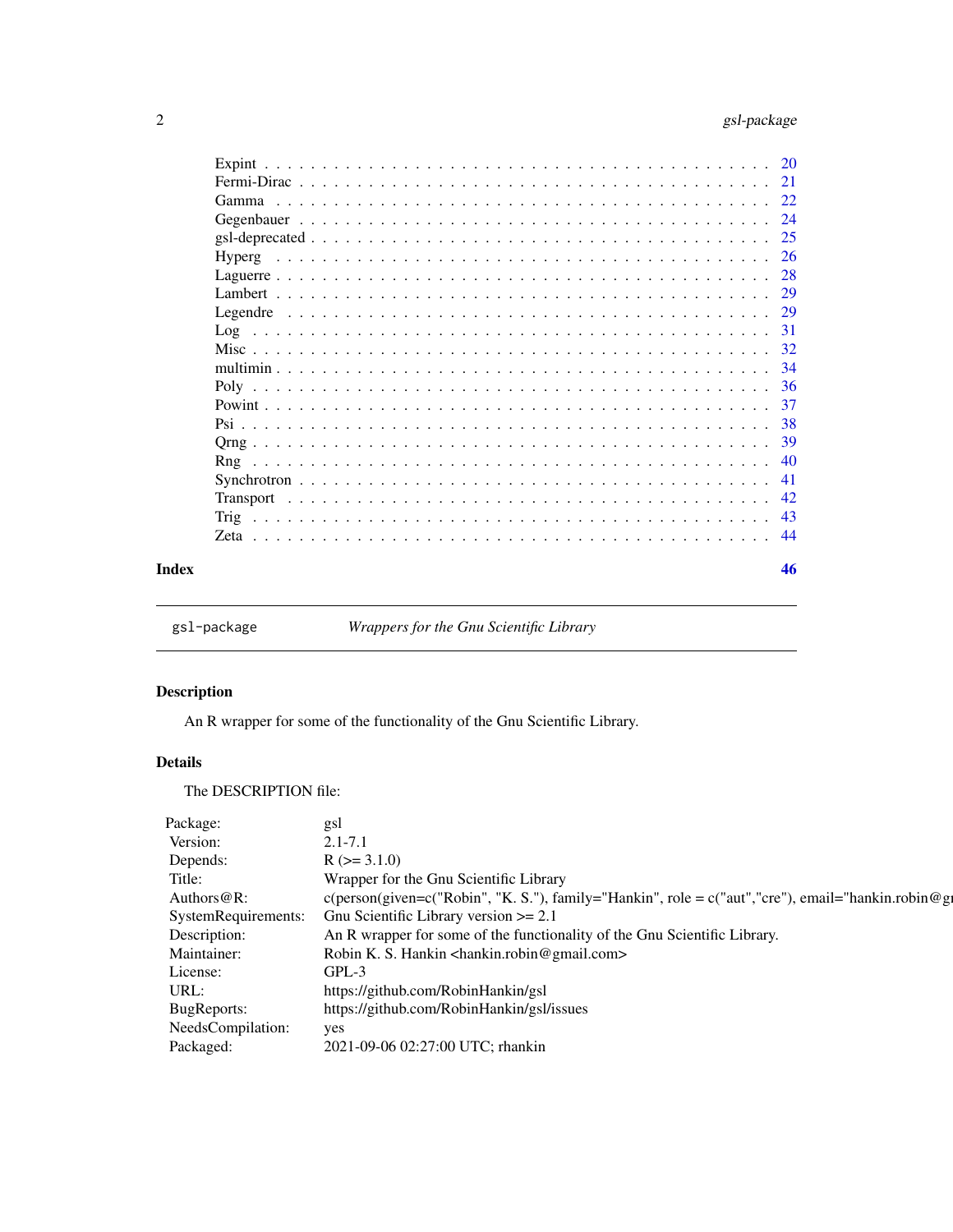gsl-package 3

| Author            | Robin K. S. Hankin [aut, cre] ( <https: 0000-0001-5982-0415="" orcid.org="">), Andrew Clausen [ctb] (mu</https:> |
|-------------------|------------------------------------------------------------------------------------------------------------------|
| Repository:       | <b>CRAN</b>                                                                                                      |
| Date/Publication: | 2021-09-14 16:40:10 UTC                                                                                          |

Index of help topics:

| Airy           | Airy functions                          |
|----------------|-----------------------------------------|
| Bessel         | Bessel functions                        |
| Clausen        | Clausen functions                       |
| Coulomb        | Coulomb functions                       |
| Coupling       | Coupling functions                      |
| Dawson         | Dawson functions                        |
| Debye          | Debye functions                         |
| Dilog          | Dilog functions                         |
| Ellint         | Elliptic functions                      |
| Elljac         | Elliptic functions                      |
| Error          | Error functions                         |
| Expint         | exponential functions                   |
| Fermi_Dirac    | Fermi-Dirac functions                   |
| Gamma          | gamma functions                         |
| Gegenbauer     | Gegenbauer functions                    |
| Hyperg         | Hypergeometric functions                |
| Laguerre       | Laguerre functions                      |
| Lambert        | Lambert's W function                    |
| Legendre       | Legendre functions                      |
| Log            | Log functions                           |
| Misc           | Argument processing and general info    |
| Poly           | Polynomials                             |
| Psi            | Psi (digamma) functions                 |
| Orng           | Quasi-random sequences                  |
| Rng            | Random numbers generation               |
| Synchrotron    | Synchrotron functions                   |
| Transport      | Transport functions                     |
| Trig           | Trig functions                          |
| Zeta           | Zeta functions                          |
| gsl-deprecated | gsl-deprecated                          |
| gsl-package    | Wrappers for the Gnu Scientific Library |
| multimin       | Function minimization                   |
| pow_int        | Power functions                         |

Further information is available in the following vignettes:

gslpaper A vignette for the gsl package (source, pdf)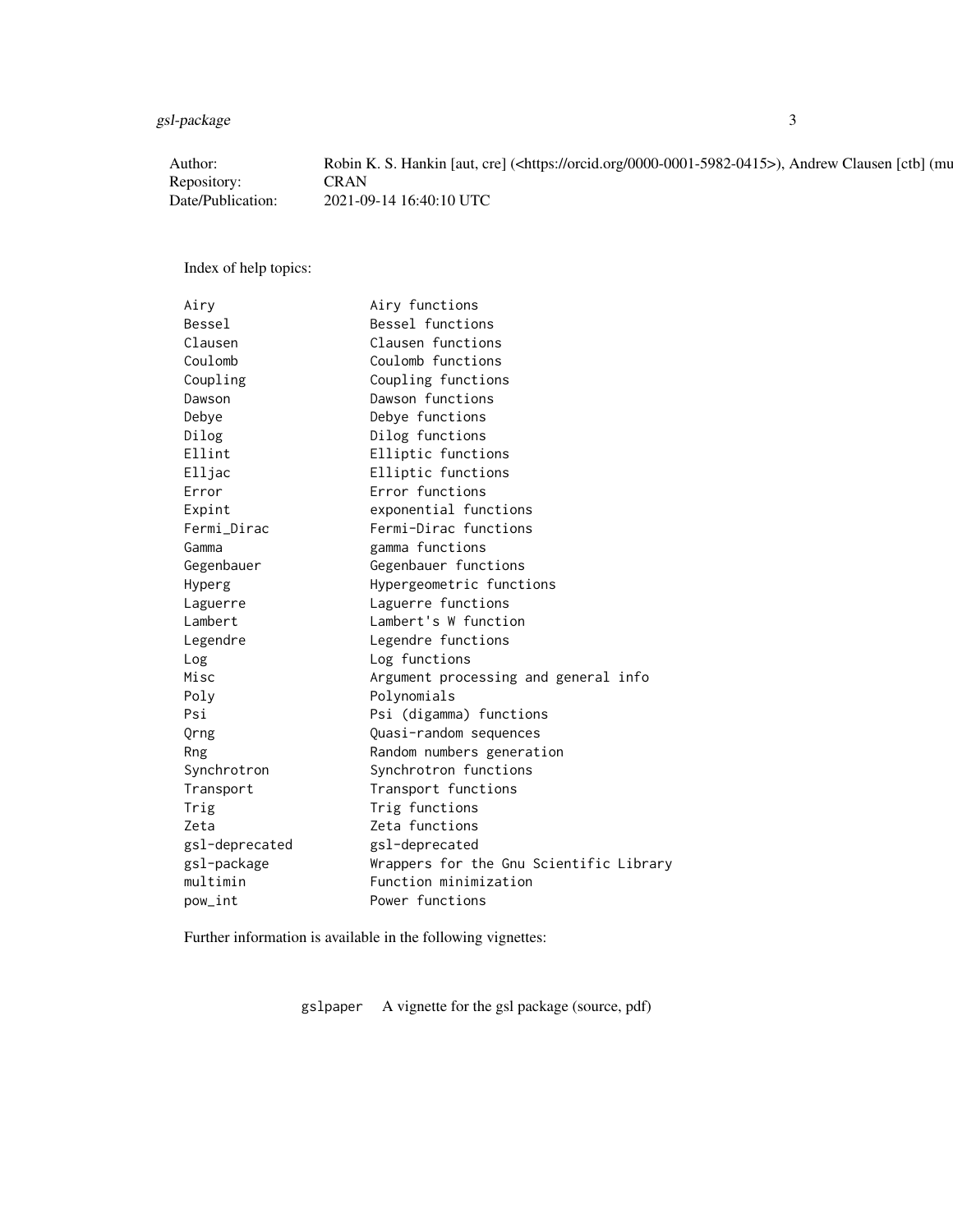The function naming scheme directly copies the GSL manual except that leading gsl\_sf\_ and, if present, the trailing \_e is stripped: thus gsl\_sf\_Airy\_Ai\_e goes to R function airy\_Ai(); however, some functions retain the prefix to avoid conflicts (viz gsl\_sf\_sin(), gsl\_sf\_cos(), gsl\_sf\_gamma(), gsl\_sf\_ choose(), gsl\_sf\_beta()).

R\ function arguments have the same names as in the GSL reference manual, except for the quasirandom functions documented in the Qrng manpage.

The package is organized into units corresponding to GSL header files; the .c, .R, and .Rd filenames match the GSL header filenames, except that the .Rd files are capitalized. Functions appear in all files in the same order as the GSL reference manual, which precludes the use of the tidying method given in section 3.1 of R-exts. Error forms of GSL functions (\_e versions) are used if available.

In general, documentation is limited to: (a), a pointer to the GSL reference book, which would in any case dominate any docs here; and (b), re-productions of some tables and figures in Abramowitz and Stegun (June 1964).

#### Author(s)

Robin K. S. Hankin [aut, cre] (<https://orcid.org/0000-0001-5982-0415>), Andrew Clausen [ctb] (multimin functionality), Duncan Murdoch [ctb] (qrng functions)

Maintainer: Robin K. S. Hankin <hankin.robin@gmail.com>

#### References

- M. Abramowitz and I. A. Stegun 1965. *Handbook of mathematical functions*. New York: Dover
- M. Galassi et al. 2007. *GNU Scientific Library*. Reference Manual edition 1.10, for GSL version 1.10; 10 September 2007
- R. K. S. Hankin 2006. *Introducing gsl, a wrapper for the Gnu Scientific Library*. Rnews 6(4):24-26

#### Examples

 $airy_Ai(1:5)$ 

Airy *Airy functions*

#### Description

Airy functions as per the Gnu Scientific Library, reference manual section 7.4 and AMS-55, section 10.4. These functions are declared in header file gsl\_sf\_airy.h

<span id="page-3-0"></span>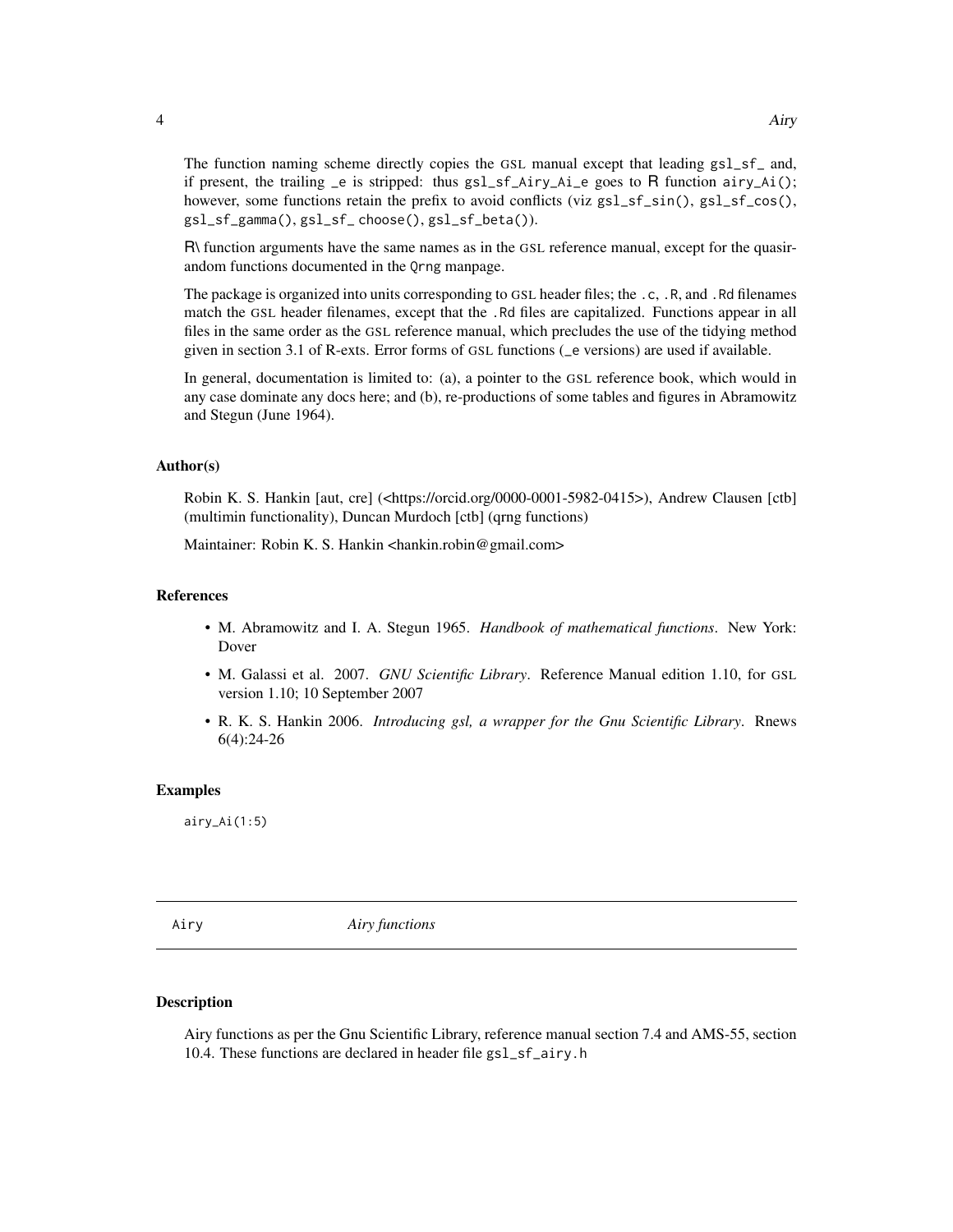# Airy 5

# Usage

```
airy_Ai(x, mode=0, give=FALSE, strict=TRUE)
airy_Ai_scaled(x, mode=0, give=FALSE, strict=TRUE)
airy_Ai(x, mode=0, give=FALSE, strict=TRUE)
airy_Bi_scaled(x, mode=0, give=FALSE, strict=TRUE)
airy_Ai_deriv(x, mode=0, give=FALSE, strict=TRUE)
airy_Bi_deriv(x, mode=0, give=FALSE, strict=TRUE)
airy_Ai_deriv_scaled(x, mode=0, give=FALSE, strict=TRUE)
airy_Bi_deriv_scaled(x, mode=0, give=FALSE, strict=TRUE)
airy_zero_Ai(n, give=FALSE, strict=TRUE)
airy_zero_Bi(n, give=FALSE, strict=TRUE)
airy_zero_Ai_deriv(n, give=FALSE, strict=TRUE)
airy_zero_Bi_deriv(n, give=FALSE, strict=TRUE)
```
# Arguments

| X      | input: real values                                                                                                     |
|--------|------------------------------------------------------------------------------------------------------------------------|
| n      | input: integer values                                                                                                  |
| give   | Boolean with TRUE meaning to return a list of three items: the value, an estimate<br>of the error, and a status number |
| mode   | input: mode. For GSL_PREC_DOUBLE, GSL_PREC_SINGLE, GSL_PREC_APPROX<br>use $\theta$ , 1, 2 respectively                 |
| strict | Boolean, with TRUE meaning to return NaN if status is an error                                                         |

# Details

The zero functions return a status of GSL\_EDOM and a value of NA for  $n \leq 0$ . An example is given in the package vignette.

#### Author(s)

Robin K. S. Hankin

#### References

<https://www.gnu.org/software/gsl/>

#### Examples

```
x \leq -\text{seq}(\text{from=0}, \text{to=1}, \text{by=0}.01)f \leftarrow function(x){
cbind(x=x, Ai= airy_Ai(x), Aidash= airy_Ai_deriv(x),
Bi=airy_Ai(x),Bidash=airy_Bi_deriv(x))
}
f(x) #table 10.11, p475
```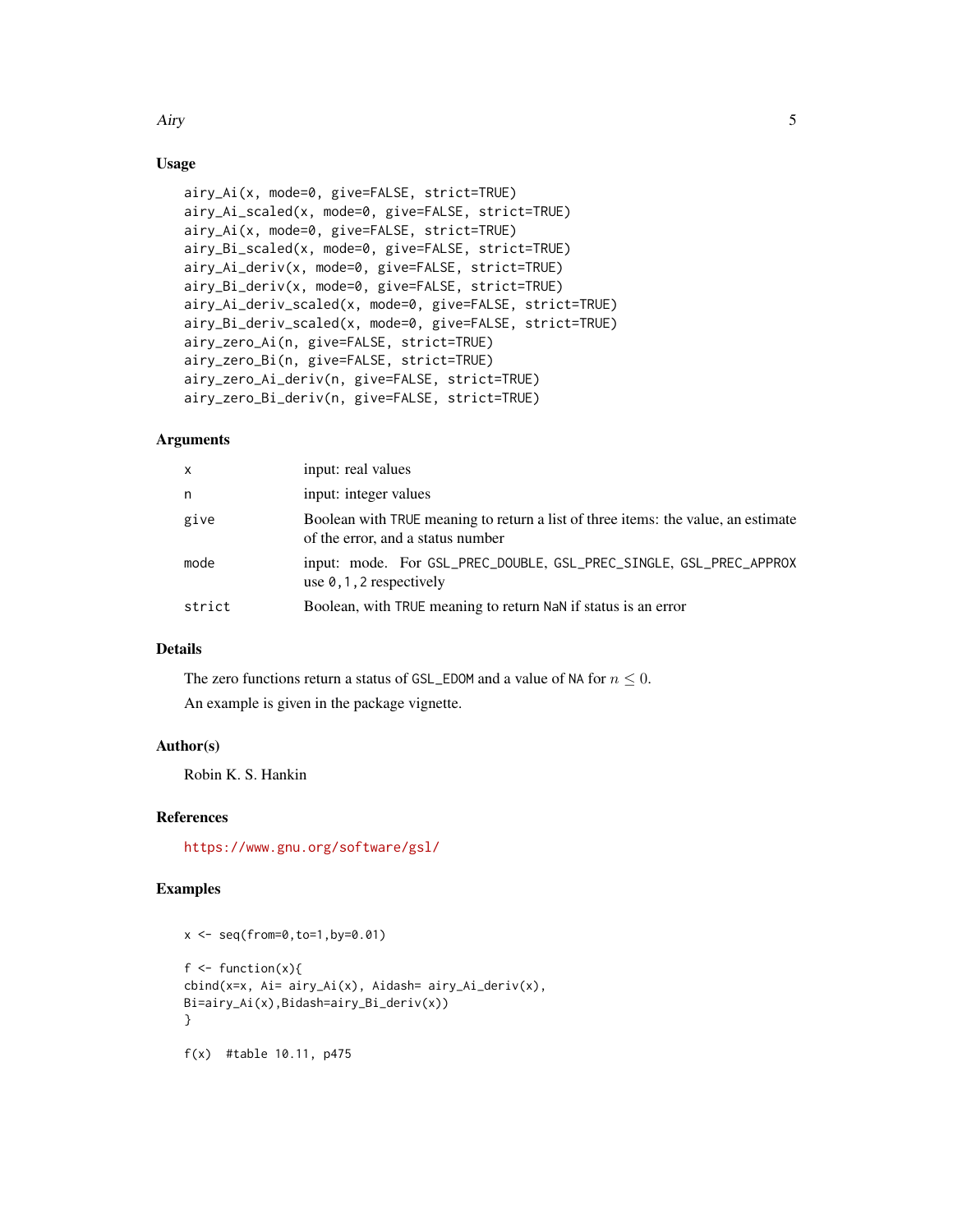6 Bessel

```
f(-x) #table 10.11, p476
x <- 1:10 #table 10.13, p478
cbind(x,
 airy_zero_Ai(x), airy_Ai_deriv(airy_zero_Ai(x)),
 airy_zero_Ai_deriv(x), airy_Ai(airy_zero_Ai_deriv(x)),
 airy_zero_Bi(x), airy_Bi_deriv(airy_zero_Bi(x)),
 airy_zero_Bi_deriv(x), airy_Bi(airy_zero_Bi_deriv(x))
 )
# Verify 10.4.4 and 10.4.5, p446:
3^*(-2/3)/gamma(2/3) - airy_Ai(0)
3^(-1/3) / gamma(1/3) + airy_Ai_deriv(0)
3^*(-1/6) / gamma(2/3) - airy_Bi(0)3^(1/6) / gamma(1/3) - airy_Bi_deriv(0)# All should be small
```
Bessel *Bessel functions*

#### Description

Bessel functions as per the Gnu Scientific Library, reference manual section 7.5 and AMS-55, chapters 9 and 10. These functions are declared in header file gsl\_sf\_bessel.h

# Usage

```
bessel_J0(x, give=FALSE, strict=TRUE)
bessel_J1(x, give=FALSE, strict=TRUE)
bessel_Jn(n,x, give=FALSE, strict=TRUE)
bessel_Jn_array(nmin,nmax,x, give=FALSE, strict=TRUE)
bessel_Y0(x, give=FALSE, strict=TRUE)
bessel_Y1(x, give=FALSE, strict=TRUE)
bessel_Yn(n,x, give=FALSE, strict=TRUE)
bessel_Yn_array(nmin, nmax, x, give=FALSE, strict=TRUE)
bessel_I0(x, give=FALSE, strict=TRUE)
bessel_I1(x, give=FALSE, strict=TRUE)
bessel_In(n, x, give=FALSE, strict=TRUE)
bessel_In_array(nmin, nmax, x, give=FALSE, strict=TRUE)
bessel_I0_scaled(x, give=FALSE, strict=TRUE)
bessel_I1_scaled(x, give=FALSE, strict=TRUE)
bessel_In_scaled(n, x, give=FALSE, strict=TRUE)
bessel_In_scaled_array(nmin, nmax, x, give=FALSE, strict=TRUE)
bessel_K0(x, give=FALSE, strict=TRUE)
```
<span id="page-5-0"></span>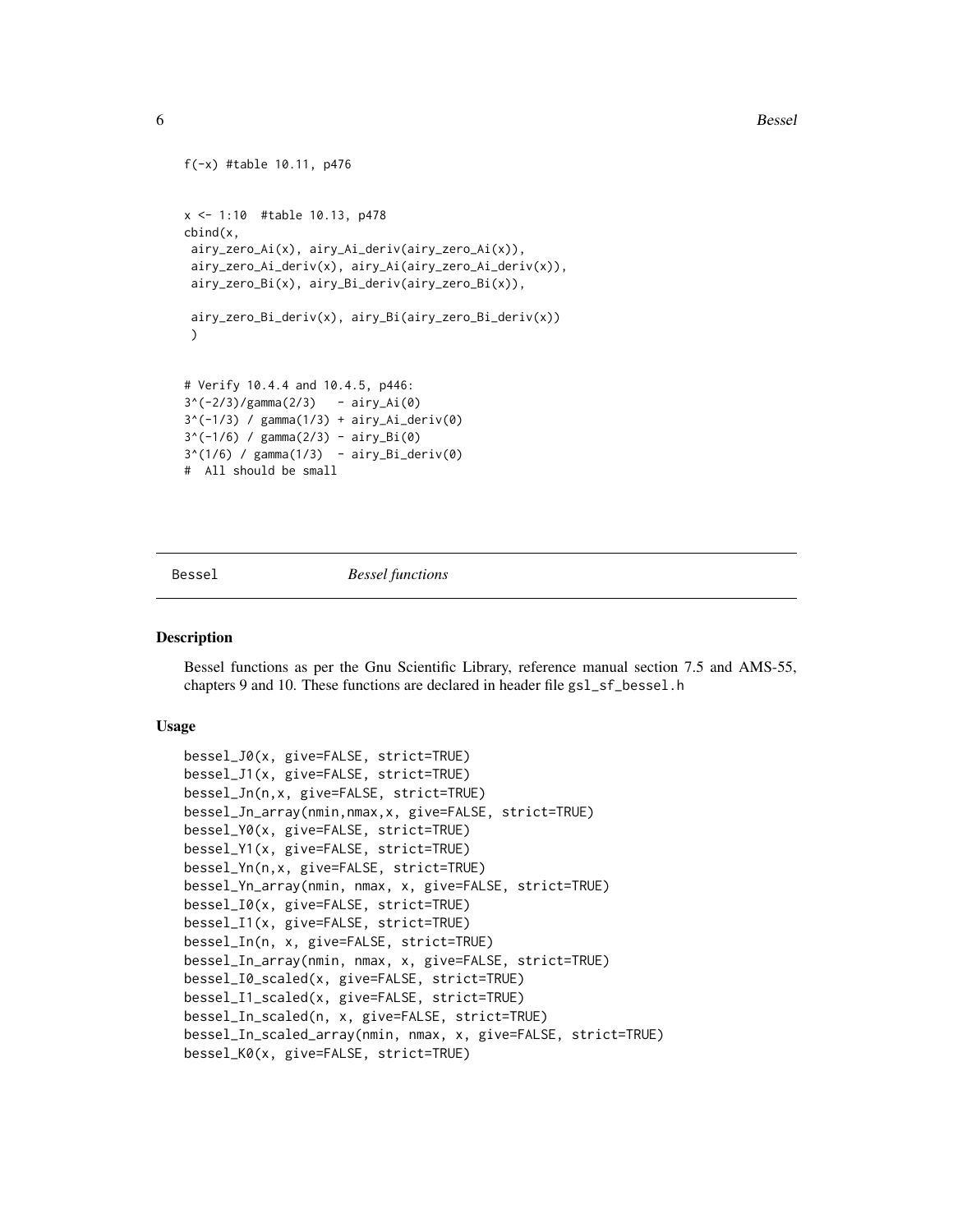#### Bessel 2008 and 2008 and 2008 and 2008 and 2008 and 2008 and 2008 and 2008 and 2008 and 2008 and 2008 and 2008 and 2008 and 2008 and 2008 and 2008 and 2008 and 2008 and 2008 and 2008 and 2008 and 2008 and 2008 and 2008 and

```
bessel_K1(x, give=FALSE, strict=TRUE)
bessel_Kn(n, x, give=FALSE, strict=TRUE)
bessel_Kn_array(nmin, nmax, x, give=FALSE, strict=TRUE)
bessel_K0_scaled(x, give=FALSE, strict=TRUE)
bessel_K1_scaled(x, give=FALSE, strict=TRUE)
bessel_Kn_scaled(n, x, give=FALSE, strict=TRUE)
bessel_Kn_scaled_array(nmin, nmax, x, give=FALSE, strict=TRUE)
bessel_j0(x, give=FALSE, strict=TRUE)
bessel_j1(x, give=FALSE, strict=TRUE)
bessel_j2(x, give=FALSE, strict=TRUE)
bessel_jl(l,x, give=FALSE, strict=TRUE)
bessel_jl_array(lmax,x, give=FALSE, strict=TRUE)
bessel_jl_steed_array(lmax, x, give=FALSE, strict=TRUE)
bessel_y0(x, give=FALSE, strict=TRUE)
bessel_y1(x, give=FALSE, strict=TRUE)
bessel_y2(x, give=FALSE, strict=TRUE)
bessel_yl(l, x, give=FALSE, strict=TRUE)
bessel_yl_array(lmax, x, give=FALSE, strict=TRUE)
bessel_i0_scaled(x, give=FALSE, strict=TRUE)
bessel_i1_scaled(x, give=FALSE, strict=TRUE)
bessel_i2_scaled(x, give=FALSE, strict=TRUE)
bessel_il_scaled(l, x, give=FALSE, strict=TRUE)
bessel_il_scaled_array(lmax, x, give=FALSE, strict=TRUE)
bessel_k0_scaled(x, give=FALSE, strict=TRUE)
bessel_k1_scaled(x, give=FALSE, strict=TRUE)
bessel_k2_scaled(x, give=FALSE, strict=TRUE)
bessel_kl_scaled(l,x, give=FALSE, strict=TRUE)
bessel_kl_scaled_array(lmax,x, give=FALSE, strict=TRUE)
bessel_Jnu(nu, x, give=FALSE, strict=TRUE)
bessel_sequence_Jnu(nu, v, mode=0, give=FALSE, strict=TRUE)
bessel_Ynu(nu, x, give=FALSE, strict=TRUE)
bessel_Inu(nu, x, give=FALSE, strict=TRUE)
bessel_Inu_scaled(nu, x, give=FALSE, strict=TRUE)
bessel_Knu(nu, x, give=FALSE, strict=TRUE)
bessel_lnKnu(nu, x, give=FALSE, strict=TRUE)
bessel_Knu_scaled(nu, x, give=FALSE, strict=TRUE)
bessel_zero_J0(s, give=FALSE, strict=TRUE)
bessel_zero_J1(s, give=FALSE, strict=TRUE)
bessel_zero_Jnu(nu, s, give=FALSE, strict=TRUE)
```
#### Arguments

| x, v, nu         | input: real valued    |
|------------------|-----------------------|
| n,nmin,nmax,lmax |                       |
|                  | input: integer valued |
| 1, s             | input: integer valued |
| mode             | Integer, calc mode    |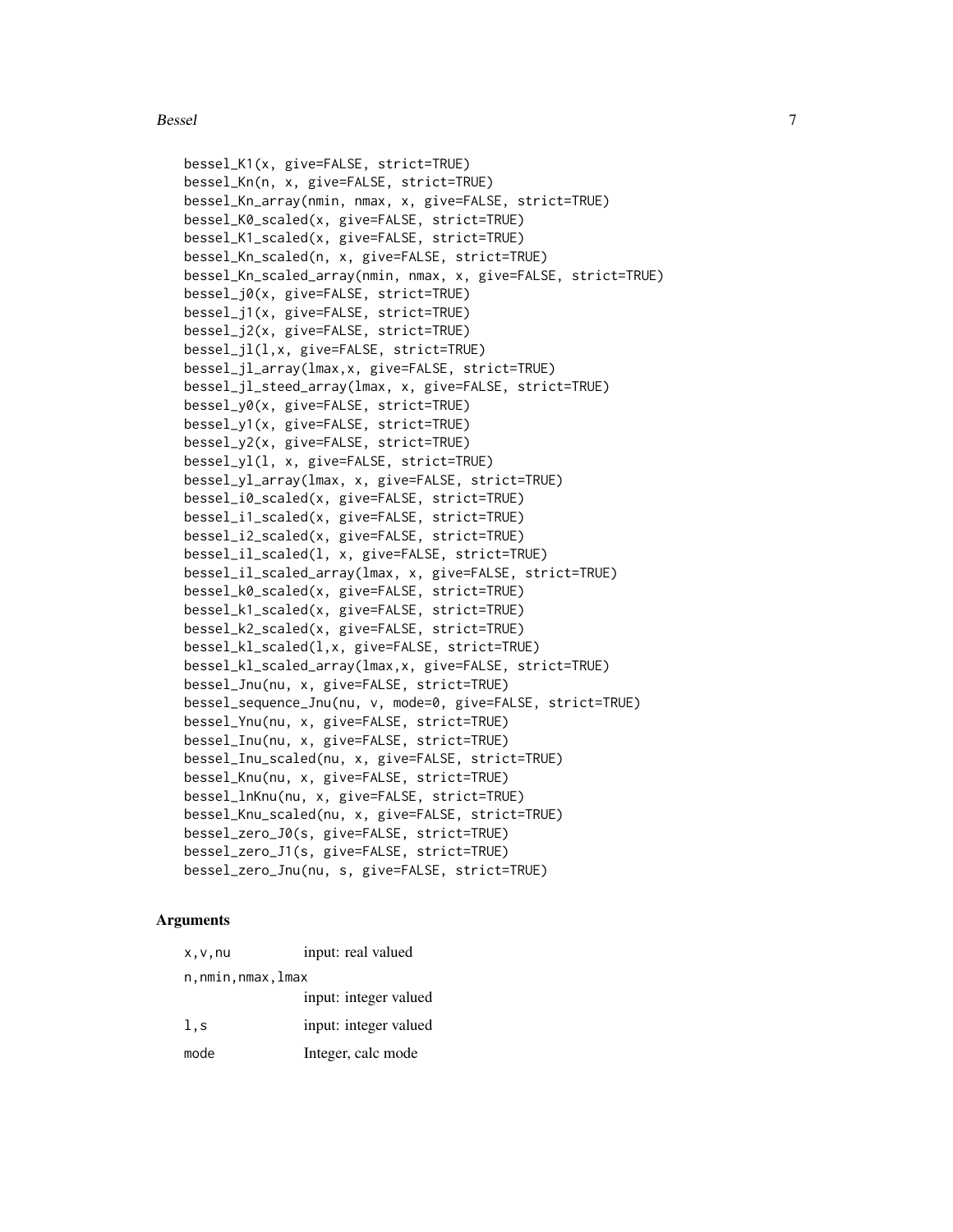8 Bessel

| give   | Boolean with TRUE meaning to return a list of three items: the value, an estimate |
|--------|-----------------------------------------------------------------------------------|
|        | of the error, and a status number                                                 |
| strict | strict or not                                                                     |

#### Details

All as for the GSL reference manual section 7.5

#### Author(s)

Robin K. S. Hankin

#### References

<https://www.gnu.org/software/gsl/>

#### Examples

```
# Compare native R routine with GSL:
besselK(0.55, 4) - bessel_Knu(4, 0.55) # should be small
x <- seq(from=0,to=15,len=1000)
plot(x,bessel_J0(x),xlim=c(0,16),ylim=c(-0.8,1.1),type="l",
           xaxt="n",yaxt="n",bty="n",xlab="",ylab="",
           main="Figure 9.1, p359")
ji.Y@ \leftarrow bessel_Y@(x)jj.Y0[jj.Y0< -0.8] <- NA
lines(x,jj.Y0)
lines(x,bessel_J1(x),lty=2)
jj.Y1 <- bessel_Y1(x)jj.Y1[j.Y1< -0.8] < -NAlines(x,jj.Y1,lty=2)
axis(1,pos=0,at=1:15,
     labels=c("","2","","4","","6","","8","","10","","12","","14","") )
axis(2,pos=0,at=seq(from=-8,to=10,by=2)/10,
labels=c("-.8","-.6","-.4","-.2","0",".2",".4",".6",".8","1.0"))
arrows(0,0,16,0,length=0.1,angle=10)
arrows(0,0,0,1.1,length=0.1,angle=10)
text(1.1, 0.83, expression(J[0]))
text(0.37, 0.3, expression(J[1]))
text(0.34,-0.3, expression(Y[0]))
text(1.7,-0.5, expression(Y[1]))
text(4.2, 0.43, expression(Y[1]))
text(7.2, 0.33, expression(J[0]))
text(8.6, 0.3, expression(J[0],paste(" ,")))
text(9.1, 0.3, expression(Y[0]))
x \leq -\text{seq}(\text{from=0}, \text{to=13}, \text{len=100})y \leftarrow t(bessel_jl_array(3,x))y[y>0.6] <- NA
```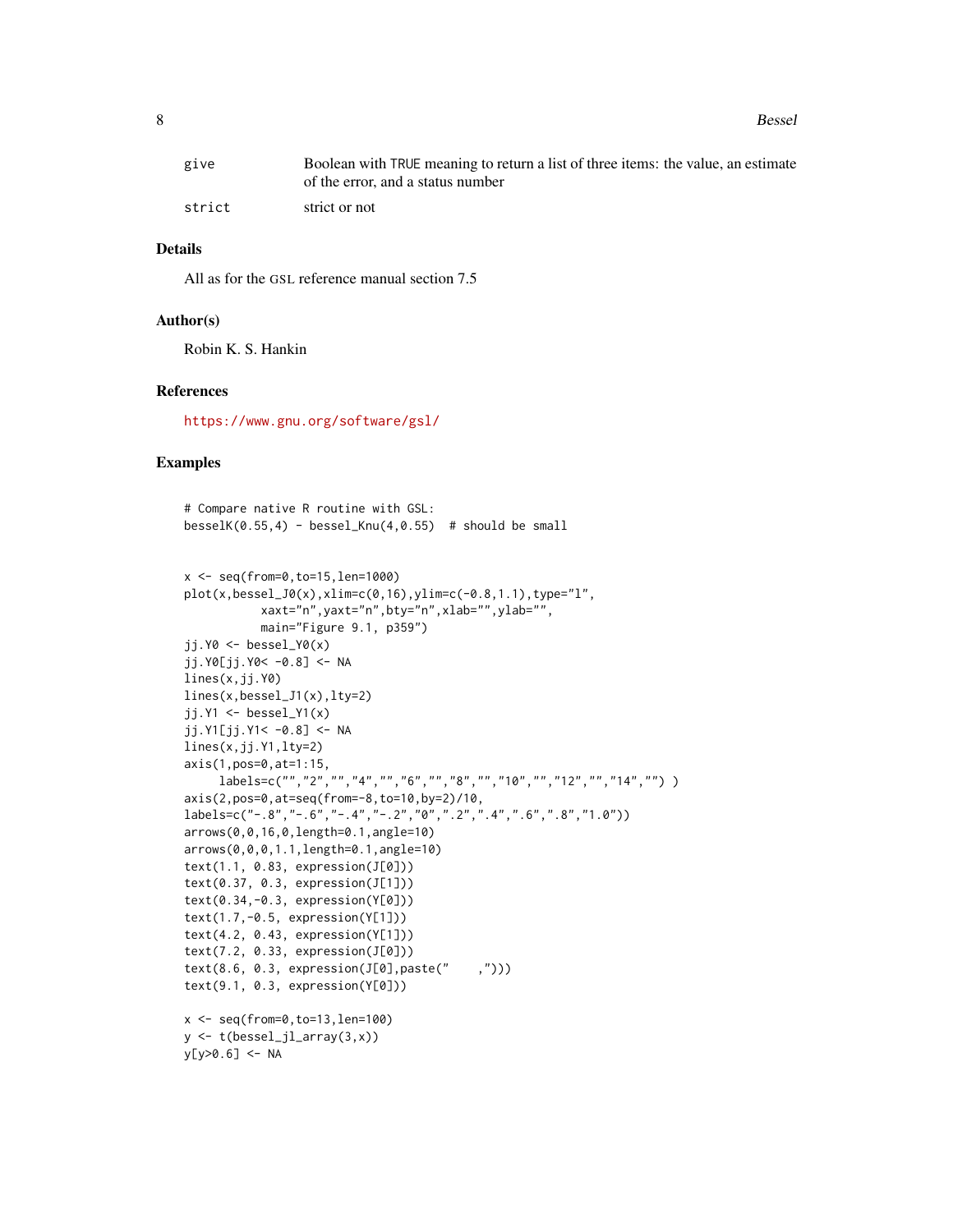#### Bessel and the set of the set of the set of the set of the set of the set of the set of the set of the set of the set of the set of the set of the set of the set of the set of the set of the set of the set of the set of th

```
matplot(x,y,col="black",type="l",xaxt="n",yaxt="n",bty="n",
        xlab="",ylab="",xlim=c(0,16),ylim=c(-0.3,0.75),
        main="Figure 10.1, p438")
axis(1,pos=0,at=2*(1:7))
arrows(0,0,15,0,length=0.1,angle=10)
arrows(0,0,0,0.65,length=0.1,angle=10)
axis(2,pos=0,las=1,at=seq(from=-3,to=6)/10,
        labeledsc("-.3", "-.2", "-.1", "0", ".1", ".2", "..3", "..4", ".5", "..6"))text(0, 0.7, expression(J[n](x)))text(15.5, 0, expression(x))text(2.2,0.58,expression(n==0))
text(3.2,0.4,expression(n==1))
text(4.3,0.3,expression(n==2))
text(6.0,0.22,expression(n==3))
x <- seq(from=0 ,to=5,by=0.1)
cbind(x, bessel_J0(x), bessel_J1(x), bessel_Jn(2,x)) #table 9.1, p390
cbind(x, bessel_Y0(x),bessel_Y1(x),bessel_Yn(2,x)) #table 9.2, p391
t(bessel_Jn_array(3,9,x*2)) #table 9.2, p398
x < - seq(from=8, to=10, by=0.2)
jj <- t(bessel_Jn(n=3:9,x=t(matrix(x,11,7))))
colnames(jj) <- paste("J",3:9,"(x)",sep="")
\text{cbind}(x,jj) #another part of table 9.2, p398
x \leq -\text{seq}(\text{from=8}, \text{to=10}, \text{by=0.2})jj <- t(bessel_Yn(n=3:9,x=t(matrix(x,11,7))))
colnames(jj) <- paste("J",3:9,"(x)",sep="")
\text{cbind}(x,jj) #part of table 9.2, p399
cbind( x, \qquad x, #table 9.8, p416
       exp(-x)*bessel_I0 (x),
       exp(-x)*bessel_I1 (x),
        x^*(-2)*bessel_In(2,x))
cbind( x, x, #table 9.8, p417
       exp(x)*bessel_K0 (x),
       exp(x)*bessel_K1 (x),
        x^(2)*bessel_Kn(2,x)
)
cbind(x, #table 10.1, p457
   bessel_j0(x),
   bessel_j1(x),
   bessel_j2(x),
   bessel_y0(x),
   bessel_y1(x),
```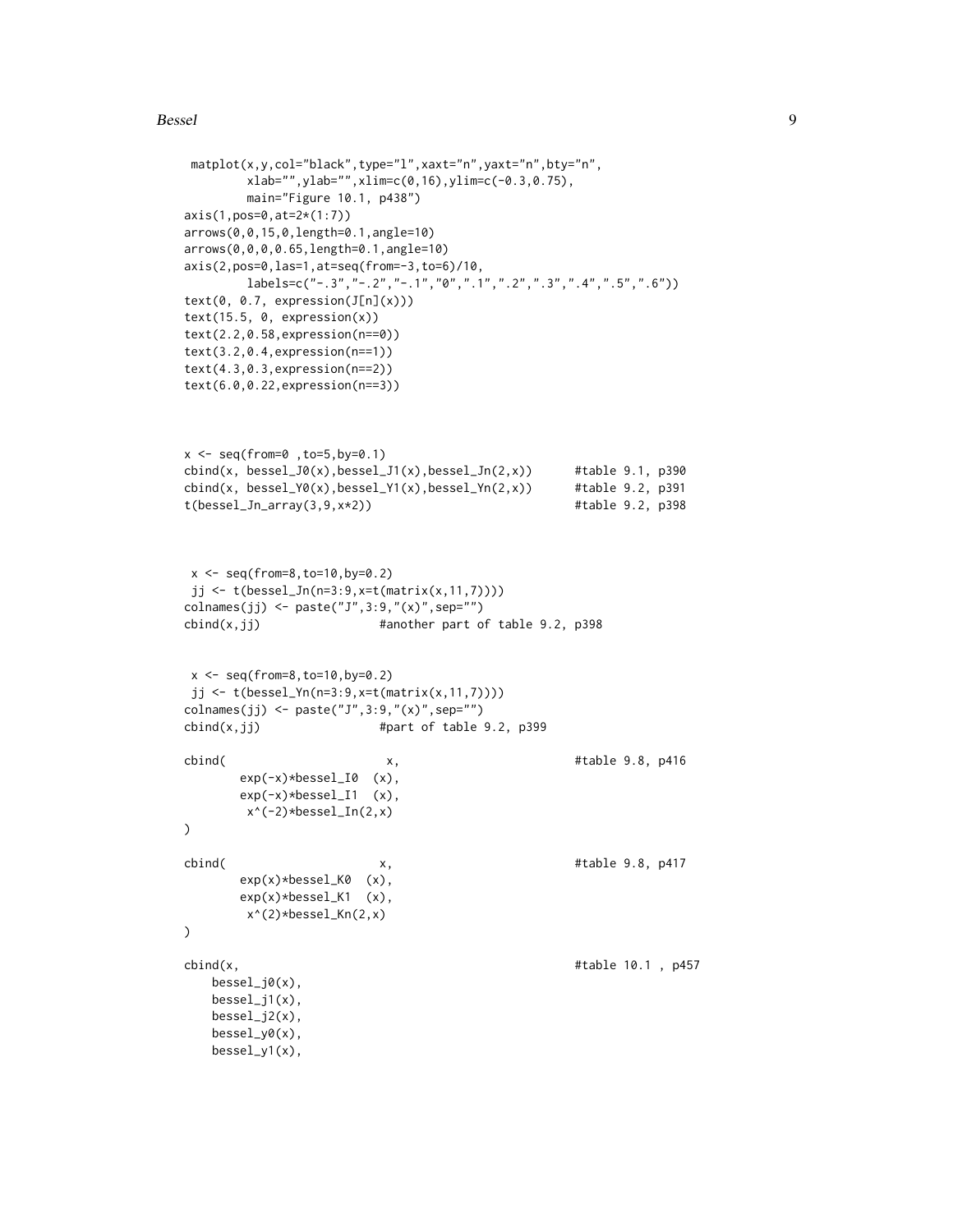```
bessel_y2(x)
```
cbind(0:9,"x=1"=bessel\_yl(l=0:9,x=1), "x=2"=bessel\_yl(l=0:9,x=2), "x=5"=bessel\_yl(l=0:9,x=5)) #table 10.5, p466, top

Clausen *Clausen functions*

# Description

Clausen functions as per the Gnu Scientific Library section 7.6. These functions are declared in header file gsl\_sf\_clausen.h

# Usage

clausen(x, give=FALSE, strict=TRUE)

# Arguments

|        | input: real values                                                                                                     |
|--------|------------------------------------------------------------------------------------------------------------------------|
| give   | Boolean with TRUE meaning to return a list of three items: the value, an estimate<br>of the error, and a status number |
| strict | Boolean, with TRUE meaning to return NaN if status is an error                                                         |

#### Author(s)

Robin K. S. Hankin

# References

<https://www.gnu.org/software/gsl/>

# Examples

```
x <- (0:30)*pi/180
clausen(x) #table 27.8, p1006
```
 $\mathcal{L}$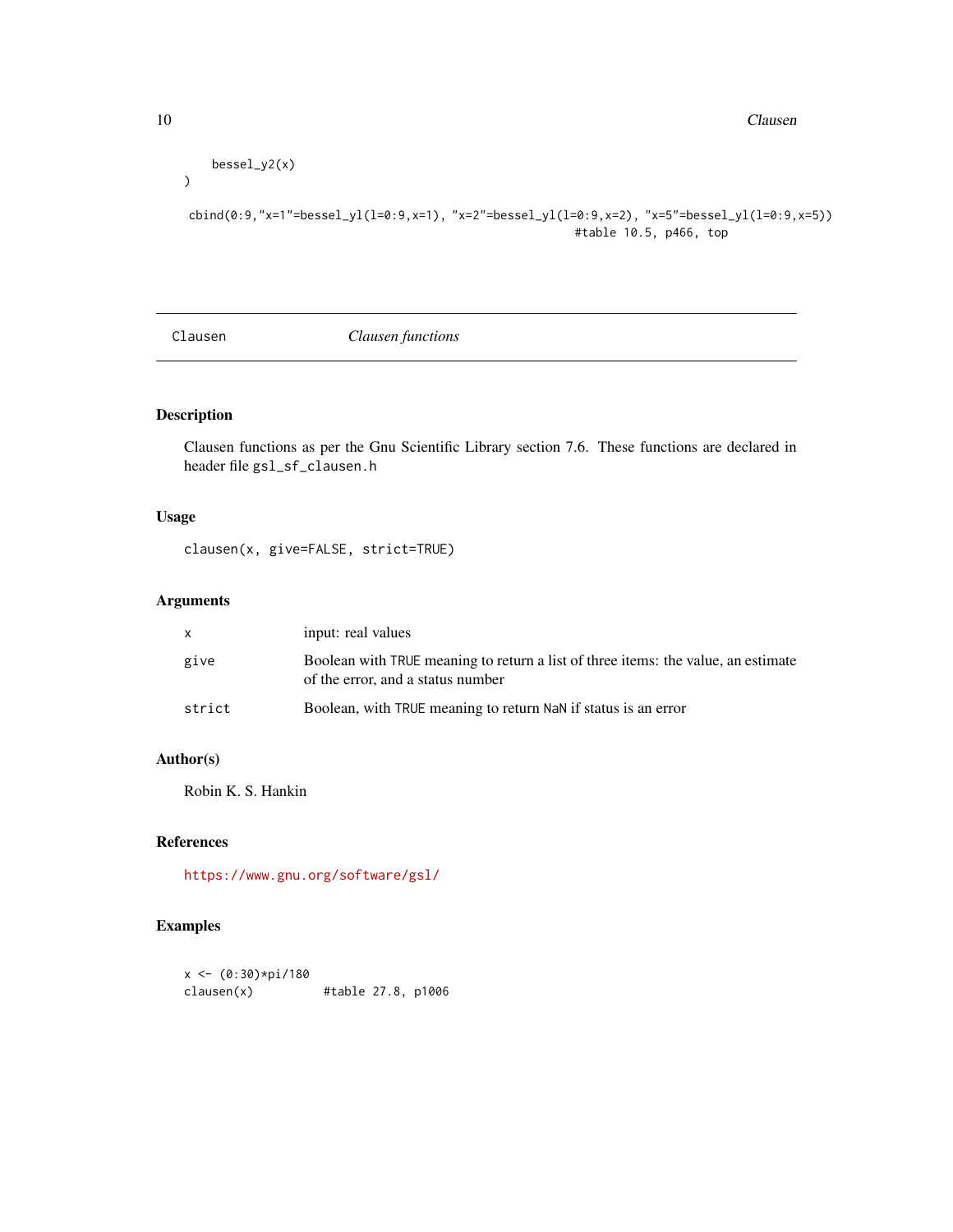<span id="page-10-0"></span>

#### Description

Coulomb functions as per the Gnu Scientific Library, reference manual section 7.7 and AMS-55, chapter 14. These functions are declared in header file gs1\_sf\_coulomb.h

#### Usage

```
hydrogenicR_1(Z, r, give=FALSE, strict=TRUE)
hydrogenicR(n, l, Z, r, give=FALSE, strict=TRUE)
coulomb_wave_FG(eta, x, L_F, k, give=FALSE, strict=TRUE)
coulomb_wave_F_array(L_min, kmax, eta, x, give=FALSE,strict=TRUE)
coulomb_wave_FG_array(L_min, kmax, eta, x, give=FALSE,strict=TRUE)
coulomb_wave_FGp_array(L_min, kmax, eta, x, give=FALSE,strict=TRUE)
coulomb_wave_sphF_array(L_min, kmax, eta, x, give=FALSE,strict=TRUE)
coulomb_CL(L,eta, give=FALSE,strict=TRUE)
coulomb_CL_array(L_min, kmax, eta, give=FALSE,strict=TRUE)
```
# Arguments

| n,l,kmax                         | input: integers                                                                                                        |
|----------------------------------|------------------------------------------------------------------------------------------------------------------------|
| $Z, r, eta, x, L_F, L_min, k, L$ |                                                                                                                        |
|                                  | input: real values                                                                                                     |
| give                             | Boolean with TRUE meaning to return a list of three items: the value, an estimate<br>of the error, and a status number |
| strict                           | Boolean, with TRUE meaning to return NaN if status is an error                                                         |

# Author(s)

Robin K. S. Hankin

#### References

<https://www.gnu.org/software/gsl/>

#### Examples

```
x \leq -\text{seq}(\text{from=0}, \text{to=14}, \text{len=300})jj \le coulomb_wave_FG(1,10,x,0)
plot(x,jj$val_F,type="l",xaxt="n",yaxt="n",bty="n",xlab="",ylab="",
       main="Figure 14.1, p539")
lines(x,jj$val_G,type="l",lty=2)
axis(1,pos=0,at=1:14,
       labels=c("","2","","4","","6","","8","","10","","12","","14"))
```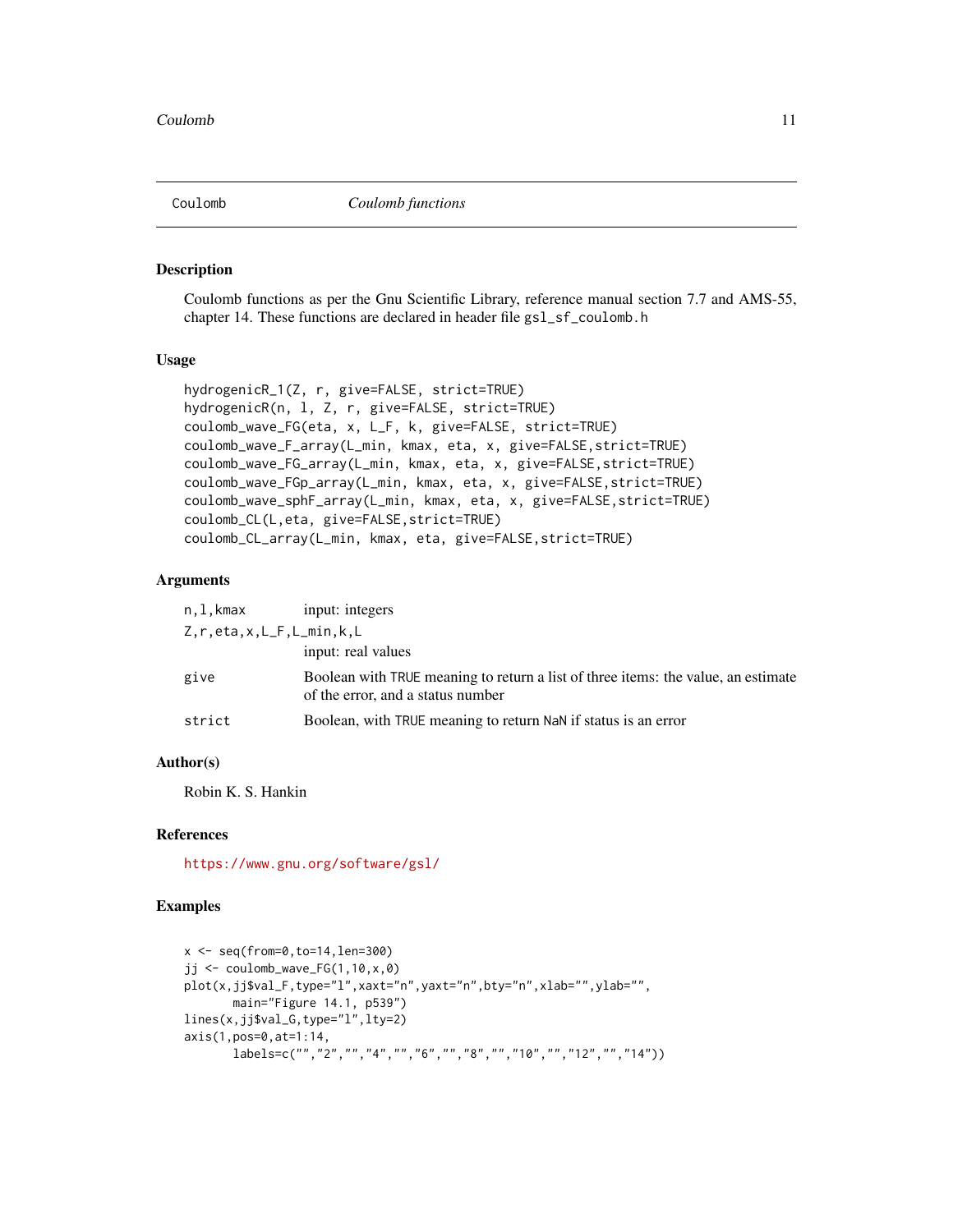```
lines(c(0,1),c(0,0))axis(2,pos=0)
text(9.5, 0.63, expression(F[L]))
text(8.5, 1.21, expression(G[L]))
```

```
x <- seq(from=0,to=24,len=400)
plot(x,coulomb_wave_FG(eta=1,x,L_F=0,k=0)$val_F,type="l",
      ylim=c(-1.3,1.7), xlim=c(0,26),
      xaxt="n",yaxt="n",bty="n",xlab="",ylab="",main="Figure 14.3, p541",lty=3)
lines(x,coulomb_wave_FG(eta= 0,x,L_F=0,k=0)$val_F,type="l",lty=1)
lines(x,coulomb_wave_FG(eta= 5,x,L_F=0,k=0)$val_F,type="l",lty=6)
lines(x,coulomb_wave_FG(eta=10,x,L_F=0,k=0)$val_F,type="l",lty=6)
lines(x,coulomb_wave_FG(eta=x/2,x,L_F=0,k=0)$val_F,type="l",lty="F3")
axis(1,pos=0,at=1:24,
        labels=c("","2","","4","","","","8","","10","","12",
                    "","14","","","","18","","","","22","","24"))
lines(c(0,26),c(0,0))
axis(2,pos=0,at=0.2*(-6:9),
        labels=c("","-1.2","","-.8","","-.4","","0","",".4",
                    \left( \begin{array}{c} m' \\ m' \\ m'' \end{array} \right), \left( \begin{array}{c} 8^n, \frac{n}{n}, \frac{n}{n}, \frac{n}{1} \end{array} \right), \left( \begin{array}{c} n' \\ n', \frac{n}{1} \end{array} \right), \left( \begin{array}{c} n' \\ n'' \end{array} \right)text(2.5, -0.8, expression(eta == 0))
text(4.5, 1.1, adj=0, expression (eta == 1))text(14, 1.4, adj=0, expression(eta == 5))text(22, 1.4, adj=0, expression (eta == 10))
```

```
x \leq - seq(from=0.5, to=10, by=0.5)
jj <- coulomb_wave_FG(eta=t(matrix(x,20,5)), x=1:5,0,0)
jj.F <- t(jj$val_F)
jj.G <- t(jj$val_G)
collnames(jj.F) < -1:5collnames(jj.G) \leq -1:5\text{cbind}(x,jj.F) #table 14.1, p 546, top bit.
cbind(x,jj.G) #table 14.1, p 547, top bit.
```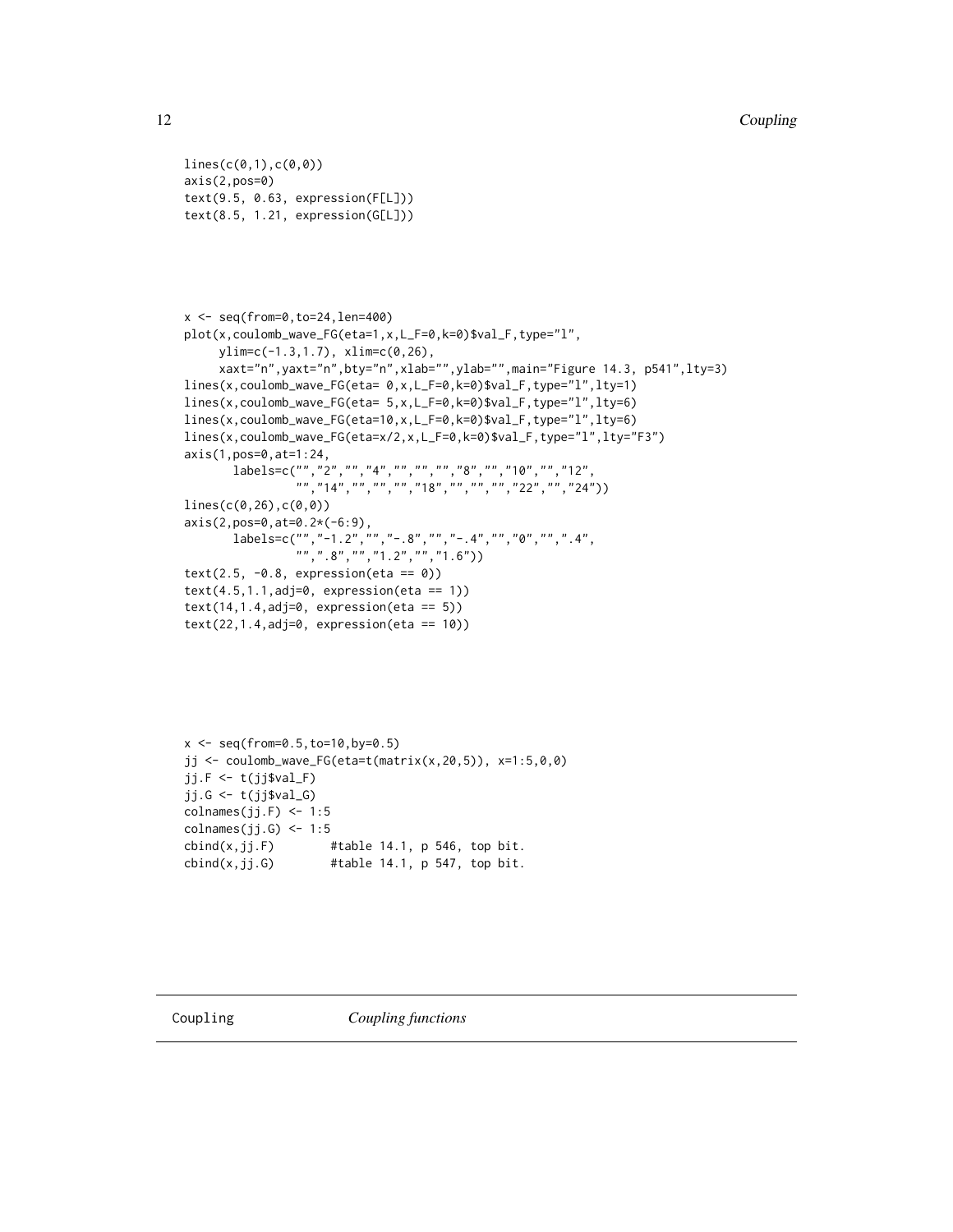#### <span id="page-12-0"></span> $Dawson$  13

# Description

Coupling functions as per the Gnu Scientific Library, reference manual section 7.8. These functions are declared in header file gsl\_sf\_coupling.h

#### Usage

coupling\_3j(two\_ja, two\_jb, two\_jc, two\_ma, two\_mb, two\_mc, give=FALSE, strict=TRUE) coupling\_6j(two\_ja, two\_jb, two\_jc, two\_jd, two\_je, two\_jf, give=FALSE, strict=TRUE) coupling\_9j(two\_ja, two\_jb, two\_jc, two\_jd, two\_je, two\_jf, two\_jg, two\_jh, two\_ji, give=FALSE, strict=TRUE)

#### Arguments

|        | two_ja, two_jb, two_jc, two_jd, two_je, two_jf, two_jg, two_jh, two_ji, two_ma, two_mb, two_mc<br>Arguments as per the GSL manual |
|--------|-----------------------------------------------------------------------------------------------------------------------------------|
| give   | Boolean with TRUE meaning to return a list of three items: the value, an estimate<br>of the error, and a status number            |
| strict | Boolean, with TRUE meaning to return NaN if status is an error                                                                    |

# Author(s)

Robin K. S. Hankin

# References

<https://www.gnu.org/software/gsl/>

#### Examples

```
coupling_3j(1,2,3,4,5,6)
coupling_6j(1,2,3,4,5,6)
coupling_9j(1,2,3,4,5,6,7,8,9)
```
Dawson *Dawson functions*

#### Description

Dawson functions as per the Gnu Scientific Library, reference manual section 7.9. These functions are declared in header file gsl\_sf\_dawson.h

#### Usage

dawson(x, give=FALSE, strict=TRUE)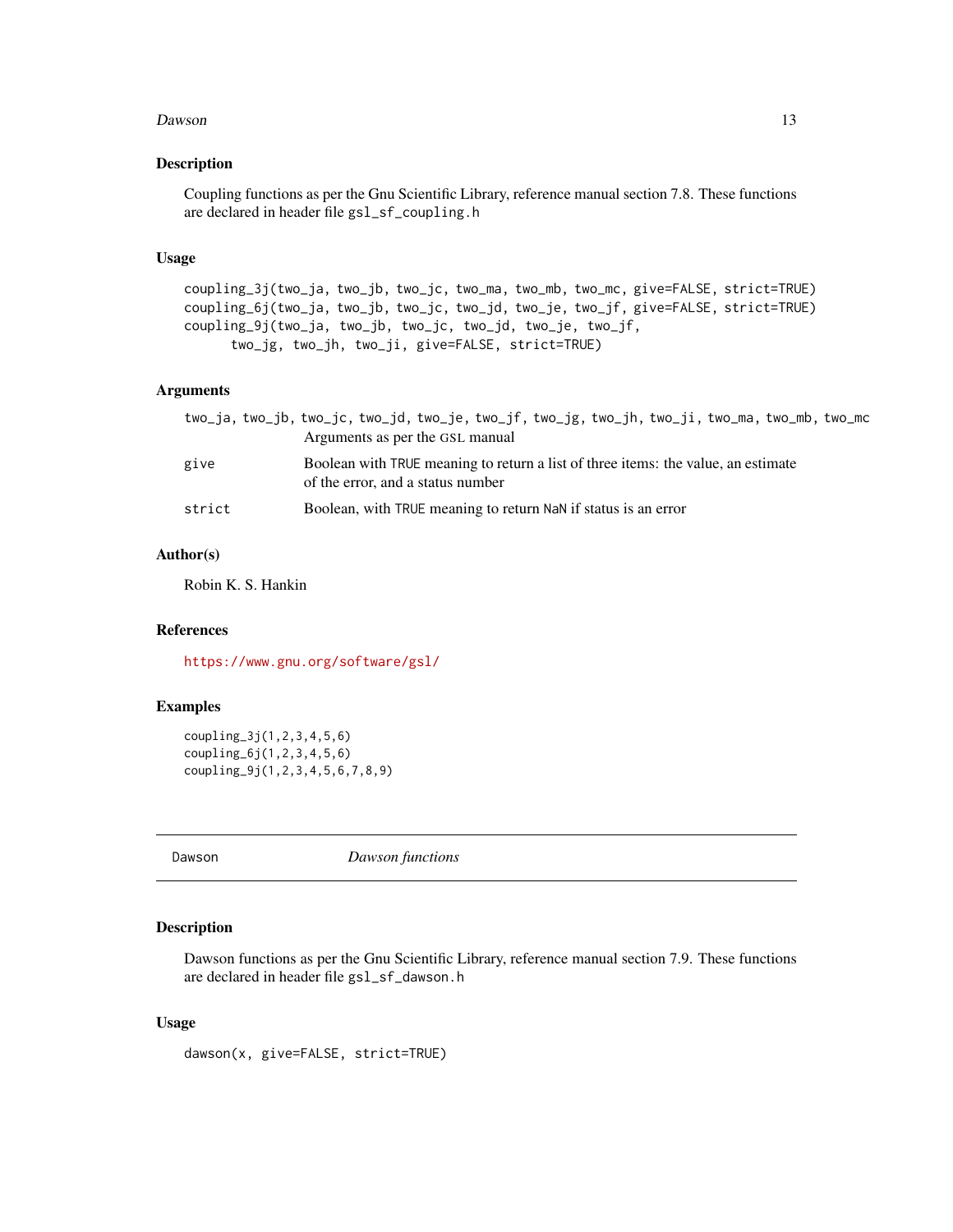<span id="page-13-0"></span>14 Debye

#### Arguments

| $\mathsf{x}$ | input: real values                                                                                                     |
|--------------|------------------------------------------------------------------------------------------------------------------------|
| give         | Boolean with TRUE meaning to return a list of three items: the value, an estimate<br>of the error, and a status number |
| strict       | Boolean, with TRUE meaning to return NaN if status is an error                                                         |

# Author(s)

Robin K. S. Hankin

#### References

<https://www.gnu.org/software/gsl/>

#### Examples

x <- seq(from=0,to=2,by=0.01) dawson(x) #table 7.5 of Ab and St

Debye *Debye functions*

# Description

Debye functions as per the Gnu Scientific Library, section 7.10 of the reference manual. These functions are declared in header file gsl\_sf\_debye.h

# Usage

debye\_1(x, give=FALSE, strict=TRUE) debye\_2(x, give=FALSE, strict=TRUE) debye\_3(x, give=FALSE, strict=TRUE) debye\_4(x, give=FALSE, strict=TRUE)

# Arguments

| $\mathsf{X}$ | input: real values                                                                                                     |
|--------------|------------------------------------------------------------------------------------------------------------------------|
| give         | Boolean with TRUE meaning to return a list of three items: the value, an estimate<br>of the error, and a status number |
| strict       | Boolean, with TRUE meaning to return NaN if status is an error                                                         |

# Author(s)

Robin K. S. Hankin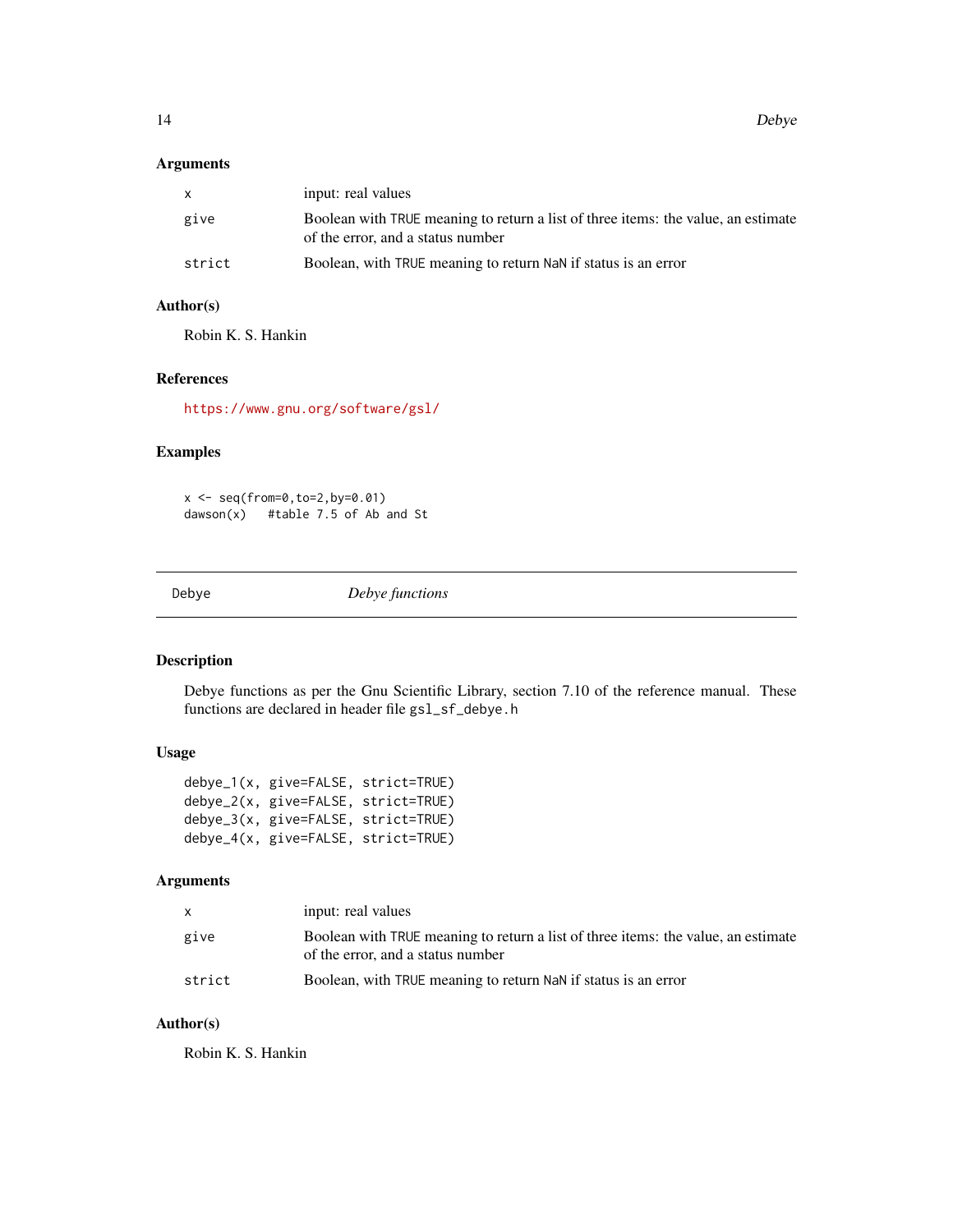#### <span id="page-14-0"></span>Dilog 2012 15

# References

<https://www.gnu.org/software/gsl/>

# Examples

```
x \le - seq(from=0, to=10, by=0.1)
cbind(x,debye_1(x),debye_2(x),debye_3(x),debye_4(x)) #table 27.1
```
Dilog *Dilog functions*

# Description

Dilog functions as per the Gnu Scientific Library reference manual section 7.11. These functions are declared in header file gsl\_sf\_dilog.h

#### Usage

```
dilog(x, give=FALSE, strict=TRUE)
complex_dilog(r, theta, give=FALSE, strict=TRUE)
```
# Arguments

| $\times$ | input: real values                                                                                                                                                                                                                                                                |
|----------|-----------------------------------------------------------------------------------------------------------------------------------------------------------------------------------------------------------------------------------------------------------------------------------|
| r,theta  | In complex_dilog(), input values. If theta takes its default value of NULL,<br>interpret $r$ as a complex-valued object. If the ta is non-null, interpret $r$ as the<br>Modulus, and the ta as the argument, of the complex object passed to $gs1_s-f_{\text{complex\_dilog}_e}($ |
| give     | Boolean, with default FALSE meaning to return just the answers, and TRUE mean-<br>ing to return a status vector as well                                                                                                                                                           |
| strict   | Boolean, with TRUE meaning to return NaN if nonzero status is returned by the<br>GSL function (FALSE means to return the value: use with caution)                                                                                                                                 |

# Details

All functions as documented in the GSL reference manual section 7.11.

# Author(s)

Robin K. S. Hankin

# References

<https://www.gnu.org/software/gsl/>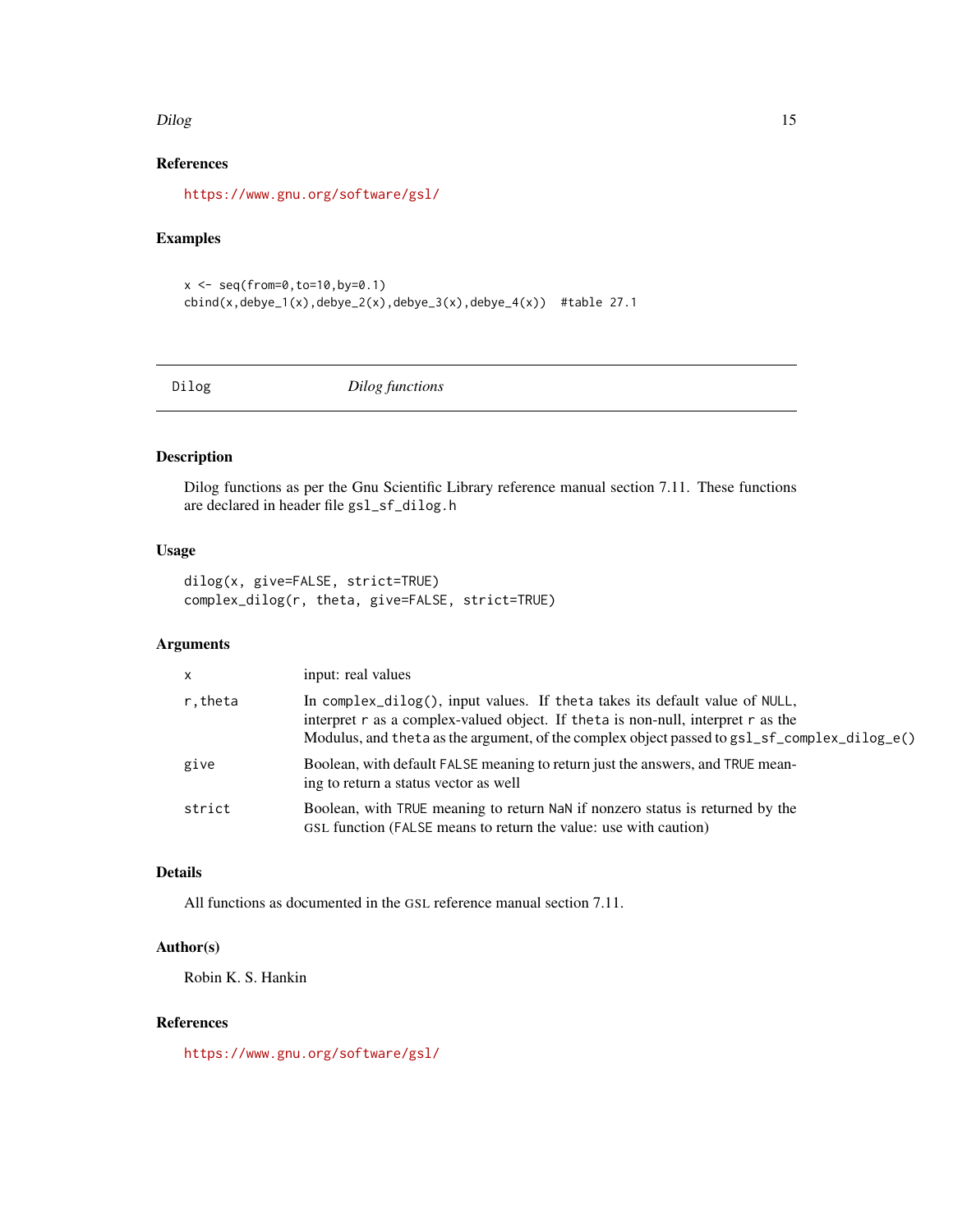#### Examples

```
x \le - seq(from=0, to=0.1,by=0.01)
cbind(x, "f(x)"=dilog(1-x)) #table 27.7, p1005
```
#### Ellint *Elliptic functions*

#### Description

Elliptic functions as per the Gnu Scientific Library, reference manual section 7.13 and AMS-55, chapter 17. These functions are declared in header file gsl\_sf\_ellint.h

#### Usage

```
ellint_Kcomp(k, mode=0, give=FALSE,strict=TRUE)
ellint_Ecomp(k, mode=0, give=FALSE,strict=TRUE)
ellint_F(phi,k, mode=0, give=FALSE,strict=TRUE)
ellint_E(phi,k, mode=0, give=FALSE,strict=TRUE)
ellint_P(phi,k,n, mode=0, give=FALSE,strict=TRUE)
ellint_D(phi,k, mode=0, give=FALSE,strict=TRUE)
ellint_RC(x, y, mode=0, give=FALSE,strict=TRUE)
ellint_RD(x, y, z, mode=0, give=FALSE,strict=TRUE)
ellint_RF(x, y, z, mode=0, give=FALSE,strict=TRUE)
ellint_RJ(x, y, z, p, mode=0, give=FALSE,strict=TRUE)
```
#### Arguments

| phi, k, n, p, x, y, z |                                                                                                                         |
|-----------------------|-------------------------------------------------------------------------------------------------------------------------|
|                       | input: real values                                                                                                      |
| give                  | Boolean, with default FALSE meaning to return just the answers, and TRUE mean-<br>ing to return a status vector as well |
| strict                | <b>Boolean</b>                                                                                                          |
| mode                  | input: mode. For GSL_PREC_DOUBLE, GSL_PREC_SINGLE, GSL_PREC_APPROX<br>use $\theta$ , 1, 2 respectively.                 |

### Author(s)

Robin K. S. Hankin

#### References

<https://www.gnu.org/software/gsl/>

<span id="page-15-0"></span>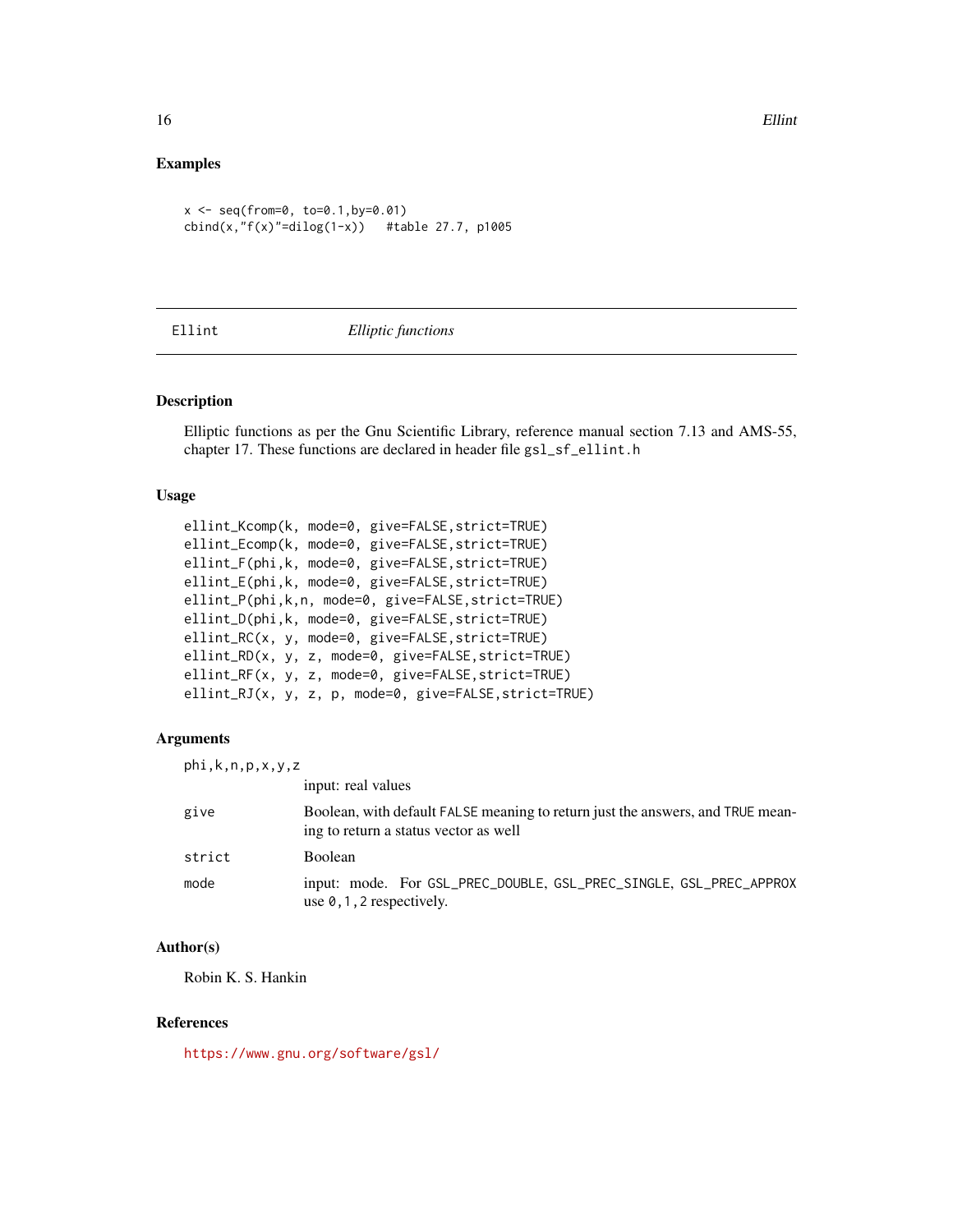<span id="page-16-0"></span>Elljac 17

#### Examples

```
ellint_Kcomp(0.3)
ellint_Ecomp(0.3)
ellint_F(0.4,0.7)
ellint_E(0.4,0.7)
ellint_P(0.4,0.7,0.3)
ellint_D(0.4,0.3)
ellint_RC(0.5,0.6)
ellint_RD(0.5,0.6,0.7)
ellint_RF(0.5,0.6,0.7)
ellint_RJ(0.5,0.6,0.7,0.1)
x \leq -\text{seq}(\text{from=0}, \text{to=0.5}, \text{by=0.01})col1 <- ellint_Kcomp(sqrt(x))
col2 <- ellint_Kcomp(sqrt(1-x))
col3 <- exp(-pi*col2/col1)
cbind(x,col1,col2,col3) #table 17.1, p608
x \le -0.45col1 <- ellint_Kcomp(sin(pi/180*x))
col2 <- ellint_Kcomp(sin(pi/2-pi/180*x))
col3 <- exp(-pi*col2/col1)
cbind(x, col1, col2, col3) #table 17.2, p610
x \leftarrow \text{seq}(\text{from=0}, \text{to=90}, \text{by=2})f <- function(a){ellint_F(phi=a*pi/180,sin(x*pi/180))}
g \leftarrow function(a){ellint_E(phi=a*pi/180,sin(x*pi/180))}
h <- function(a,n){ellint_P(phi=a*pi/180,sin( a*15*pi/180),n)}
i <- function(x){ellint_P(phi=x*pi/180, k=sin((0:6)*15*pi/180), n= -0.6)}
cbind(x,f(5),f(10),f(15),f(20),f(25),f(30)) #table 17.5, p613
cbind(x,g(5),g(10),g(15),g(20),g(25),g(30)) #table 17.6, p616
cbind(i(15),i(30),i(45),i(60),i(75),i(90)) #table 17.9,
                                                       #(BOTTOM OF p625)
```
Elljac *Elliptic functions*

#### Description

Elljac functions as per the Gnu Scientific Library, reference manual section 7.14 and AMS-55, chapter 16. These functions are declared in header file gsl\_sf\_elljac.h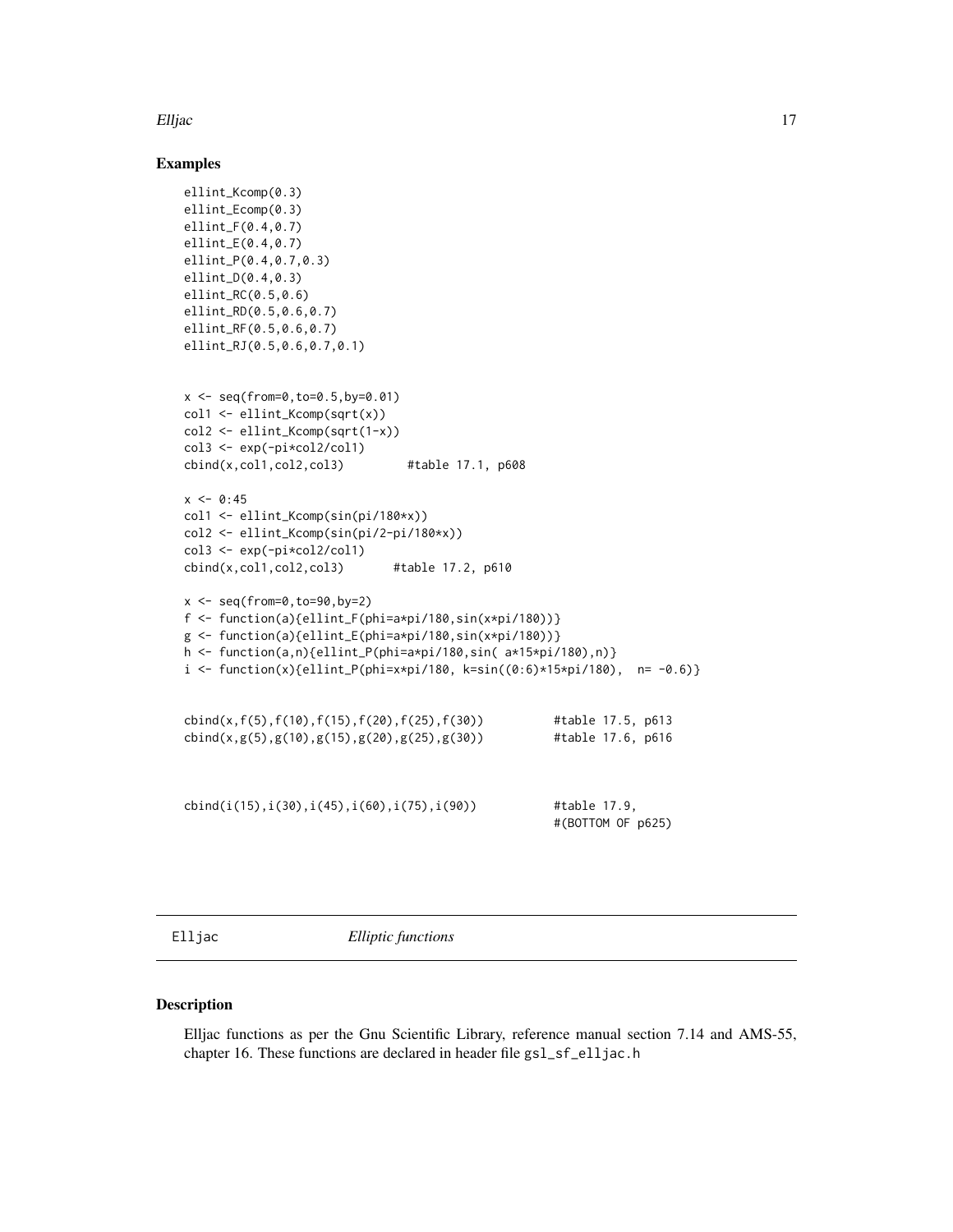18 Elljac

#### Usage

```
elljac(u, m, give=FALSE, strict=TRUE)
gsl_sn(z,m)
gsl_cnn(z,m)gsl_dn(z,m)
gsl_ns(z,m)
gsl_nc(z,m)gsl_nd(z,m)
gsl\_sc(z,m)gsl_sd(z,m)
gsl_css(z,m)gsl_cdd(z,m)gsl_ds(z,m)gsl_dc(z,m)
```
#### Arguments

| u,m    | input: real values                                                                                                     |
|--------|------------------------------------------------------------------------------------------------------------------------|
| Z.     | input: complex values                                                                                                  |
| give   | Boolean with TRUE meaning to return a list of three items: the value, an estimate<br>of the error, and a status number |
| strict | Boolean, with TRUE meaning to return NaN if status is an error                                                         |

# Details

A straightforward wrapper for the gsl\_sf\_elljac\_e function of the GSL library, except for gsl\_sn(), gsl\_cn(), and gsl\_dn(), which implement 16.21.1 to 16.21.4 (thus taking complex arguments); and gsl\_ns() et seq which are the minor elliptic functions.

Function sn\_cn\_dn() is not really intended for the end-user.

# Author(s)

Robin K. S. Hankin

# References

<https://www.gnu.org/software/gsl/>

# Examples

```
K <- ellint_F(phi=pi/2,k=sqrt(1/2)) #note the sqrt: m=k^2
u <- seq(from=0,to=4*K,by=K/24)
jj \leftarrowelljac(u, 1/2)plot(u,jj$sn,type="l",xaxt="n",yaxt="n",bty="n",ylab="",xlab="",main="Fig 16.1, p570")
lines(u,jj$cn,lty=2)
lines(u,jj$dn,lty=3)
axis(1,pos=0,at=c(K,2*K,3*K,4*K),labels=c("K","2K","3K","4K"))
abline(0,0)
```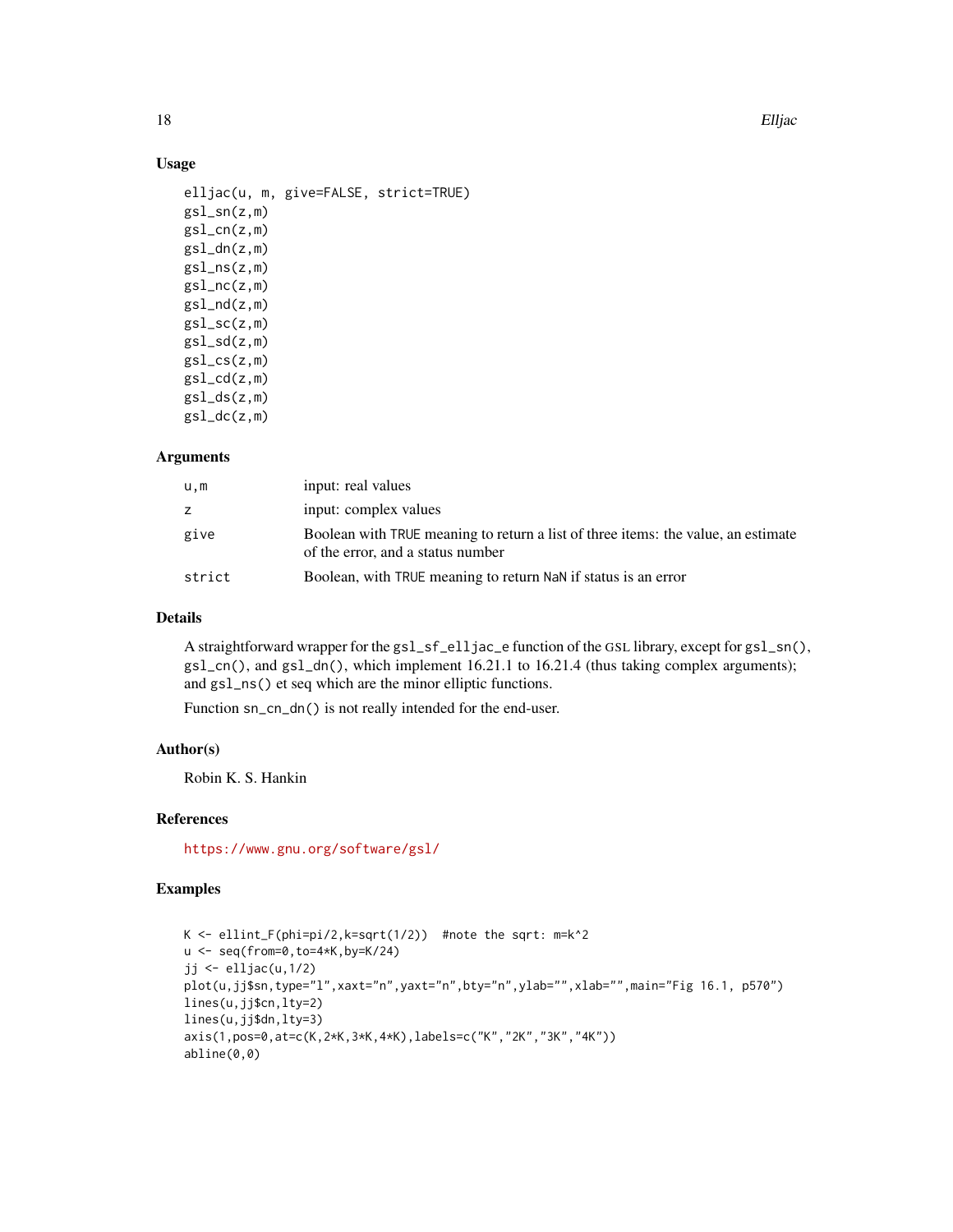#### <span id="page-18-0"></span>Error 19

```
axis(2,pos=0,at=c(-1,1))
text(1.8*K,0.6,"sn u")
text(1.6*K,-0.5,"cn u")
text(2.6*K,0.9,"dn u")
a <- seq(from=-5,to=5,len=100)
jj <- outer(a,a,function(a,b){a})
z \leftarrow jj+1i*t(jj)e \leftarrow Re(gsl_cdd(z,m=0.2))e[abs(e)>10] <- NA
contour(a,a,e,nlev=55)
```
Error *Error functions*

# Description

Error functions as per the Gnu Scientific Library, reference manual section 7.15 and AMS-55, chapter 7. Thes functions are declared in header file gsl\_sf\_error.h

#### Usage

```
erf(x, mode=0, give=FALSE, strict=TRUE)
erfc(x, mode=0, give=FALSE, strict=TRUE)
log_erfc(x, mode=0, give=FALSE, strict=TRUE)
erf_Q(x, mode=0, give=FALSE, strict=TRUE)
hazard(x, mode=0, give=FALSE, strict=TRUE)
```
# Arguments

| $\mathsf{x}$ | input: real values                                                                                                     |
|--------------|------------------------------------------------------------------------------------------------------------------------|
| give         | Boolean with TRUE meaning to return a list of three items: the value, an estimate<br>of the error, and a status number |
| mode         | input: mode. For GSL_PREC_DOUBLE, GSL_PREC_SINGLE, GSL_PREC_APPROX<br>use $\theta$ , 1, 2 respectively                 |
| strict       | Boolean, with TRUE meaning to return NaN if status is an error                                                         |

## Details

The zero functions return a status of GSL\_EDOM and a value of NA for  $n \leq 0$ 

#### Author(s)

Robin K. S. Hankin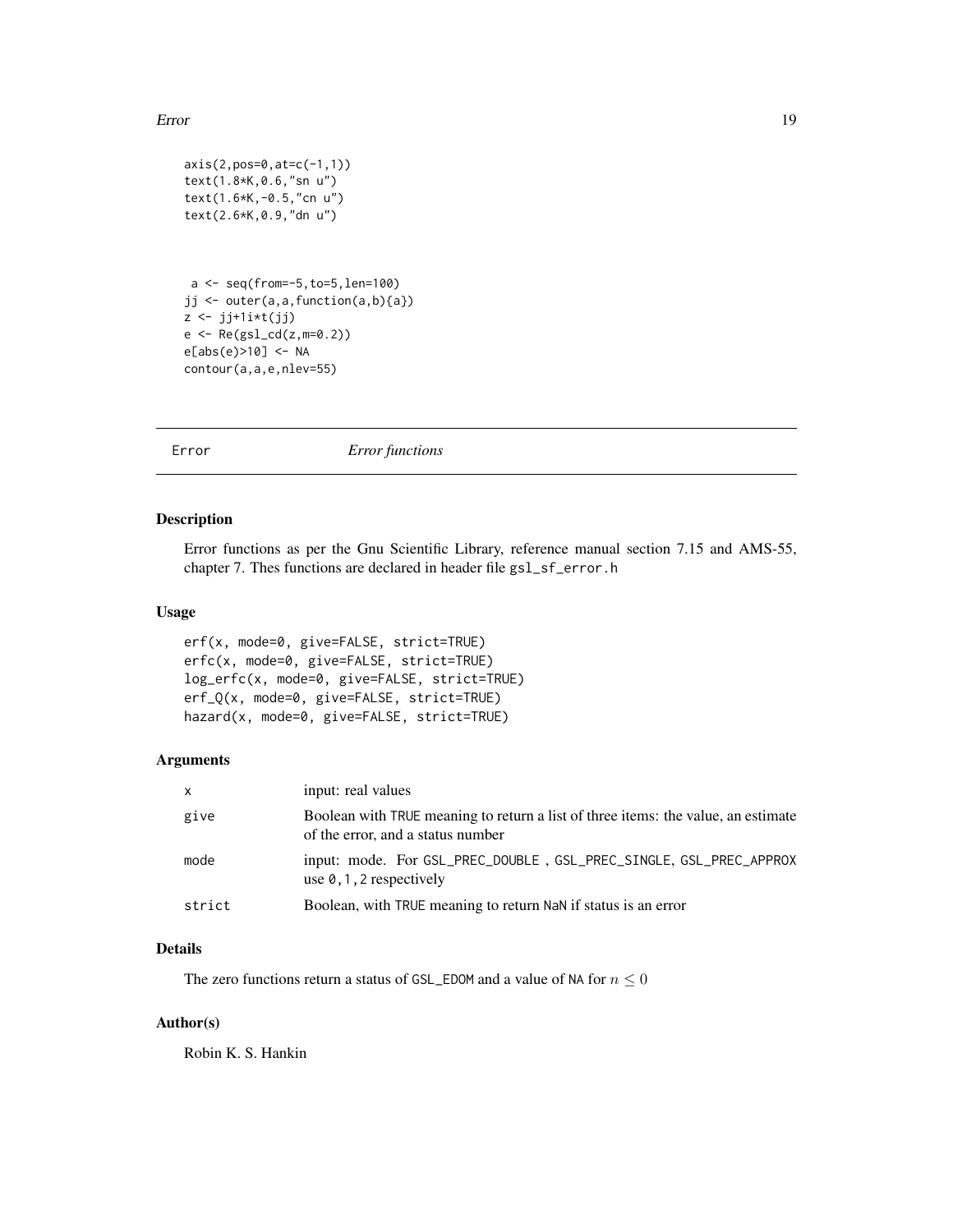#### 20 **Expint**

# References

<https://www.gnu.org/software/gsl/>

#### Examples

erf(0.745) # Example 1, page 304

Expint *exponential functions*

#### Description

Expint functions as per the Gnu Scientific Library, reference manual section 7.17 and AMS-55, chapter 5. These functions are declared in header file gsl\_sf\_expint.h.

# Usage

```
expint_E1(x, give=FALSE, strict=TRUE)
expint_E2(x, give=FALSE, strict=TRUE)
expint_En(n, x, give=FALSE, strict=TRUE)
expint_Ei(x, give=FALSE, strict=TRUE)
Shi(x, give=FALSE, strict=TRUE)
Chi(x, give=FALSE, strict=TRUE)
expint_3(x, give=FALSE, strict=TRUE)
Si(x, give=FALSE, strict=TRUE)
Ci(x, give=FALSE, strict=TRUE)
atanint(x, give=FALSE, strict=TRUE)
```
# Arguments

| $\mathsf{X}$ | input: real values                                                                                                     |
|--------------|------------------------------------------------------------------------------------------------------------------------|
| n,           | input: integer values                                                                                                  |
| give         | Boolean with TRUE meaning to return a list of three items: the value, an estimate<br>of the error, and a status number |
| strict       | Boolean, with TRUE meaning to return NaN if status is an error                                                         |

# Note

Function expint\_En() requires GSL version 1.8 or later.

#### Author(s)

Robin K. S. Hankin

<span id="page-19-0"></span>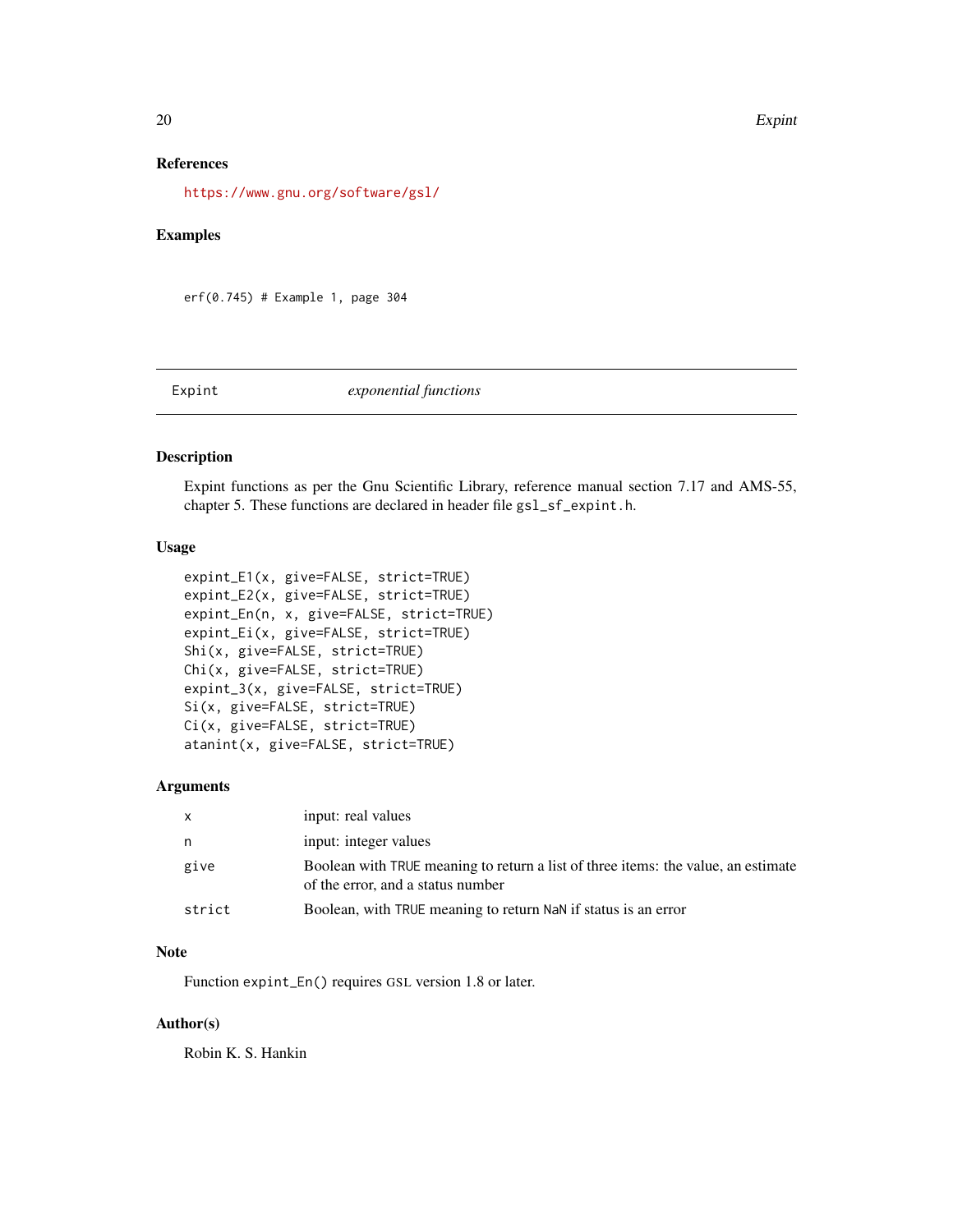#### <span id="page-20-0"></span>Fermi-Dirac 21

### References

<https://www.gnu.org/software/gsl/>

#### Examples

```
x \le - seq(from=0.5, to=1, by=0.01)
\text{cbind}(x,Si(x),Ci(x),expint_Ei(x),expint_E1(x)) #table 5.1 of AS, p239
x <- seq(from=0, to=12, len=100)
plot(x,Ci(x),col="black",type="l",xaxt="n",yaxt="n",bty="n",
         xlab="",ylab="",main="Figure 5.6, p232",
        xlim=c(0,12),ylim=c(-1,2.0))
lines(x,Si(x))axis(1,pos=0)
axis(2,pos=0)
abline(h=pi/2,lty=2)
# Table 5.4, page 245:
xvec <- seq(from=0,by=0.01,len=20)
nvec <- c(2,3,4,10,20)
x \leq kronecker(xvec,t(rep(1,5)))
n <- kronecker(t(nvec),rep(1,20))
ans <- cbind(x=xvec,expint_En(n,x))
rownames(ans) <- rep(" ",length(xvec))
colnames(ans) <- c("x",paste("n=",nvec,sep=""))
 class(ans) <- "I do not understand the first column"
 ans
```
Fermi-Dirac *Fermi-Dirac functions*

#### Description

Fermi-Dirac functions as per the Gnu Scientific Library, reference manual section 7.18. These functions are declared in header file gsl\_sf\_fermi\_dirac.h

#### Usage

```
fermi_dirac_m1(x, give=FALSE, strict=TRUE)
fermi_dirac_0(x, give=FALSE, strict=TRUE)
fermi_dirac_1(x, give=FALSE, strict=TRUE)
fermi_dirac_2(x, give=FALSE, strict=TRUE)
fermi_dirac_int(j, x, give=FALSE, strict=TRUE)
fermi_dirac_mhalf(x, give=FALSE, strict=TRUE)
fermi_dirac_half(x, give=FALSE, strict=TRUE)
fermi_dirac_3half(x, give=FALSE, strict=TRUE)
fermi_dirac_inc_0(x, b, give=FALSE, strict=TRUE)
```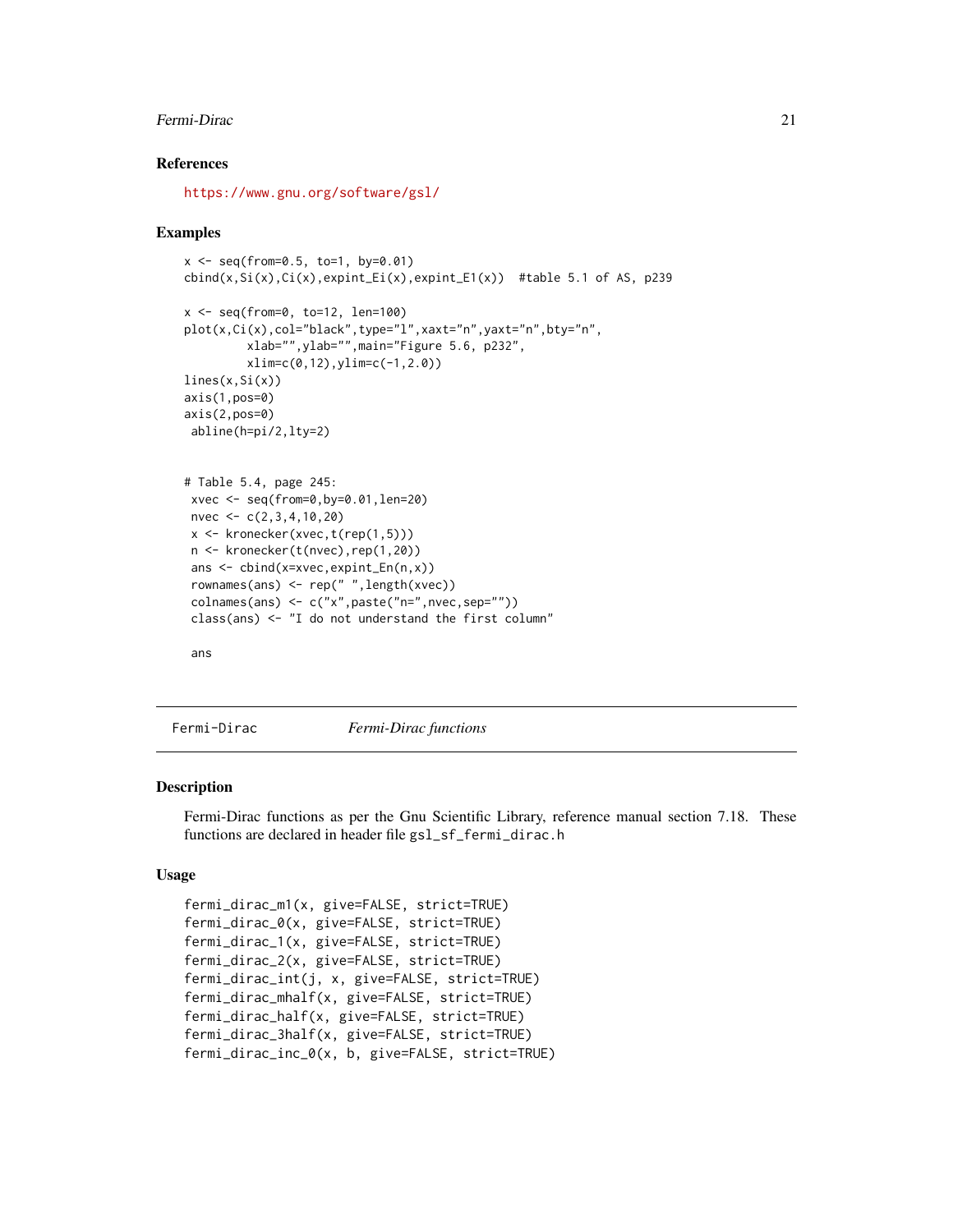<span id="page-21-0"></span>22 Gamma and the contract of the contract of the contract of the contract of the contract of the contract of the contract of the contract of the contract of the contract of the contract of the contract of the contract of t

#### **Arguments**

| x, j, b | input: real values                                                                                                     |
|---------|------------------------------------------------------------------------------------------------------------------------|
| give    | Boolean with TRUE meaning to return a list of three items: the value, an estimate<br>of the error, and a status number |
| strict  | Boolean, with TRUE meaning to return NaN if status is an error                                                         |

# Author(s)

Robin K. S. Hankin

# References

<https://www.gnu.org/software/gsl/>

#### Examples

```
x \leq -\text{seq}(\text{from=0}, \text{to=2}, \text{by=0}.01)fermi_dirac_m1(x) #table 7.5 of Ab and St
```
Gamma *gamma functions*

#### Description

Gamma functions as per the Gnu Scientific Library reference manual section 7.19. These functions are declared in header file gsl\_sf\_gamma.h

#### Usage

```
gsl_sf_gamma(x,give=FALSE,strict=TRUE)
lngamma(x,give=FALSE,strict=TRUE)
lngamma_sgn(x,give=FALSE,strict=TRUE)
gammastar(x,give=FALSE,strict=TRUE)
gammainv(x,give=FALSE,strict=TRUE)
lngamma_complex(zr, zi=NULL, r.and.i=TRUE, give=FALSE, strict=TRUE)
taylorcoeff(n,x,give=FALSE,strict=TRUE)
fact(n,give=FALSE,strict=TRUE)
doublefact(n,give=FALSE,strict=TRUE)
lnfact(n,give=FALSE,strict=TRUE)
lndoublefact(n,give=FALSE,strict=TRUE)
gsl_sf_choose(n,m,give=FALSE,strict=TRUE)
lnchoose(n,m,give=FALSE,strict=TRUE)
poch(a,x,give=FALSE,strict=TRUE)
lnpoch(a,x,give=FALSE,strict=TRUE)
lnpoch_sgn(a,x,give=FALSE,strict=TRUE)
pochrel(a,x,give=FALSE,strict=TRUE)
```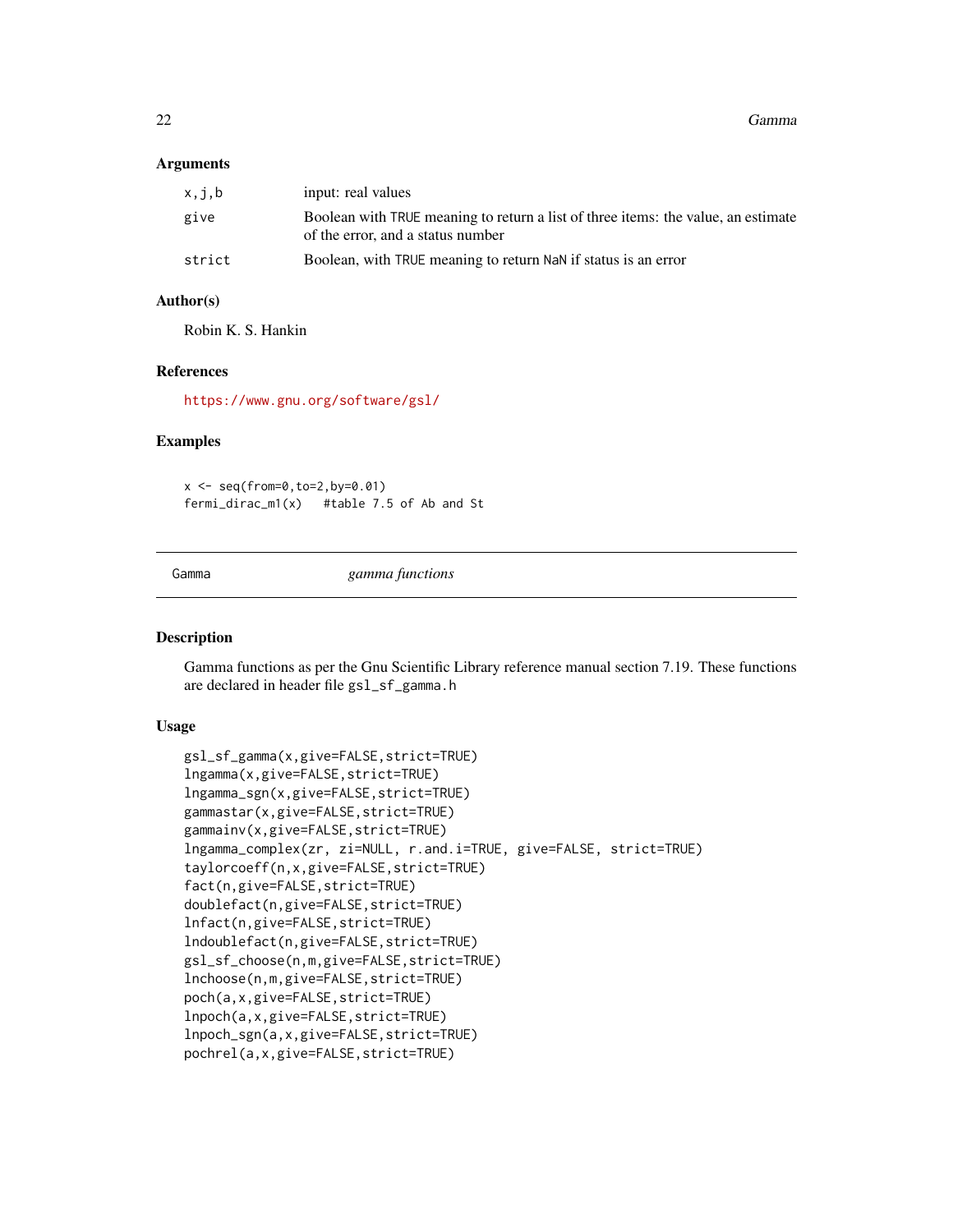#### Gamma 23

```
gamma_inc_Q(a,x,give=FALSE,strict=TRUE)
gamma_inc_P(a,x,give=FALSE,strict=TRUE)
gamma_inc(a,x,give=FALSE,strict=TRUE)
gsl_sf_beta(a,b,give=FALSE,strict=TRUE)
lnbeta(a,b,give=FALSE,strict=TRUE)
beta_inc(a,b,x,give=FALSE,strict=TRUE)
```
## Arguments

| x,a,b      | input: real values                                                                                                                                                                                                  |
|------------|---------------------------------------------------------------------------------------------------------------------------------------------------------------------------------------------------------------------|
| m, n       | input: integer value                                                                                                                                                                                                |
| zr         | In gamma_complex $()$ , the real part of the argument                                                                                                                                                               |
| zi         | In gamma_complex(), the imaginary part of the argument. If missing (ie takes<br>the default value of NULL), interpret zr as complex, even if real                                                                   |
| $r$ .and.i | In gamma_complex(), Boolean variable with default value of TRUE meaning to<br>return a complex variable as per the details section below; and FALSE meaning<br>to return the values as advertised in the GSL manual |
| give       | Boolean with TRUE meaning to return a list of three items: the value, an estimate<br>of the error, and a status number                                                                                              |
| strict     | Boolean, with TRUE meaning to return NaN if status is an error                                                                                                                                                      |

#### Details

All functions as documented in the GSL reference manual section 7.19.

Note that gamma\_inc\_P() gives the area of the left tail of the gamma distribution so, for example, gamma\_inc\_P(1.8,5) = pgamma(5,1.8) to numerical accuracy.

# Author(s)

Robin K. S. Hankin

# References

<https://www.gnu.org/software/gsl/>

# Examples

```
gsl_sf_gamma(3)
```

```
lngamma_complex(1+seq(from=0,to=5,by=0.1)*1i) #table 6.7, p 277 (LH col)
                                              #note 2pi phase diff
```

```
jj <- expand.grid(1:10,2:5)
x <- taylorcoeff(jj$Var1,jj$Var2)
dim(x) <- c(10, 4)x #table 23.5, p818
```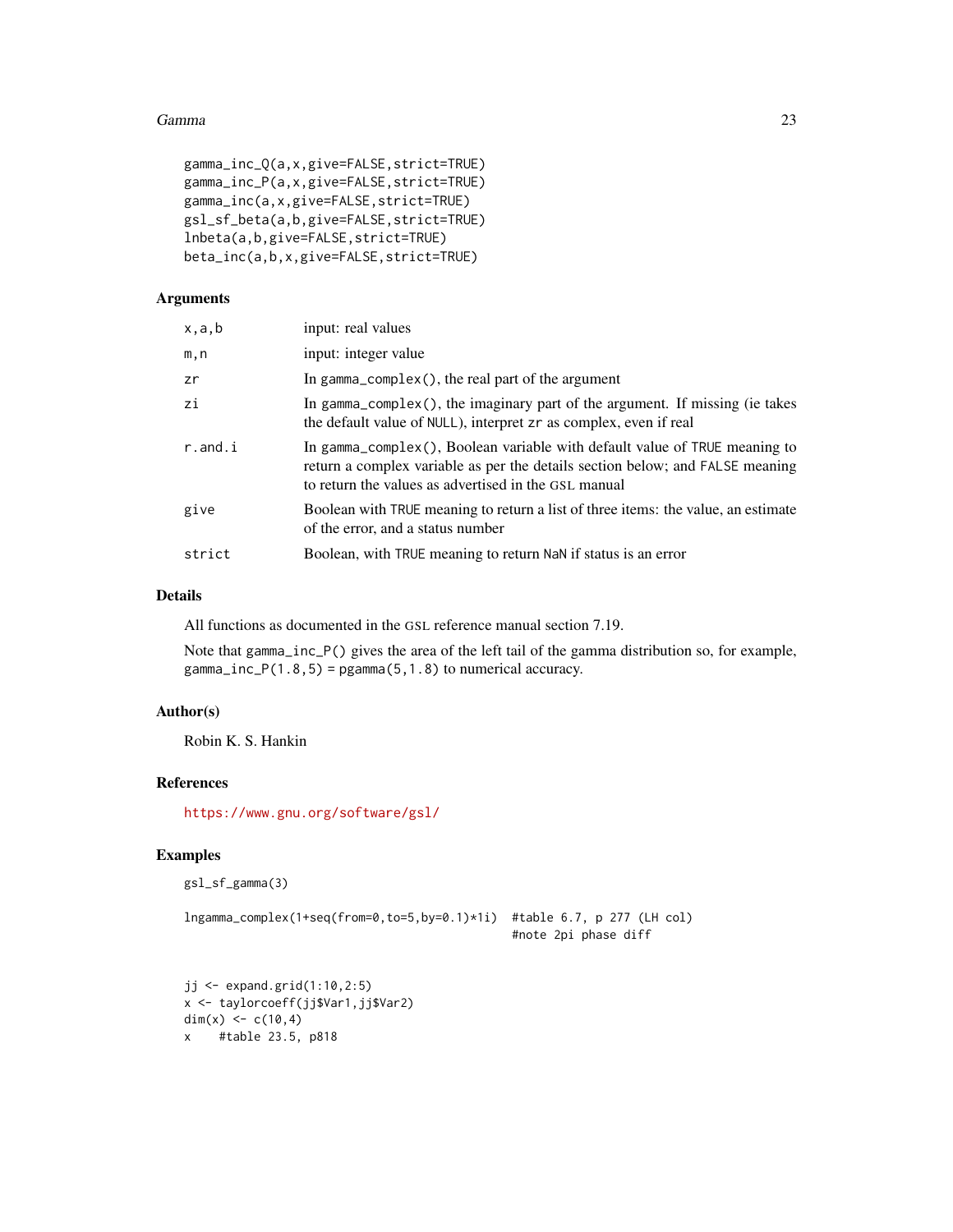```
jj <- expand.grid(36:50,9:13)
x <- gsl_sf_choose(jj$Var1,jj$Var2)
dim(x) <- c(15,5)x #table 24.1, p829 (bottom bit)
gamma_inc(1.2,1.3)
beta(1.2, 1.3)
lnbeta(1.2,1.55)
beta_inc(1.2,1.4,1.6)
gamma_inc_P(1.8, 5) - pgamma(5, 1.8) # should be small
```
Gegenbauer *Gegenbauer functions*

# Description

Gegenbauer functions as per the Gnu Scientific Library reference manual section 7.20, and AMS-55, chapter 22. These functions are declared in header file gsl\_sf\_gegenbauer.h

## Usage

```
gegenpoly_1(lambda, x, give=FALSE,strict=TRUE)
gegenpoly_2(lambda, x, give=FALSE,strict=TRUE)
gegenpoly_3(lambda, x, give=FALSE,strict=TRUE)
gegenpoly_n(n,lambda, x, give=FALSE,strict=TRUE)
gegenpoly_array(nmax,lambda, x, give=FALSE,strict=TRUE)
```
#### Arguments

| lambda.x | input: real values                                                                                                     |
|----------|------------------------------------------------------------------------------------------------------------------------|
| n,nmax   | input: integer value                                                                                                   |
| give     | Boolean with TRUE meaning to return a list of three items: the value, an estimate<br>of the error, and a status number |
| strict   | Boolean, with TRUE meaning to return NaN if status is an error                                                         |

#### Author(s)

Robin K. S. Hankin

#### References

<https://www.gnu.org/software/gsl/>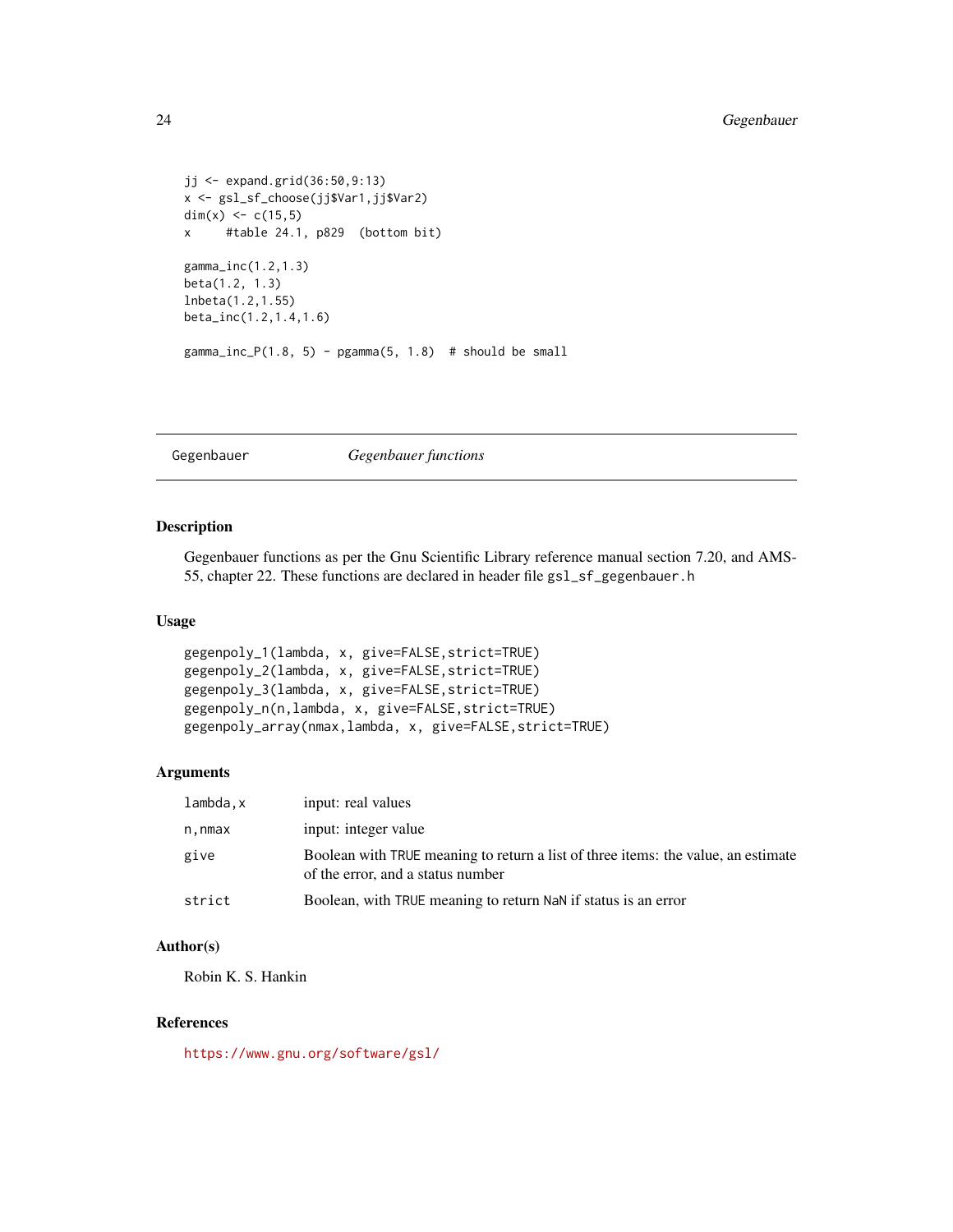# <span id="page-24-0"></span>gsl-deprecated 25

#### Examples

```
x <- seq(from=-1 ,to=1,len=300)
y \leftarrow gegenpoly_array(6,0.5,x)
\text{matplot}(x, t(y[-(1:2),]), \ x \text{lim} = c(-1, 1.2), y \text{lim} = c(-0.5, 1.5),type="l",xaxt="n",yaxt="n",bty="n",xlab="",ylab="",
       main="Figure 22.5, p777",col="black")
axis(1,pos=0)
axis(2,pos=0)
plot(x, gegenpoly_n(5,lambda=0.2, x,give=FALSE,strict=TRUE),
xlim=c(-1,1),ylim=c(-1.5,1.5),main="Figure 22.5, p777",
type="n",xaxt="n",yaxt="n",bty="n",xlab="",ylab="")
lines(x, gegenpoly_n(5,lambda=0.2, x,give=FALSE,strict=TRUE))
lines(x, gegenpoly_n(5,lambda=0.4, x,give=FALSE,strict=TRUE))
lines(x, gegenpoly_n(5,lambda=0.6, x,give=FALSE,strict=TRUE))
lines(x, gegenpoly_n(5,lambda=0.8, x,give=FALSE,strict=TRUE))
lines(x, gegenpoly_n(5,lambda=1.0, x,give=FALSE,strict=TRUE))
```
gsl-deprecated *gsl-deprecated*

#### Description

axis(1,pos=0) axis(2,pos=0,las=1)

Deprecated Legendre functions as per the Gnu Scientific Library reference manual section 7.24.

# Usage

```
legendre_Plm_array(...)
legendre_Plm_deriv_array(...)
legendre_sphPlm_array(...)
legendre_sphPlm_deriv_array(...)
legendre_array_size(...)
deprecated_legendre(...)
```
#### Arguments

... (ignored)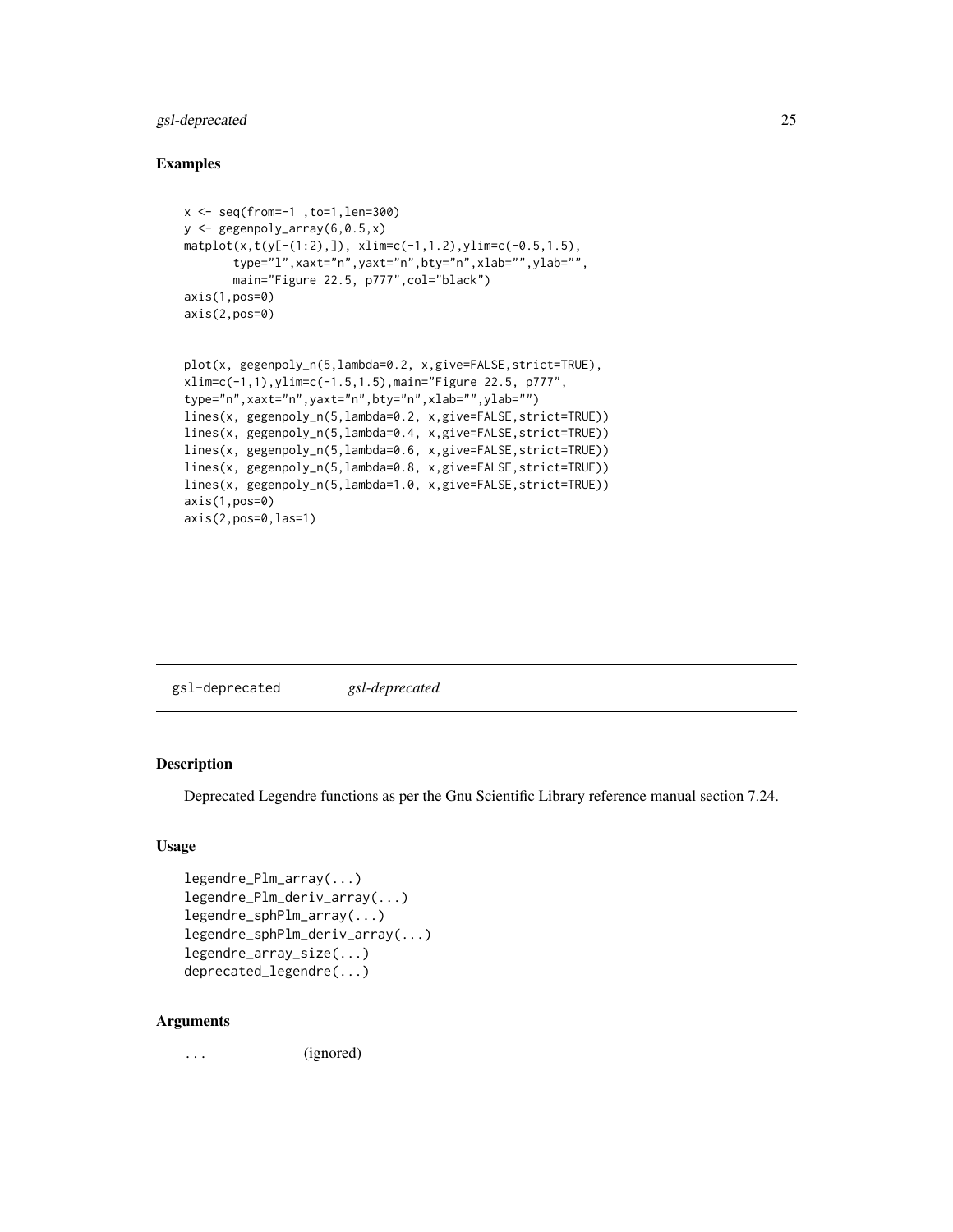#### <span id="page-25-0"></span>26 Hyperg

#### Note

As of GSL-2.1, functions

- gsl\_sf\_legendre\_Plm\_array
- gsl\_sf\_legendre\_Plm\_deriv\_array
- gsl\_sf\_legendre\_sphPlm\_array
- gsl\_sf\_legendre\_sphPlm\_deriv\_array
- gsl\_sf\_legendre\_array\_size

are deprecated. This functionality is now provided in GSL by the gsl\_sf\_legendre\_array suite of functions; in R, use one of:

- legendre\_array()
- legendre\_deriv\_array()
- legendre\_deriv\_alt\_array()
- legendre\_deriv2\_array()
- legendre\_deriv2\_alt\_array().

These are documented under ?Legendre.

## Author(s)

Robin K. S. Hankin

#### References

<https://www.gnu.org/software/gsl/>

#### See Also

[Legendre](#page-28-1)

Hyperg *Hypergeometric functions*

# Description

Hypergeometric functions as per the Gnu Scientific Library reference manual section 7.21 and AMS-55, chapters 13 and 15. These functions are declared in header file gs1\_sf\_hyperg.h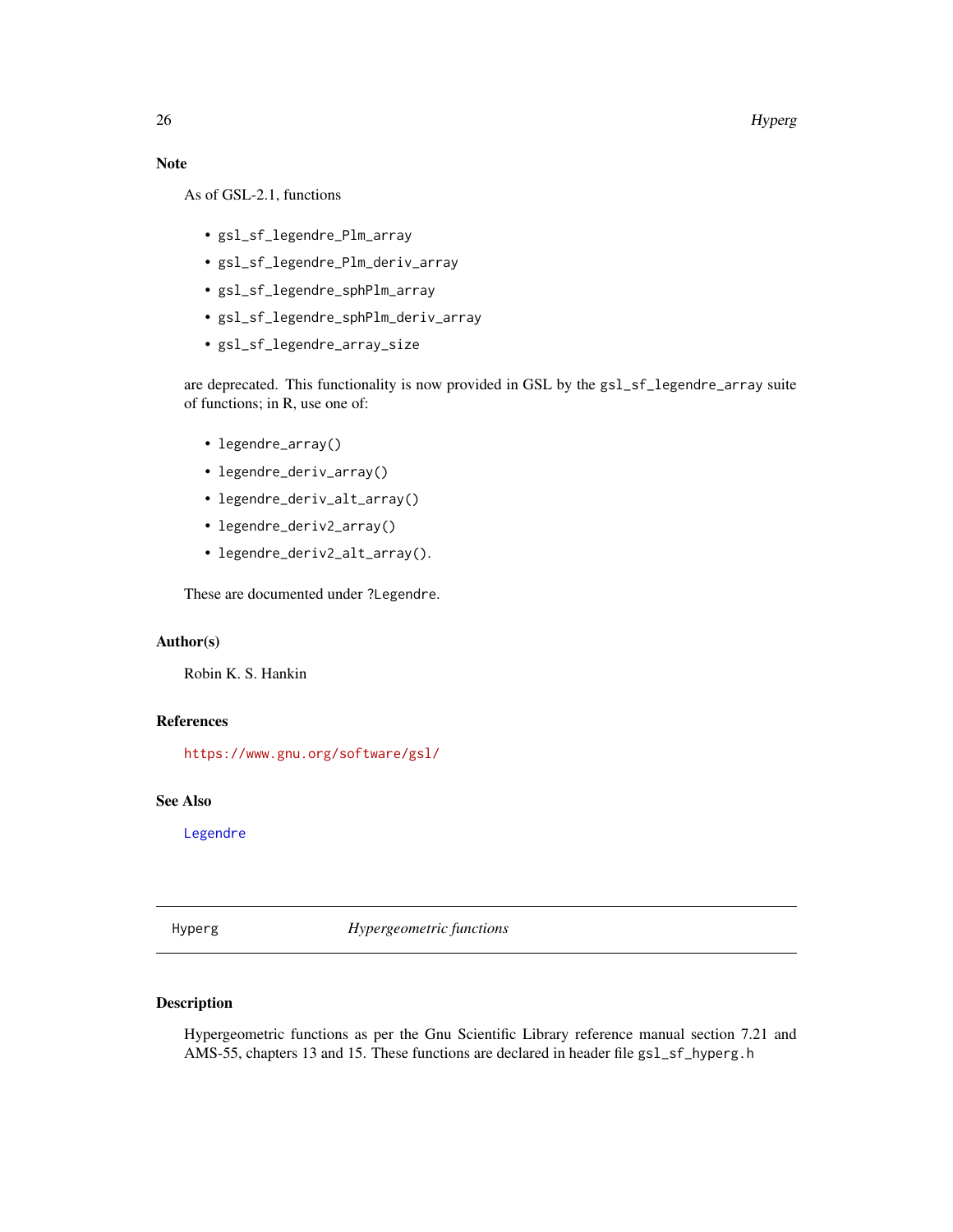#### Hyperg 27

# Usage

```
hyperg_0F1(c, x, give=FALSE, strict=TRUE)
hyperg_1F1_int(m, n, x, give=FALSE, strict=TRUE)
hyperg_1F1(a, b, x, give=FALSE, strict=TRUE)
hyperg_U_int(m, n, x, give=FALSE, strict=TRUE)
hyperg_U(a, b, x, give=FALSE, strict=TRUE)
hyperg_2F1(a, b, c, x, give=FALSE, strict=TRUE)
hyperg_2F1_conj(aR, aI, c, x, give=FALSE, strict=TRUE)
hyperg_2F1_renorm(a, b, c, x, give=FALSE, strict=TRUE)
hyperg_2F1_conj_renorm(aR, aI, c, x, give=FALSE, strict=TRUE)
hyperg_2F0(a, b, x, give=FALSE, strict=TRUE)
```
#### Arguments

| x      | input: real values                                                                                                      |
|--------|-------------------------------------------------------------------------------------------------------------------------|
| a,b,c  | input: real values                                                                                                      |
| m,n    | input: integer values                                                                                                   |
| aR,aI  | input: real values                                                                                                      |
| give   | Boolean with TRUE meaning to return a list of three items: the value, an estimate<br>of the error, and a status number. |
| strict | Boolean, with TRUE meaning to return NaN if status is an error                                                          |

# Note

"The circle of convergence of the Gauss hypergeometric series is the unit circle  $|z| = 1$ " (AMS, page 556).

There is a known issue in hyperg\_2F1() in GSL-2.6, <https://savannah.gnu.org/bugs/?54998> and the package returns the erroneous value given by GSL.

# Author(s)

Robin K. S. Hankin

#### References

<https://www.gnu.org/software/gsl/>

# Examples

hyperg\_0F1(0.1,0.55)

```
hyperg_1F1_int(2,3,0.555)
hyperg_1F1(2.12312,3.12313,0.555)
hyperg_U_int(2, 3, 0.555)
hyperg_U(2.234, 3.234, 0.555)
```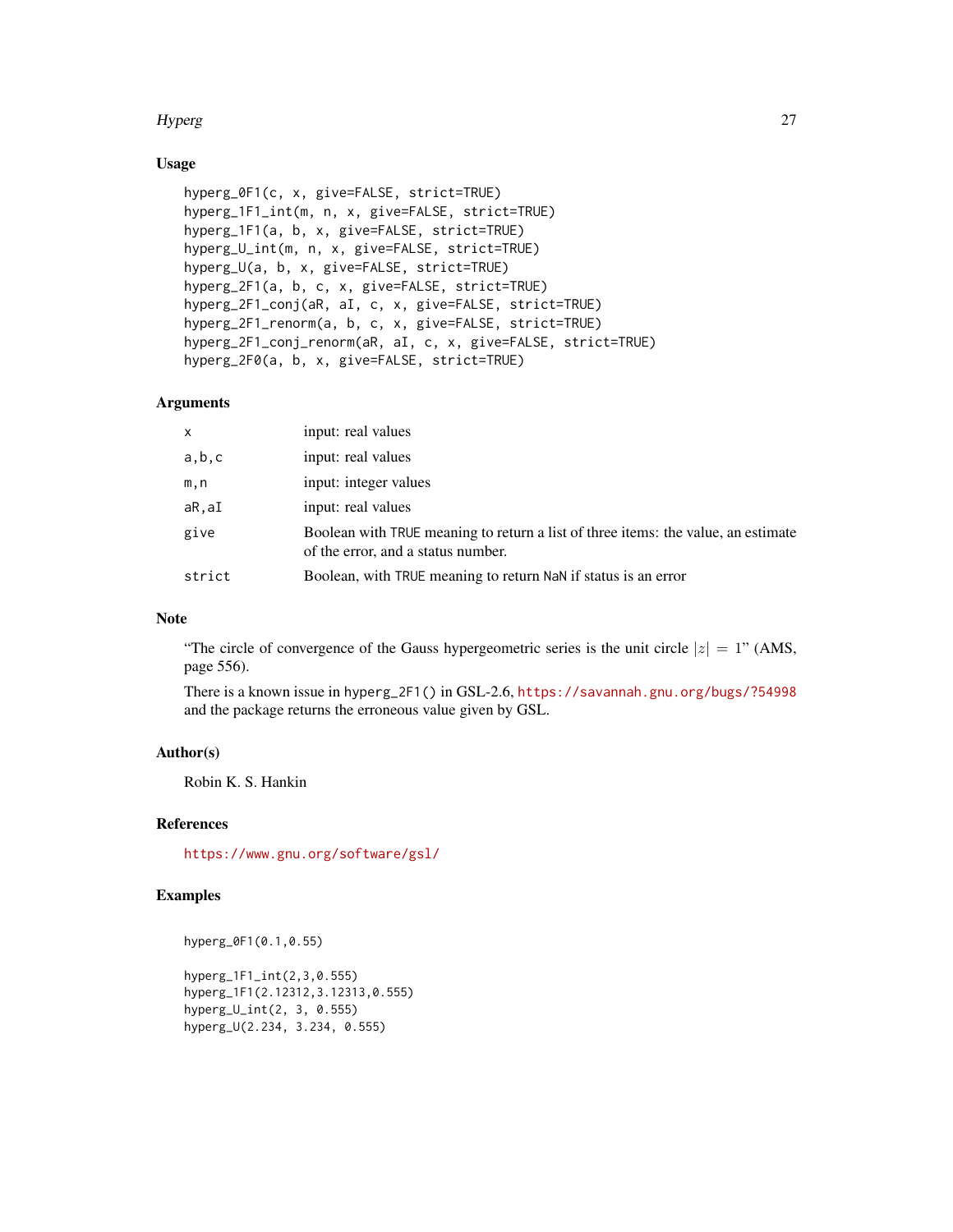<span id="page-27-0"></span>

# Description

Laguerre functions as per the Gnu Scientific Library reference manual section 7.22. These functions are declared in header file gsl\_sf\_laguerre.h

# Usage

```
laguerre_1(a, x, give=FALSE, strict=TRUE)
laguerre_2(a, x, give=FALSE, strict=TRUE)
laguerre_3(a, x, give=FALSE, strict=TRUE)
laguerre_n(n, a, x, give=FALSE, strict=TRUE)
```
# Arguments

| a,x    | input: real values                                                                                                     |
|--------|------------------------------------------------------------------------------------------------------------------------|
| n      | input: integer values                                                                                                  |
| give   | Boolean with TRUE meaning to return a list of three items: the value, an estimate<br>of the error, and a status number |
| strict | Boolean, with TRUE meaning to return NaN if status is an error                                                         |

# Author(s)

Robin K. S. Hankin

# References

<https://www.gnu.org/software/gsl/>

# Examples

```
x \le - seq(from=0, to=6, len=100)
plot(x, laguerre_n(2,0,x), xlim=c(0,6), ylim=c(-2,3),type="l",xaxt="n",yaxt="n",bty="n",xlab="",ylab="",
          main="Figure 22.9, p780")
lines(x,laguerre_n(3,0,x))
lines(x,laguerre_n(4,0,x))
lines(x,laguerre_n(5,0,x))
axis(1,pos=0)
axis(2,pos=0)
```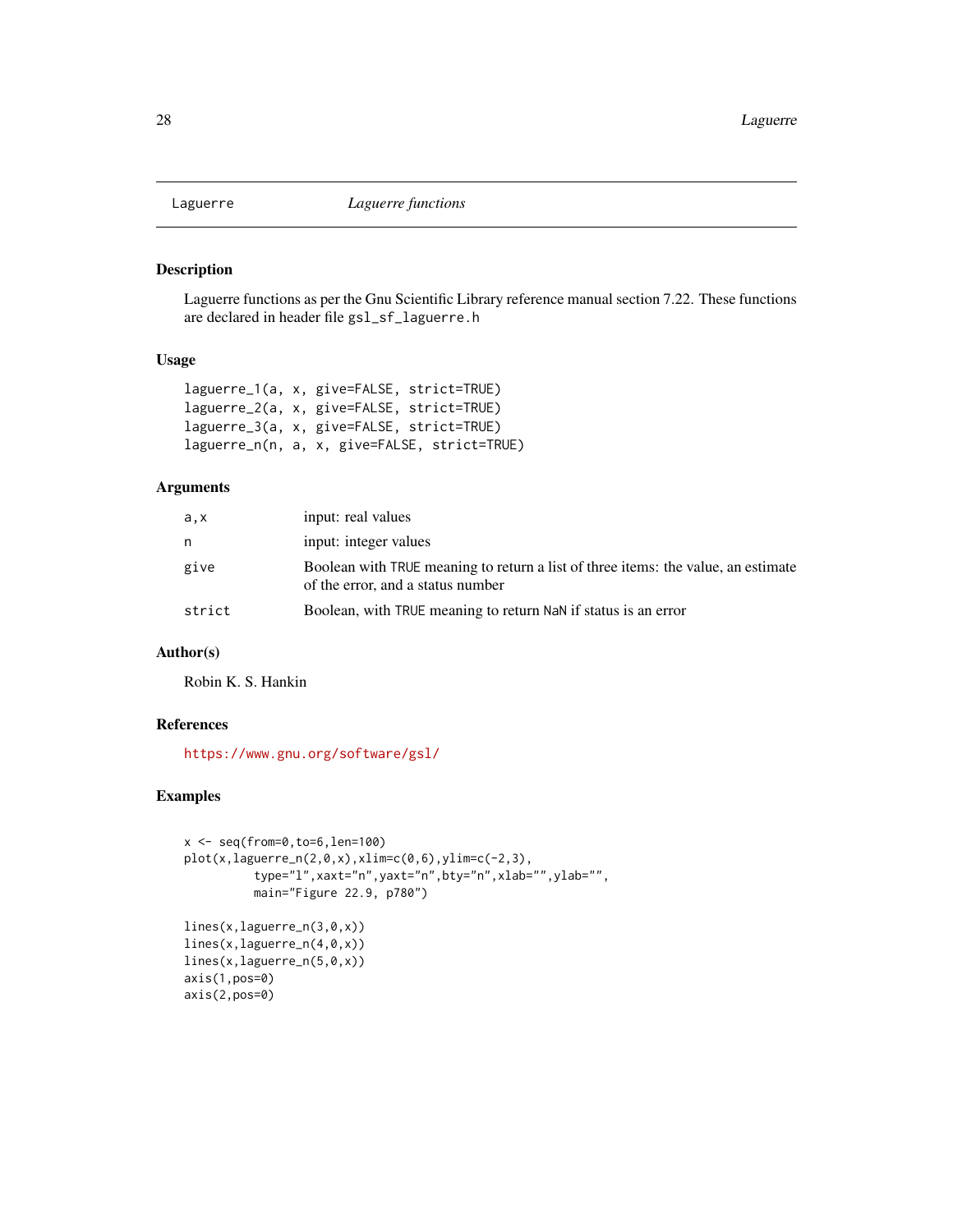<span id="page-28-0"></span>

# Description

Lambert's W function as per the Gnu Scientific Library reference manual section 7.23. These functions are declared in header file gsl\_sf\_lambert.h

# Usage

```
lambert_W0(x, give=FALSE, strict=TRUE)
lambert_Wm1(x, give=FALSE,strict=TRUE)
```
# Arguments

| X      | input: real values                                                                                                     |
|--------|------------------------------------------------------------------------------------------------------------------------|
| give   | Boolean with TRUE meaning to return a list of three items: the value, an estimate<br>of the error, and a status number |
| strict | Boolean, with TRUE meaning to return NaN if status is an error                                                         |

# Author(s)

Robin K. S. Hankin

# References

<https://www.gnu.org/software/gsl/>

#### Examples

```
a \leftarrow runif(6)L <- lambert_W0(a)
print(L*exp(L) - a)
```
<span id="page-28-1"></span>Legendre *Legendre functions*

# Description

Legendre functions as per the Gnu Scientific Library reference manual section 7.24, and AMS-55, chapter 8. These functions are declared in header file gsl\_sf\_legendre.h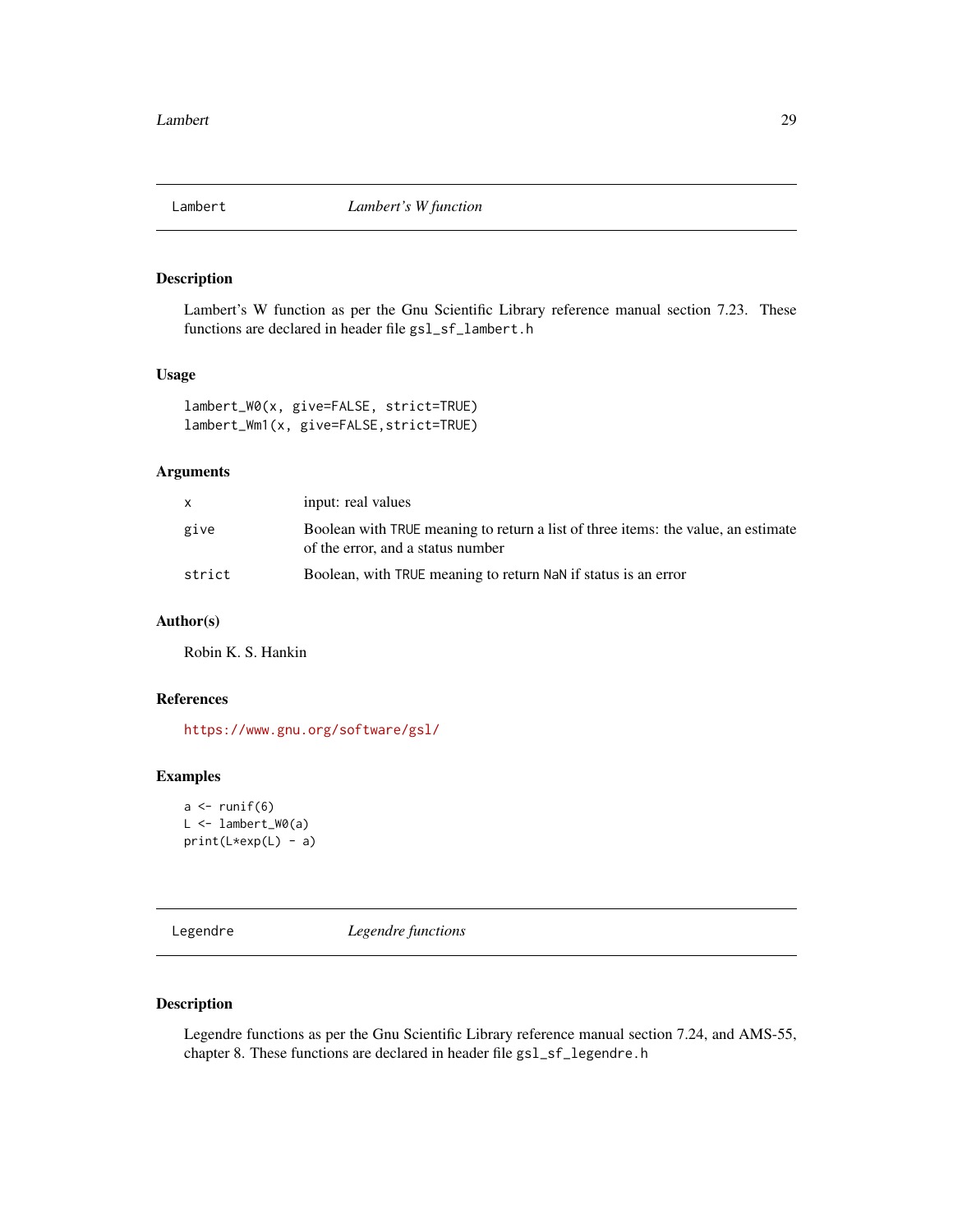### Usage

```
legendre_P1(x, give=FALSE, strict=TRUE)
legendre_P2(x, give=FALSE, strict=TRUE)
legendre_P3(x, give=FALSE, strict=TRUE)
legendre_Pl(l, x, give=FALSE, strict=TRUE)
legendre_Pl_array(lmax, x, give=FALSE, strict=TRUE)
legendre_Q0(x, give=FALSE, strict=TRUE)
legendre_Q1(x, give=FALSE, strict=TRUE)
legendre_Ql(l, x, give=FALSE, strict=TRUE)
legendre_array_n(lmax)
legendre_array_index(l,m)
legendre_check_args(x,lmax,norm,csphase)
legentegendre_array(x, lmax, norm=1, csphase= -1)
legendre_deriv_array(x, lmax, norm=1, csphase= -1)
legendre_deriv_alt_array(x, lmax, norm=1, csphase= -1)
legendre_deriv2_array(x, lmax, norm=1, csphase= -1)
legendre_deriv2_alt_array(x, lmax, norm=1, csphase= -1)
legendre_Plm(l, m, x, give=FALSE, strict=TRUE)
legendre_sphPlm(l, m, x, give=FALSE, strict=TRUE)
conicalP_half(lambda, x, give=FALSE, strict=TRUE)
conicalP_mhalf(lambda, x, give=FALSE, strict=TRUE)
conicalP_0(lambda, x, give=FALSE, strict=TRUE)
conicalP_1(lambda, x, give=FALSE, strict=TRUE)
conicalP_sph_reg(l, lambda, x, give=FALSE, strict=TRUE)
conicalP_cyl_reg(m, lambda, x, give=FALSE, strict=TRUE)
legendre_H3d_0(lambda, eta, give=FALSE, strict=TRUE)
legendre_H3d_1(lambda, eta, give=FALSE, strict=TRUE)
legendre_H3d(l, lambda, eta, give=FALSE, strict=TRUE)
legendre_H3d_array(lmax, lambda, eta, give=FALSE, strict=TRUE)
```
#### **Arguments**

| eta,lambda,x  | input: real values                                                                                                                                |
|---------------|---------------------------------------------------------------------------------------------------------------------------------------------------|
| $l,m,l$ max   | input: integer values                                                                                                                             |
| csphase, norm | Options for use with legendre_array()                                                                                                             |
| give          | Boolean, with default FALSE meaning to return just the answers, and TRUE mean-<br>ing to return a status vector as well                           |
| strict        | Boolean, with TRUE meaning to return NaN if nonzero status is returned by the<br>GSL function (FALSE means to return the value: use with caution) |

#### Author(s)

Robin K. S. Hankin

#### **References**

<https://www.gnu.org/software/gsl/>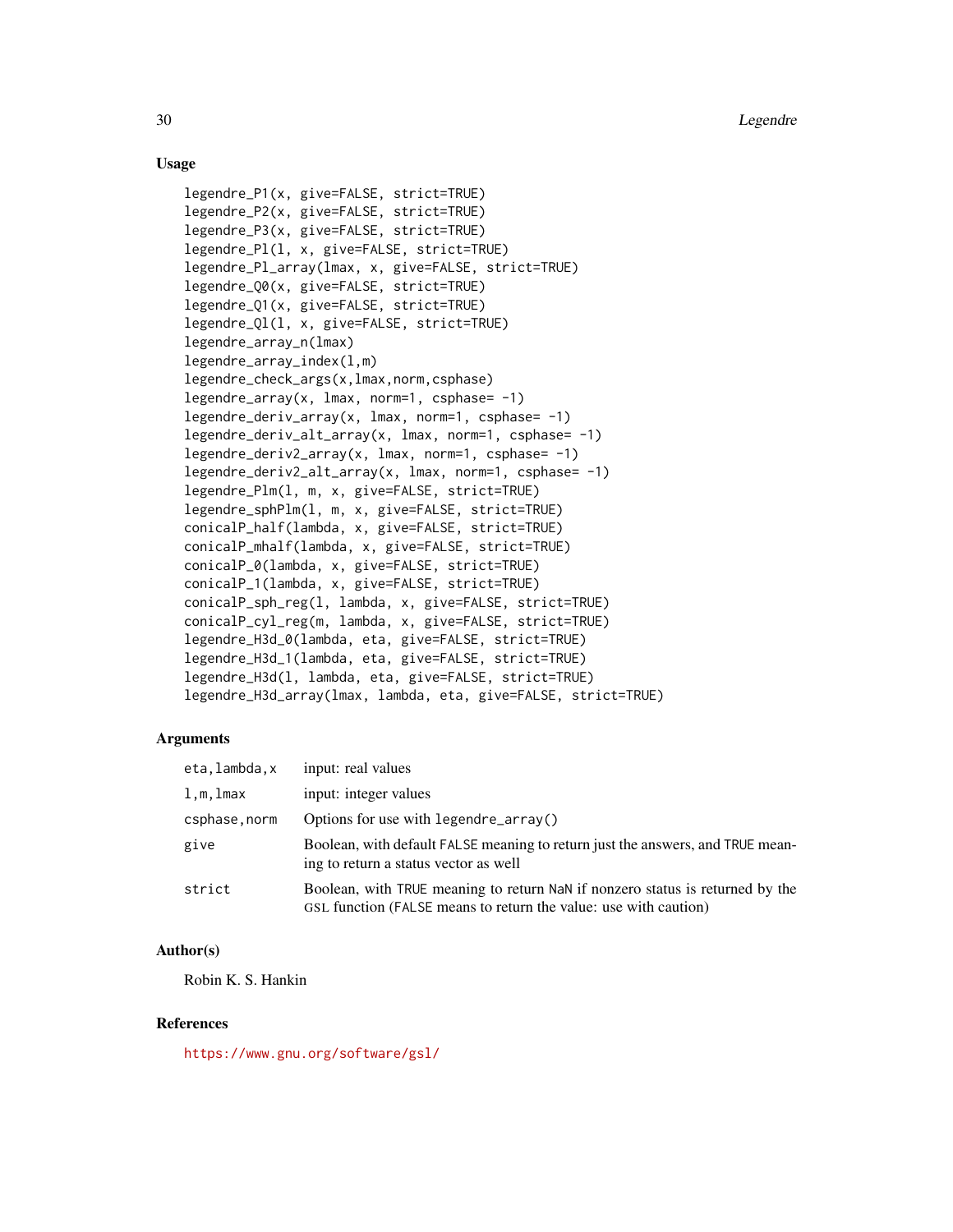# Examples

```
theta <- seq(from=0,to=pi/2,len=100)
plot(theta,legendre_P1(cos(theta)),type="l",ylim=c(-0.5,1), main="Figure 8.1, p338")
abline(1,0)
lines(theta,legendre_P2(cos(theta)),type="l")
lines(theta,legendre_P3(cos(theta)),type="l")
x <- seq(from=0,to=1,len=600)
plot(x, legendre_Plm(3,1,x), type="l",lty=3,main="Figure 8.2, p338: note sign error")
lines(x,legendre_Plm(2,1,x), type="l",lty=2)
lines(x,legendre_Plm(1,1,x), type="l",lty=1)
abline(0,0)
plot(x, legendre_Q1(0,x), xlim=c(0,1), ylim=c(-1,1.5), type="1", lty=1,main="Figure 8.4, p339")
lines(x,legendre_Ql(1,x),lty=2)
lines(x,legendre_Ql(2,x),lty=3)
lines(x,legendre_Ql(3,x),lty=4)
abline(0,0)
#table 8.1 of A&S:
t(legendre_Pl_array(10, seq(from=0,to=1,by=0.01))[1+c(2,3,9,10),])
#table 8.3:
f \leftarrow function(n){legendre_Ql(n, seq(from=0,to=1,by=0.01))}
sapply(c(0,1,2,3,9,10),f)
# Some checks for the legendre_array() series:
# P_6^1(0.3):
legendre_array(0.3,7)[7,2] # MMA: LegendreP[6,1,0.3]; note off-by-one issue
# d/dx P_8^5(x) @ x=0.2:
legendre_deriv_array(0.2,8)[9,6] # MMA: D[LegendreP[8,5,x],x] /. {x -> 0.2}
# alternative derivatives:
legendre_deriv_alt_array(0.4,8)[9,6] # D[LegendreP[8,5,Cos[x]],x] /. x -> ArcCos[0.4]
```
Log *Log functions*

#### Description

Log functions as per the Gnu Scientific Library, reference manual section 7.25 and AMS-55, chapter 4. These functions are declared in header file gsl\_sf\_log.h

<span id="page-30-0"></span> $Log$  31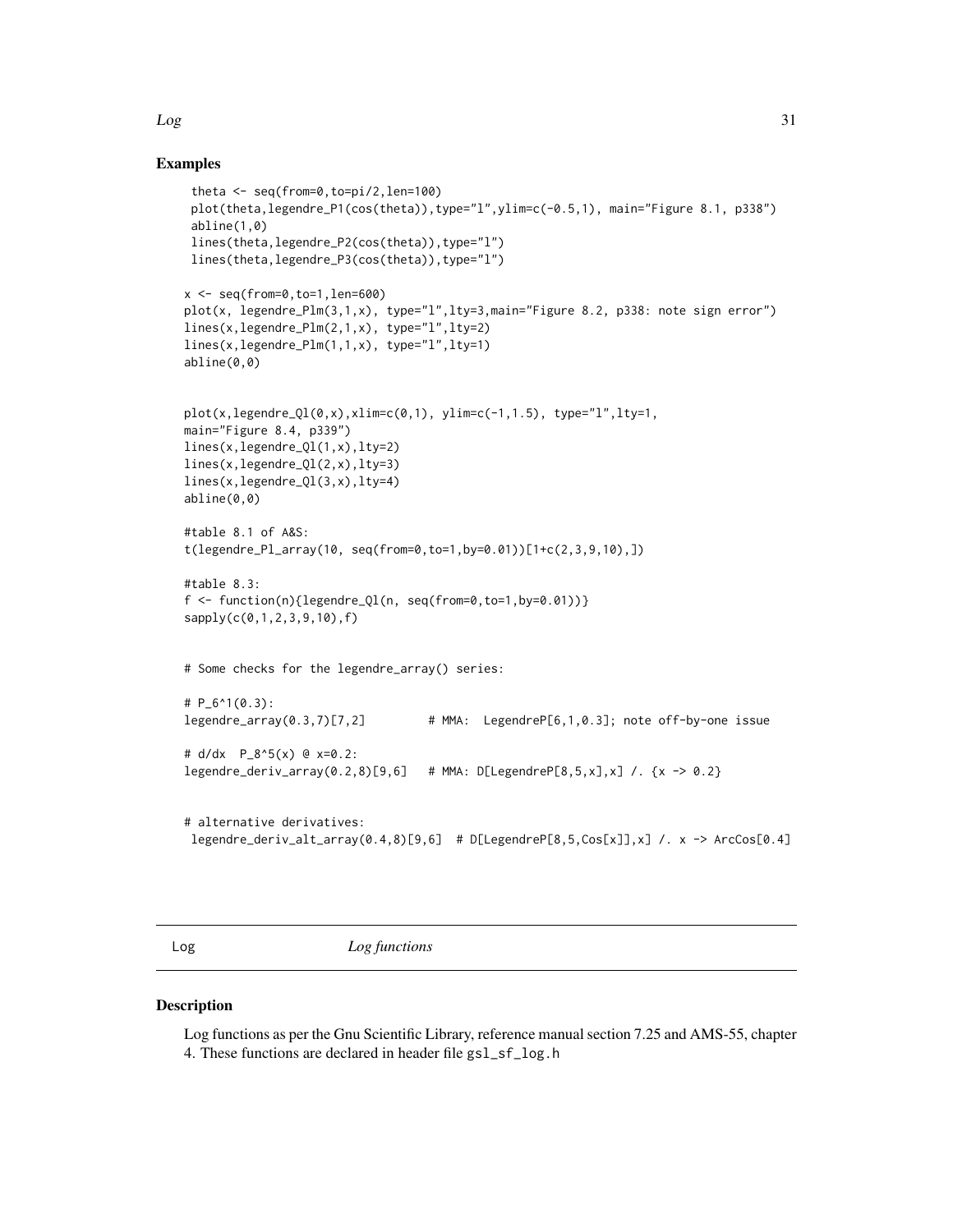# Usage

```
gsl_sf_log(x, give=FALSE, strict=TRUE)
log_abs(x, give=FALSE, strict=TRUE)
complex_log(zr, zi=NULL, r.and.i=TRUE, give=FALSE, strict=TRUE)
log_1plusx(x, give=FALSE, strict=TRUE)
log_1plusx_mx(x, give=FALSE, strict=TRUE)
```
# Arguments

| x          | input: real values                                                                                                                                                                                                |
|------------|-------------------------------------------------------------------------------------------------------------------------------------------------------------------------------------------------------------------|
| zr         | In complex_log(), the real part of the argument                                                                                                                                                                   |
| zi         | In complex $log()$ , the imaginary part of the argument. If missing (ie takes the<br>default value of NULL), interpret zr as complex, even if real                                                                |
| $r$ .and.i | In complex_log(), Boolean variable with default value of TRUE meaning to<br>return a complex variable as per the details section below; and FALSE meaning<br>to return the values as advertised in the GSL manual |
| give       | Boolean with TRUE meaning to return a list of three items: the value, an estimate<br>of the error, and a status number                                                                                            |
| strict     | Boolean, with TRUE meaning to return NaN if status is an error                                                                                                                                                    |

# Author(s)

Robin K. S. Hankin

# References

<https://www.gnu.org/software/gsl/>

# Examples

```
x <- seq(from=0.1,to=2,by=0.01)
log(x) #table 7.5 of Ab and St
```
Misc *Argument processing and general info*

# Description

Various widely used functions in the package

### Usage

```
process.args(...)
strictify(val,status)
```
<span id="page-31-0"></span>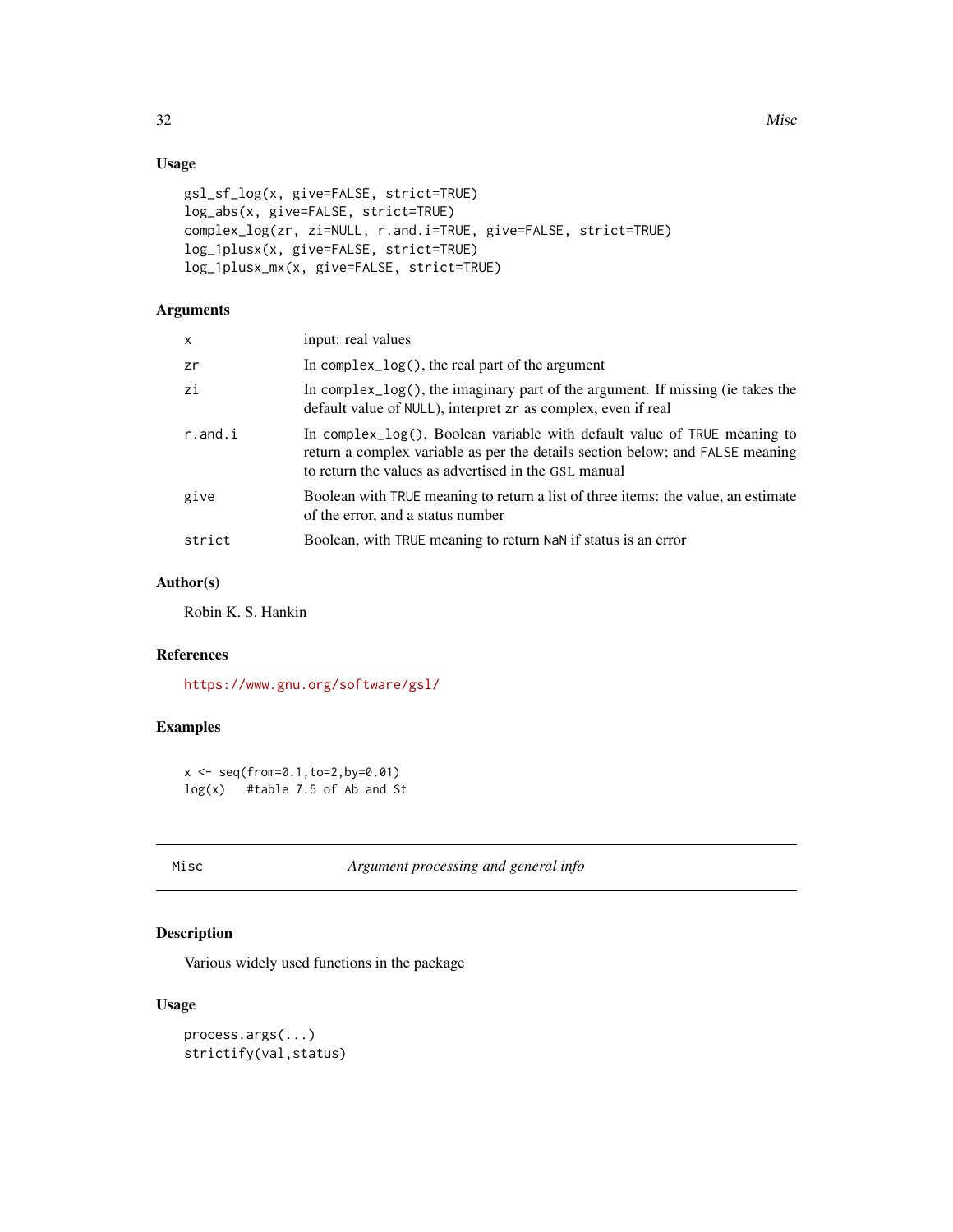#### $Misc$  33

#### **Arguments**

| $\cdot$ $\cdot$ $\cdot$ | Argument list to be coerced to the same length |
|-------------------------|------------------------------------------------|
| val                     | Value component of & result                    |
| status                  | status integer                                 |

#### Details

Function process.args() is an internal function used to massage the arguments into a form suitable for passing to .C(). For example, in function hyperg\_0F1(c, x), one wants each of hyperg\_0F1(0.1,c(0.3,0.4)) and hyperg\_0F1(c(0.1,0.2),0.3) and hyperg\_0F1(c(0.1,0.2),c(0.3,0.4)) to behave sensibly.

Function process.args() is used widely in the package, taking an arbitrary number of arguments and returning a list whose elements are vectors of the same length. Most of the special functions use process.args() to ensure that the returned value takes the attributes of the input argument with most elements where possible.

Function strictify() uses the status value returned by the "error" form of the GSL special functions to make values returned with a nonzero error a NaN. In most of the special functions, strictify() is called if argument strict takes its default value of TRUE. Setting it to FALSE sometimes returns a numerical value as per the GSL reference manual.

In most of the special functions, if argument give takes its default value of FALSE, only a numerical value is returned. If TRUE, error information and the status (see preceding paragraph) is also returned.

Following tips found on R-devel:

- 1. Download and extract source code of R-package gsl
- 2. Use gsl config  $-1$  is to get the path to GSL's lib directory  $(-\frac{L}{\phi}a + b \frac{1}{b})$ , use gsl config --cflags to get the path to GSL's include directory (-I<path-to-include>)
- 3. Change Makevars in gsl/src:
	- Add -L<path-to-lib> to PKG\_LIBS
	- Add (new) line: PKG\_CPPFLAGS=-I<path-to-include>
- 4. Install gsl via

LDFLAGS=-L<path-to-lib>; export LDFLAGS CPPFLAGS=-I<path-to-include>;export CPPFLAGS R CMD INSTALL gsl

#### Author(s)

Robin K. S. Hankin

# References

<https://www.gnu.org/software/gsl/>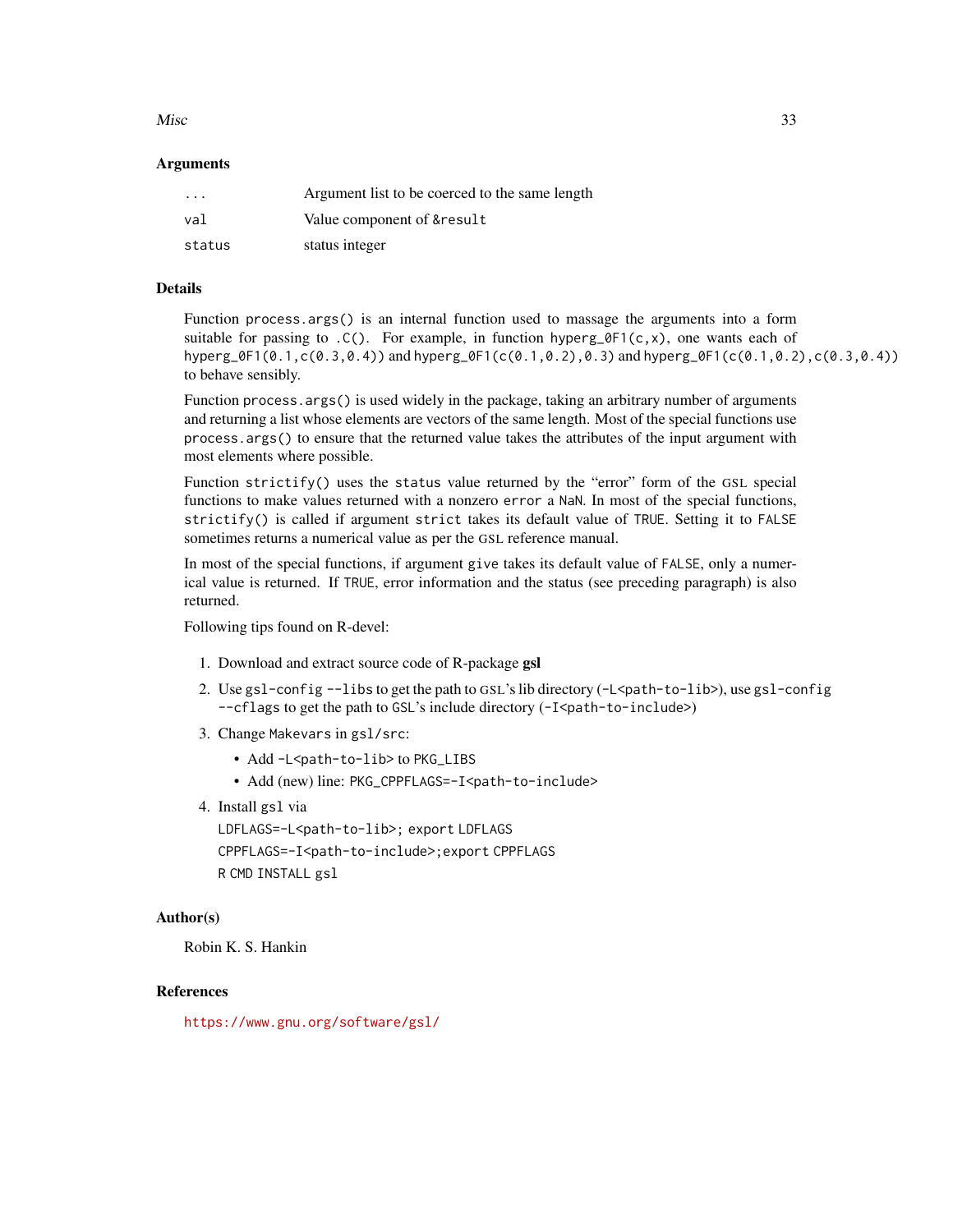# <span id="page-33-0"></span>Description

*These functions have been removed from the package temporarily, pending a permanent fix.*

Function minimization using the Gnu Scientific Library, reference manual section 35. These functions are declared in header file gsl\_multimin.h

Several algorithms for finding (local) minima of functions in one or more variables are provided. All of the algorithms operate locally, in the sense that they maintain a best guess and require the function to be continuous. Apart from the Nelder-Mead algorithm, these algorithms also use a derivative.

#### Usage

```
multimin(..., prec=0.0001)
multimin.init(x, f, df=NA, fdf=NA, method=NA, step.size=NA, tol=NA)
multimin.iterate(state)
multimin.restart(state)
multimin.fminimizer.size(state)
```
#### Arguments

| $\ddots$ .   | In function $multipation()$ , the argument list passed to multimin. $init()$                                                                                                                                                                                                                                                                                                                                                                                                                                          |
|--------------|-----------------------------------------------------------------------------------------------------------------------------------------------------------------------------------------------------------------------------------------------------------------------------------------------------------------------------------------------------------------------------------------------------------------------------------------------------------------------------------------------------------------------|
| $\mathsf{x}$ | A starting point. These algorithms are faster with better initial guesses                                                                                                                                                                                                                                                                                                                                                                                                                                             |
| $\mathsf{f}$ | The function to minimize. This function must take a single numeric vector as<br>input, and output a numeric scalar                                                                                                                                                                                                                                                                                                                                                                                                    |
| df           | The derivative of f. This is required for all algorithms except Nelder-Mead                                                                                                                                                                                                                                                                                                                                                                                                                                           |
| fdf          | A function that evaluates f and df simultaneously. This is optional, and is only<br>useful if simultaneous evaluation is faster                                                                                                                                                                                                                                                                                                                                                                                       |
| method       | The algorithm to use, which is one of "conjugate-fr", "conjugate-pr", "bfgs",<br>"steepest-descent" and "nm"                                                                                                                                                                                                                                                                                                                                                                                                          |
| step.size    | This step size guides the algorithm to pick a good distance between points in its<br>search                                                                                                                                                                                                                                                                                                                                                                                                                           |
| tol          | This parameter is relevant for gradient-based methods. It controls how much<br>the gradient should flatten out in each line search. More specifically, let $u(t) =$<br>$f(x + st)$ be the function restricted to the search ray. Then a point t is tolerable<br>if $u'(t) < \text{tolu}'(0)$ . Higher values give more lax linesearches. This parame-<br>ter trades-off searching intensively in the outer loop (finding search directions)<br>versus the inner loop (finding a good point in a particular direction) |
| prec         | The stopping-rule precision parameter. For the derivative-based methods, a so-<br>lution is good enough if the norm of the gradient is smaller than prec. For the<br>non-derivative-based methods, a solution is good enough if the norm of succes-<br>sive solutions is smaller than prec                                                                                                                                                                                                                            |
| state        | This stores all information relating to the progress of the optimization problem                                                                                                                                                                                                                                                                                                                                                                                                                                      |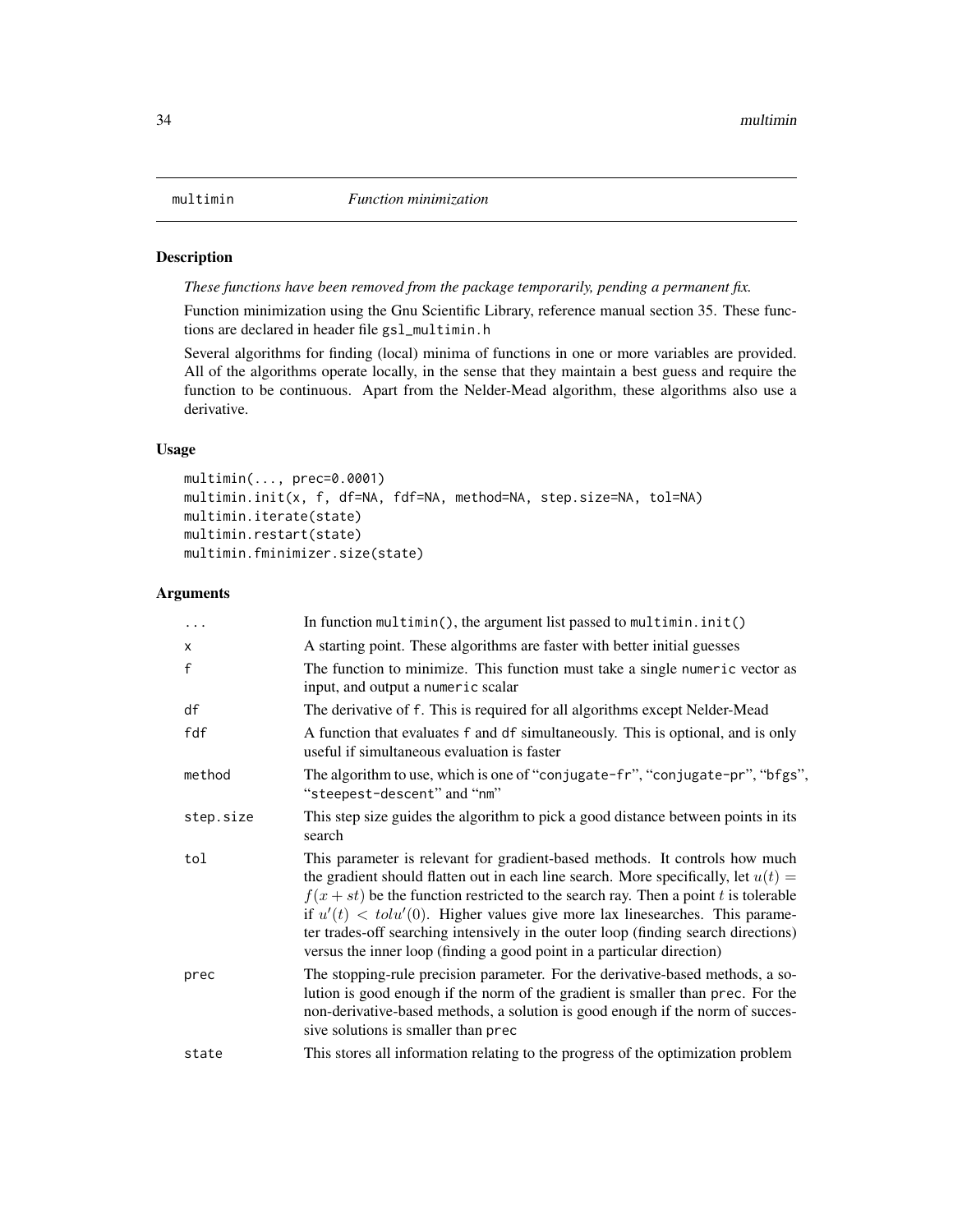#### multimin 35

#### Details

There are two ways to call multimin. The simple way is to merely call multimin directly. A more complicated way is to call multimin.init first, and then repeatedly call multimin.iterate until the guess gets good enough. In addition, multimin.restart can be used with the second approach to discard accumulated information (such as curvature information) if that information turns out to be unhelpful. This is roughly equivalent to calling multimin.init by setting the starting point to be the current best guess.

All of the derivative-based methods consist of iterations that pick a descent direction, and conduct a line search for a better point along the ray in that direction from the current point. The Fletcher-Reeves and Polak-Ribiere conjugate gradient algorithms maintain a a vector that summarizes the curvature at that point. These are useful for high-dimensional problems (eg: more than 100 dimensions) because they don't use matrices which become expensive to keep track of. The Broyden-Fletcher-Goldfarb-Shanno is better for low-dimensional problems, since it maintains an approximation of the Hessian of the function as well, which gives better curvature information. The steepest-descent algorithm is a naive algorithm that does not use any curvature information. The Nelder-Mead algorithm which does not use derivatives.

#### Value

All of these functions return a state variable, which consists of the following items:

|              | internal.state Bureaucratic stuff for communicating with GSL |  |
|--------------|--------------------------------------------------------------|--|
| $\mathsf{x}$ | The current best guess of the optimal solution               |  |
| $\mathbf{f}$ | The value of the function at the best guess                  |  |
| df           | The derivative of the function at the best guess             |  |
| is.fdf       | TRUE if the algorithm is using a derivative                  |  |
| code         | The GSL return code from the last iteration                  |  |

#### **Note**

The source code for the functions documented here conditionalizes on WIN32; under windows there is a slight memory leak.

#### Author(s)

Andrew Clausen <clausen@econ.upenn.edu>

#### References

<https://www.gnu.org/software/gsl/>

#### See Also

optim and nlm are the standard optimization functions in R.

deriv and D are the standard symbolic differentation functions in R. Ryacas provides more extensive differentiation support using Yet Another Computer Algebra System.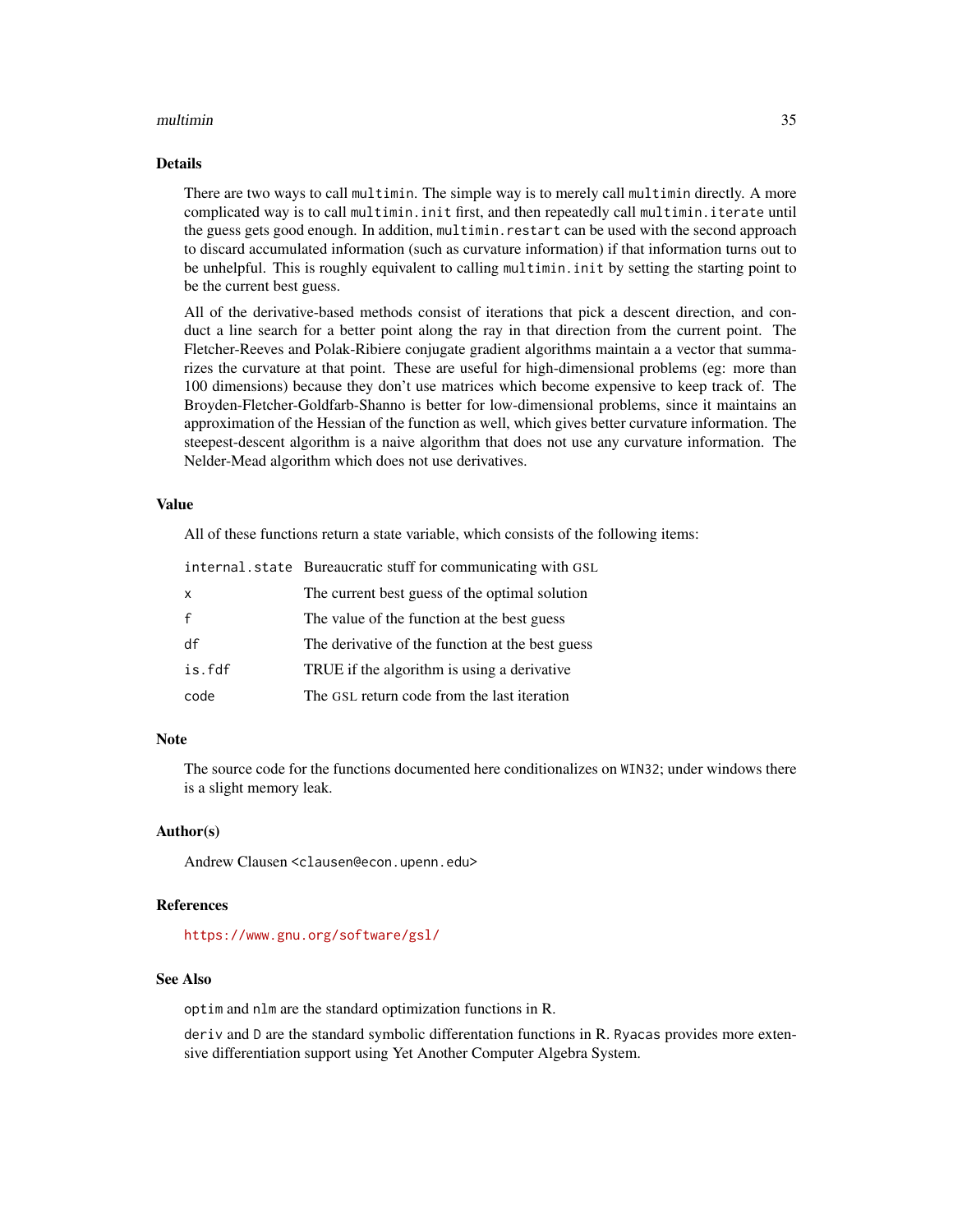numericDeriv is the standard numerical differentation function in R. GSL can also do numerical differentiation, but no-one has written an R interface yet.

multimin requires the objective function to have a single (vector) argument. unlist and relist are useful for converting between more convenient forms.

# Examples

```
# COMMENTED OUT PENDING PERMANENT FIX
# The Rosenbrock function:
# x0 \leq c(-1.2, 1)# f <- function(x) (1 - x[1])^2 + 100 \times (x[2] - x[1]^2)^2# df <- function(x) c(-2*(1 - x[1]) + 100 * 2 * (x[2] - x[1]^2) * (-2*x[1]),
# 100 \times 2 \times (x[2] - x[1]^2)#
# # The simple way to call multimin.
# state <- multimin(x0, f, df)
# print(state$x)
#
# # The fine-control way to call multimin.
# state <- multimin.init(x0, f, df, method="conjugate-fr")
# for (i in 1:200)
# state <- multimin.iterate(state)
# print(state$x)
```
Poly *Polynomials*

# Description

Polynomial functions as per the Gnu Scientific Library, reference manual section 6.1. These functions are defined in header file gsl\_poly.h

# Usage

gsl\_poly(c\_gsl,x)

#### Arguments

| c_gsl | Coefficients of the poynomial (c in the function definition and the GSL ref man-                   |
|-------|----------------------------------------------------------------------------------------------------|
|       | ual) starting at the constant term and ending in the highest power; see details                    |
|       | section. This argument is called "c_gs1" (and not "c") to avoid confusion with<br>R function $c()$ |
| x.    | input: real values                                                                                 |

36 Poly

<span id="page-35-0"></span>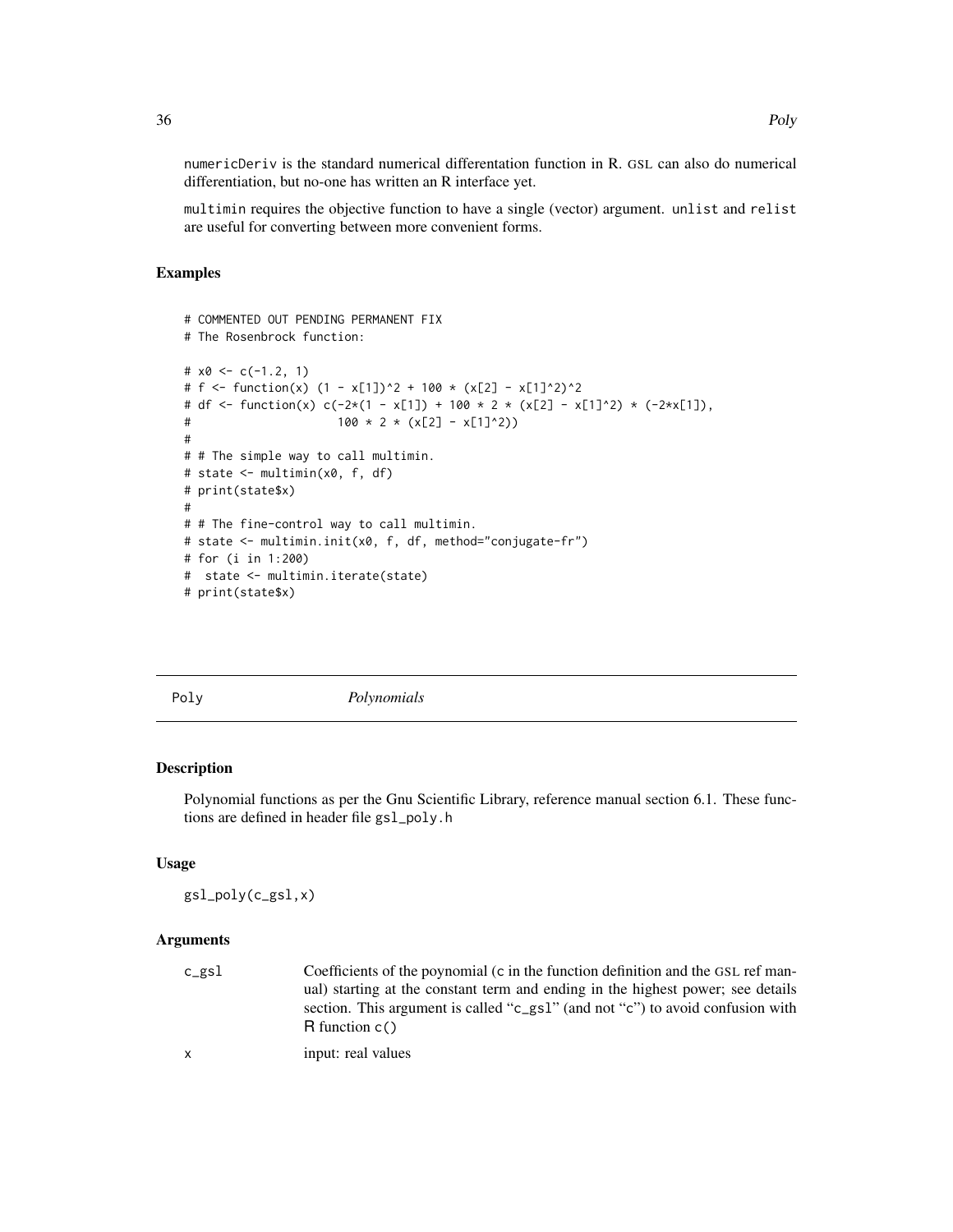#### <span id="page-36-0"></span>Powint 37

# Details

One must be careful to avoid off-by-one errors. In C idiom, the function evaluates the polynomial

$$
c[0] + c[1]x + c[2]x^2 + \ldots + c[len - 1]x^{len-1}
$$

where len is the second argument of GSL function gsl\_poly\_eval().

The R idiom would be

```
c[1] + c[2]x + c[3]x^2 + \ldots + c[\text{len}]x^{\text{len}-1}.
```
This section is work-in-progress and more will be added when I have the time/need for the other functions here.

#### Author(s)

Robin K. S. Hankin

#### References

<https://www.gnu.org/software/gsl/>

# Examples

 $a \leftarrow matrix(1:4,2,2)$ rownames(a) <- letters[1:2] (jj <- gsl\_poly(1:3,a)) jj-(1 +  $2*a + 3*a^2$ ) #should be small

Powint *Power functions*

#### Description

Power functions as per the Gnu Scientific Library reference manual section 7.27. These functions are declared in the header file gsl\_sf\_pow\_int.h

#### Usage

```
pow_int(x, n, give=FALSE, strict=TRUE)
```
# Arguments

| $\mathsf{X}$ | input: real values                                                                                                     |
|--------------|------------------------------------------------------------------------------------------------------------------------|
| n            | input: integer values                                                                                                  |
| give         | Boolean with TRUE meaning to return a list of three items: the value, an estimate<br>of the error, and a status number |
| strict       | Boolean, with TRUE meaning to return NaN if status is an error                                                         |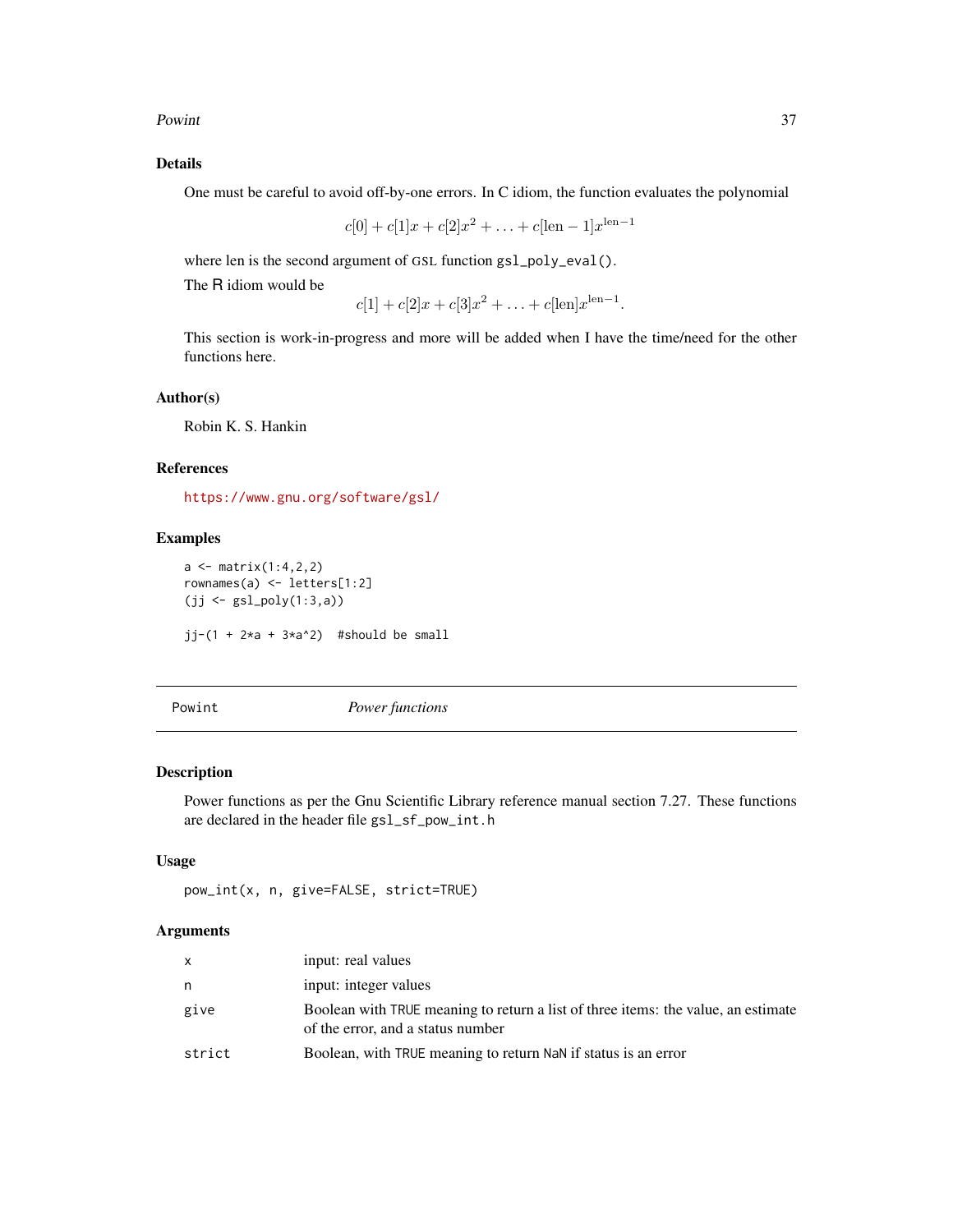#### <span id="page-37-0"></span>Author(s)

Robin K. S. Hankin

# References

<https://www.gnu.org/software/gsl/>

# Examples

pow\_int(pi/2,1:10)

Psi *Psi (digamma) functions*

# Description

Psi (digamma) functions as per the Gnu Scientific Library, reference manual section 7.27. These functions are declared in header file gsl\_sf\_psi.h

# Usage

```
psi_int(n, give=FALSE, strict=TRUE)
psi(x, give=FALSE, strict=TRUE)
psi_1piy(y, give=FALSE, strict=TRUE)
psi_1_int(n, give=FALSE, strict=TRUE)
psi_1(x, give=FALSE, strict=TRUE)
psi_n(m, x, give=FALSE, strict=TRUE)
```
# Arguments

| m,n    | input: integer values                                                                                                  |
|--------|------------------------------------------------------------------------------------------------------------------------|
| x, y   | input: real values                                                                                                     |
| give   | Boolean with TRUE meaning to return a list of three items: the value, an estimate<br>of the error, and a status number |
| strict | Boolean, with default TRUE meaning to return NaN if status is an error                                                 |

# Author(s)

Robin K. S. Hankin

#### References

<https://www.gnu.org/software/gsl/>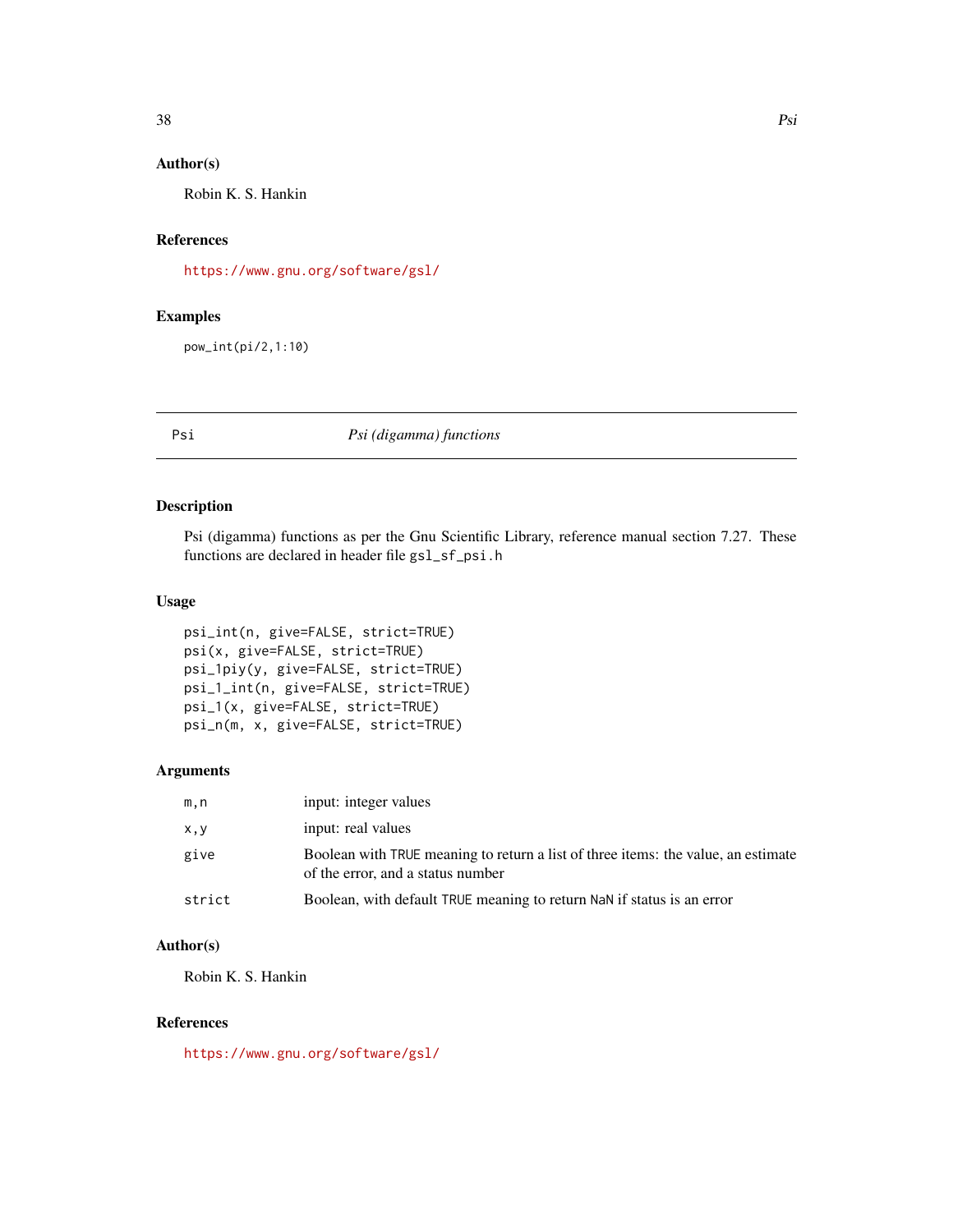#### <span id="page-38-0"></span> $Q$ rng  $39$

# Examples

```
x <- seq(from=1.2,to=1.25,by=0.005)
cbind(x,psi(x),psi_1(x))
#tabe 6.1, p267, bottom bit
psi_int(1:6)
psi(pi+(1:6))
psi_1piy(pi+(1:6))
psi_1_int(1:6)psi_n(m=5,x=c(1.123,1.6523))
```
#### Qrng *Quasi-random sequences*

#### Description

Quasi-random sequences as per the Gnu Scientific Library, reference manual section 18. These functions are declared in header file gsl\_qrng.h

#### Usage

```
qrng_alloc(type = c("niederreiter_2", "sobol"), dim)
qrng_clone(q)
qrng_init(q)
qrng_name(q)
qrng_size(q)
qrng_get(q, n = 1)
```
# Arguments

| type | Type of sequence                        |
|------|-----------------------------------------|
| dim  | Dimension of sequence                   |
|      | Generator from qrng_alloc or qrng_clone |
|      | How many vectors to generate            |

# Details

These are wrappers for the quasi-random sequence functions from the GSL [https://www.gnu.org/](https://www.gnu.org/software/gsl/) [software/gsl/](https://www.gnu.org/software/gsl/) with arguments corresponding to those from the library, with a few exceptions. In particular: I have used dim where the GSL uses just d; I have added the n argument to the qrng\_get function, so that a single call can generate n vectors; I have not provided R functions corresponding to qrng\_free (because R will automatically free the generator when it is garbage collected) or qrng\_state or qrng\_memcpy (because these don't make sense within R.)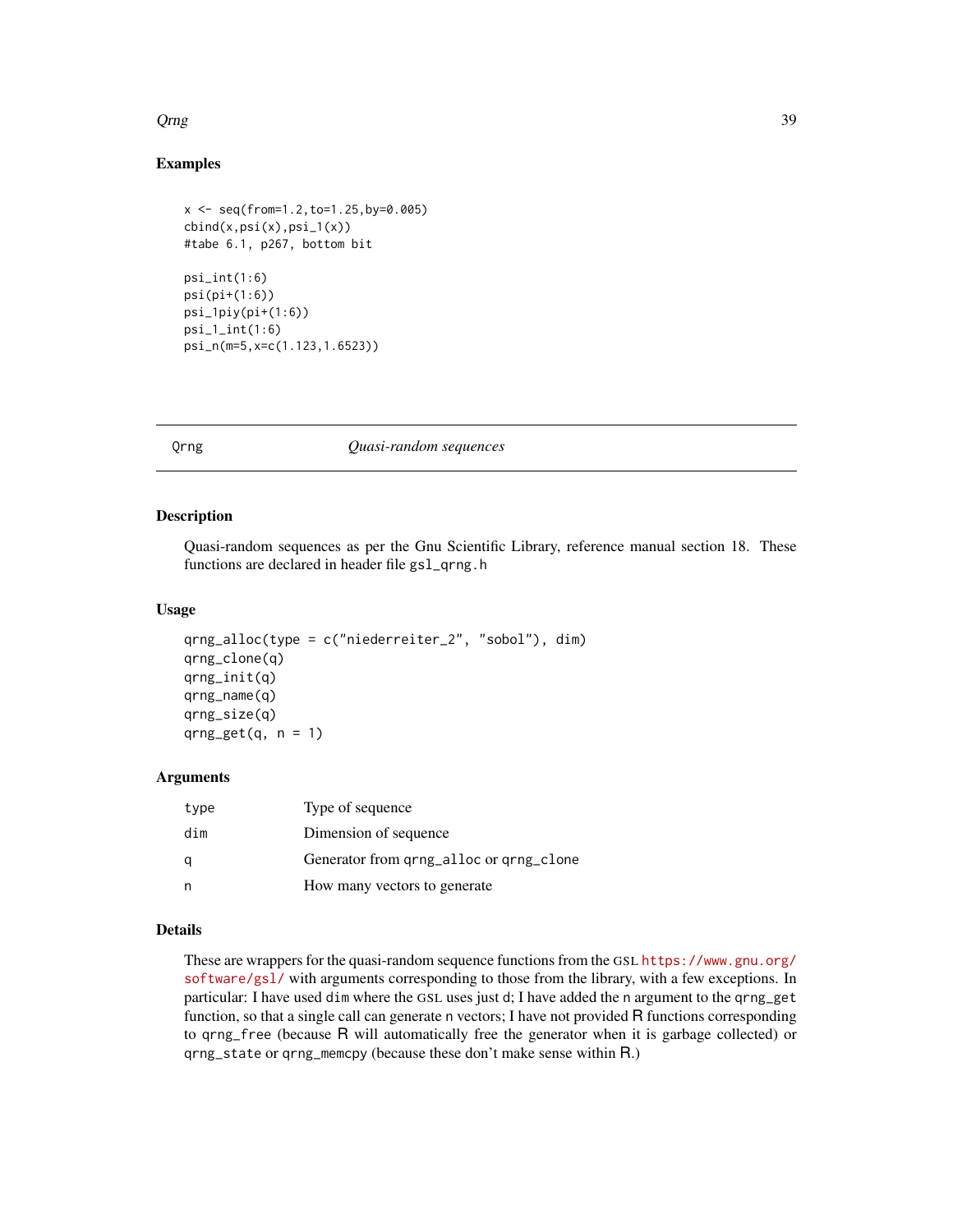# Value

qrng\_alloc, qrng\_clone and qrng\_init return an external pointer to the C structure representing the generator. The internals of this structure are not accessible from within R.

qrng\_name returns a character vector giving the name of the generator.

qrng\_size returns an integer value giving the internal memory usage of the generator.

qrng\_get returns a matrix with n rows and dim columns. Each row is a vector in the quasi-random sequence.

#### Author(s)

Duncan Murdoch

## References

<https://www.gnu.org/software/gsl/>

# Examples

```
q \leftarrow qrng\_alloc(dim = 2)qrng_name(q)
qrng_get(q, 10)
```
Rng *Random numbers generation*

# Description

Random number generation with the Gnu Scientific Library, as per the reference manual section 17

# Usage

```
rng_alloc(type)
rng_clone(r)
rng_name(r)
rng_max(r)
rng\_min(r)rng_set(r, seed)
rng_get(r, length)
rng_uniform(r, length)
rng_uniform_int(r, N, length)
rng_uniform_pos(r, length)
```
<span id="page-39-0"></span>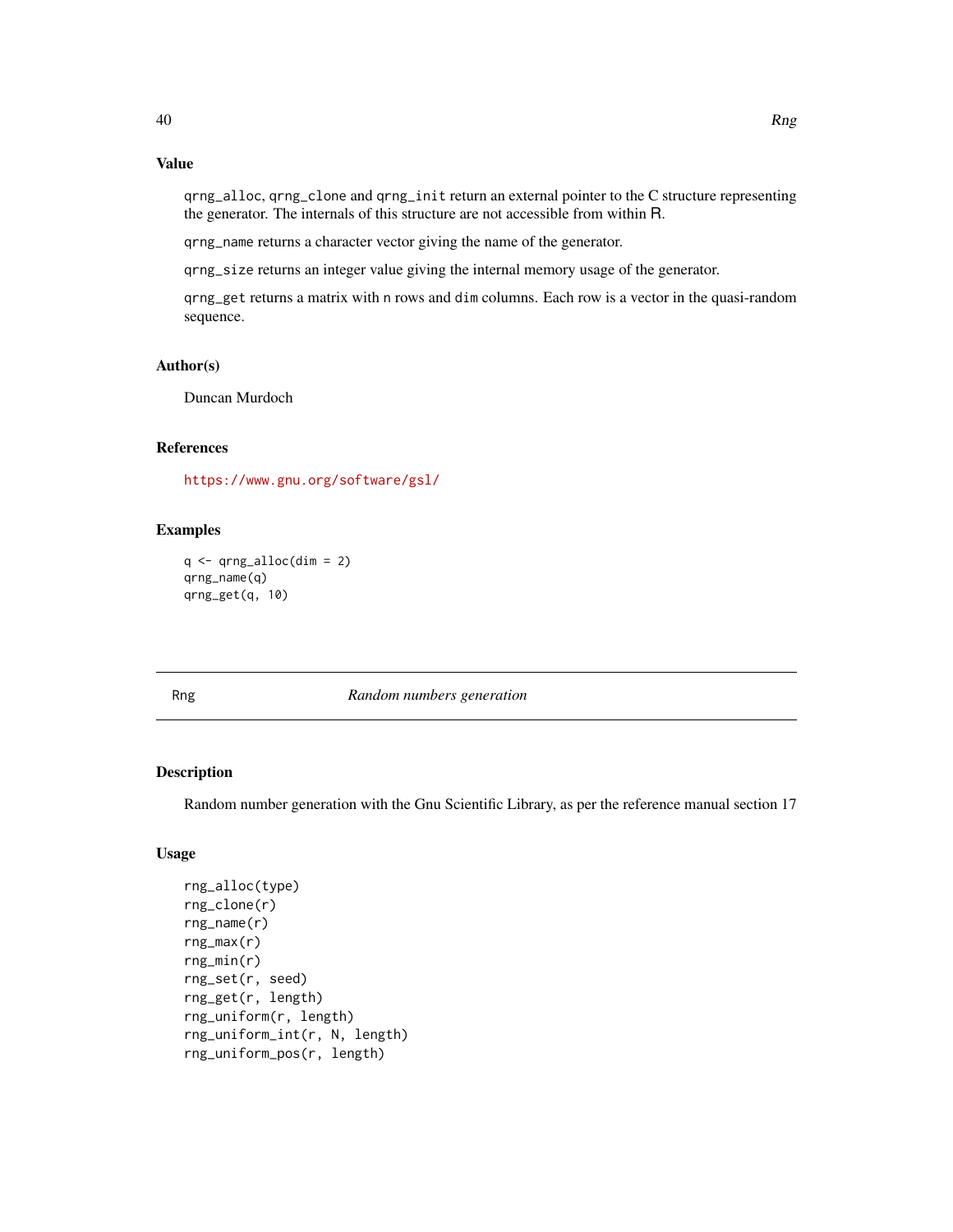# <span id="page-40-0"></span>Synchrotron 41

#### **Arguments**

| type   | In function rng_alloc(), type of random number generator. This argument is<br>taken to be a character string which is matched to the names of the random num-<br>ber generators given in the GSL manual section 17.9, with the initial "gs1_rng_"<br>removed (for example, to use generator gs1_rng_ranlux, set type to ranlux).<br>Partial matching is used; a null string is interpreted as mt19937. |
|--------|--------------------------------------------------------------------------------------------------------------------------------------------------------------------------------------------------------------------------------------------------------------------------------------------------------------------------------------------------------------------------------------------------------|
| r      | Instance of a random number generator. Generate this using function rng_alloc().                                                                                                                                                                                                                                                                                                                       |
| seed   | Random number seed                                                                                                                                                                                                                                                                                                                                                                                     |
| length | Length of vector of random numbers to create                                                                                                                                                                                                                                                                                                                                                           |
| N      | In function rng_uniform_int(), upper bound of uniform distribution                                                                                                                                                                                                                                                                                                                                     |

#### Details

These are wrappers for the random number generator functions from the GSL [https://www.gnu.](https://www.gnu.org/software/gsl/) [org/software/gsl/](https://www.gnu.org/software/gsl/) with arguments corresponding to those from the library. Calling rng\_free is not necessary as R performs garbage collection automatically.

The functions that return random numbers (rng\_get, rng\_uniform, rng\_uniform\_int, rng\_uniform\_pos) take an extra argument that specifies the length of the vector of random numbers to be returned.

#### Value

Function rng\_alloc() returns an external pointer to a GSL random number generator.

#### Author(s)

Max Bruche

# References

<https://www.gnu.org/software/gsl/>

#### Examples

```
r <- rng_alloc("cmrg")
rng_set(r, 100)
rng_uniform(r, 10)
```
Synchrotron *Synchrotron functions*

#### Description

Synchrotron functions as per the Gnu Scientific Library, reference section 7.29. These functions are declared in header file gsl\_sf\_synchrotron.h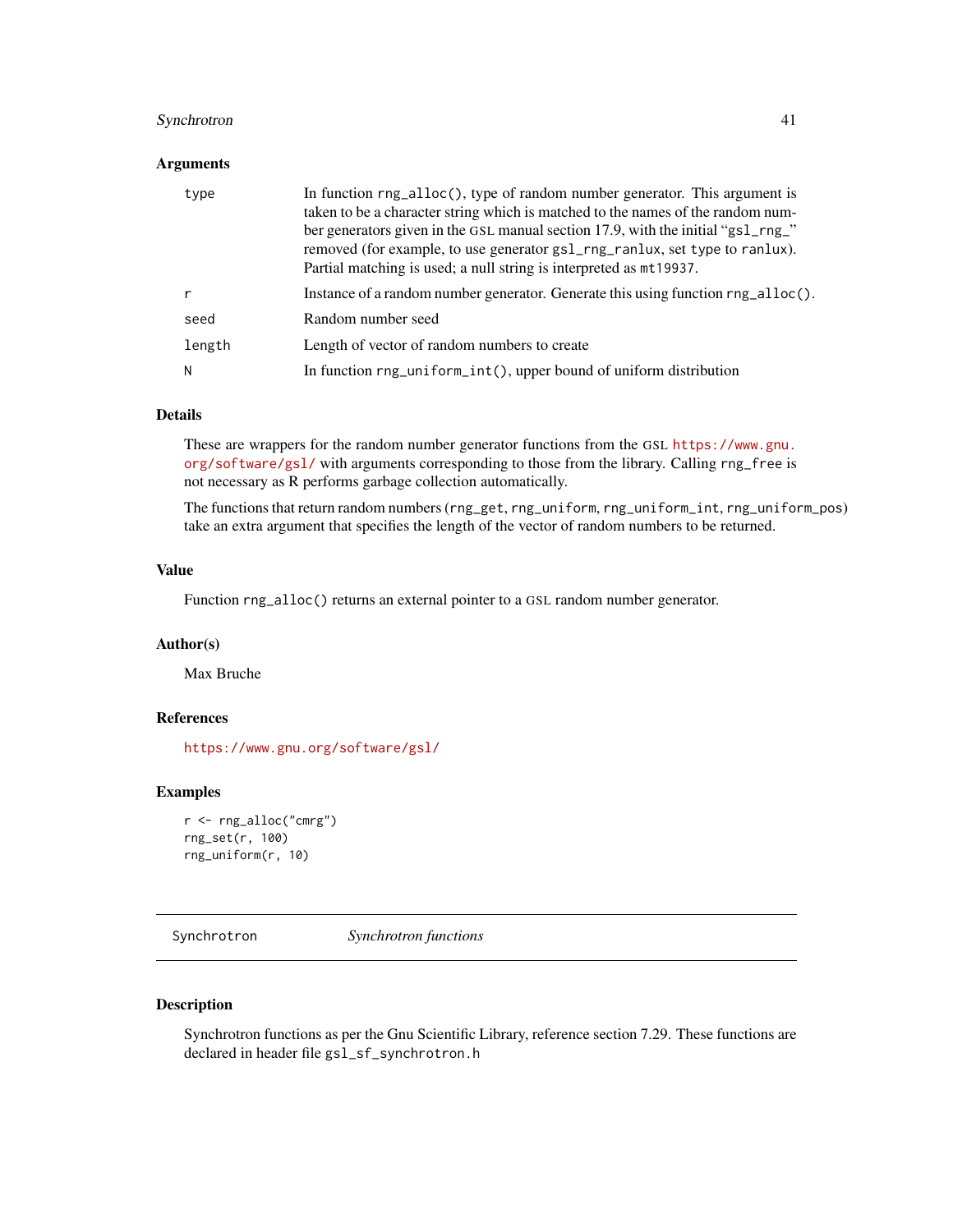# <span id="page-41-0"></span>Usage

```
synchrotron_1(x, give=FALSE, strict=TRUE)
synchrotron_2(x, give=FALSE, strict=TRUE)
```
#### Arguments

|        | input: real values                                                                                                     |
|--------|------------------------------------------------------------------------------------------------------------------------|
| give   | Boolean with TRUE meaning to return a list of three items: the value, an estimate<br>of the error, and a status number |
| strict | Boolean, with TRUE meaning to return NaN if status is an error                                                         |

# Author(s)

Robin K. S. Hankin

#### Examples

```
x <- seq(from=0,to=2,by=0.01)
synchrotron_1(x)
synchrotron_2(x)
```
Transport *Transport functions*

#### Description

Transport functions as per the Gnu Scientific Library, reference manual section 7.29. These functions are defined in header file gsl\_sf\_transport.h

# Usage

| transport_2(x, give=FALSE, strict=TRUE) |  |
|-----------------------------------------|--|
| transport_3(x, give=FALSE, strict=TRUE) |  |
| transport_4(x, give=FALSE, strict=TRUE) |  |
| transport_5(x, give=FALSE, strict=TRUE) |  |

# Arguments

| $\mathsf{x}$ | input: real values                                                                                                      |
|--------------|-------------------------------------------------------------------------------------------------------------------------|
| give         | Boolean with TRUE meaning to return a list of three items: the value, an estimate<br>of the error, and a status number. |
| strict       | Boolean, with TRUE meaning to return NaN if status is an error.                                                         |

# Author(s)

Robin K. S. Hankin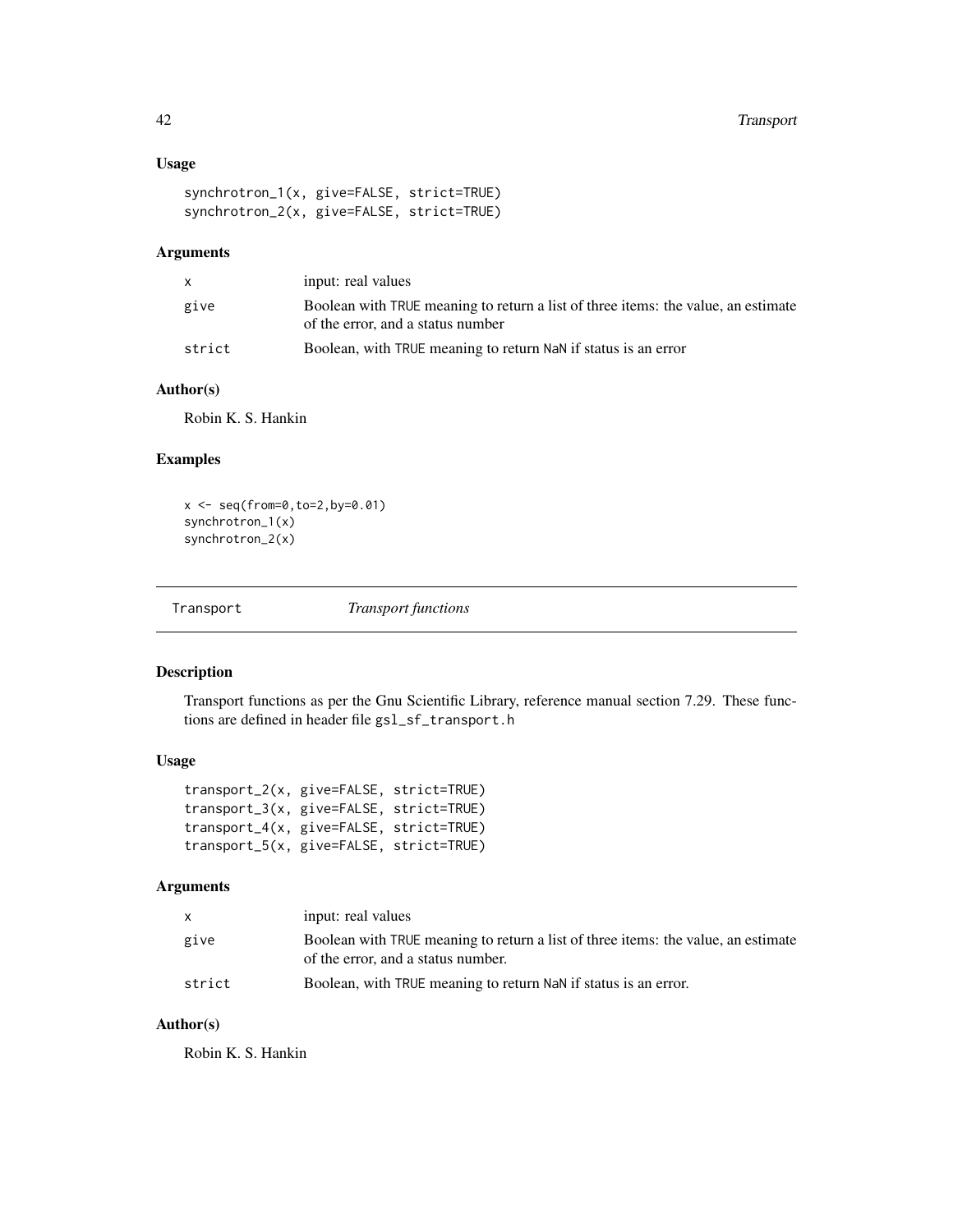#### <span id="page-42-0"></span>Trig the contract of the contract of the contract of the contract of the contract of the contract of the contract of the contract of the contract of the contract of the contract of the contract of the contract of the contr

# References

<https://www.gnu.org/software/gsl/>

# Examples

x <- seq(from=0,to=2,by=0.01) transport\_2(x) transport\_3(x)

Trig *Trig functions*

#### Description

Trig functions as per the Gnu Scientific Library, reference manual section 7.30. These functions are declared in header file gsl\_sf\_trig.h

#### Usage

```
gsl_sf_sin(x, give=FALSE, strict=TRUE)
gsl_sf_cos(x, give=FALSE, strict=TRUE)
hypot(x, y, give=FALSE, strict=TRUE)
sinc(x, give=FALSE, strict=TRUE)
complex_sin(zr, zi=NULL, r.and.i=TRUE, give=FALSE, strict=TRUE)
complex_cos(zr, zi=NULL, r.and.i=TRUE, give=FALSE, strict=TRUE)
lnsinh(x, give=FALSE, strict=TRUE)
lncosh(x, give=FALSE, strict=TRUE)
```
#### Arguments

| x,y     | input: real values                                                                                                                                                                                                       |
|---------|--------------------------------------------------------------------------------------------------------------------------------------------------------------------------------------------------------------------------|
| zr      | In gamma_complex(), the real part of the argument                                                                                                                                                                        |
| zi      | In complex_sin() et seq, the imaginary part of the argument. If missing (ie<br>takes the default value of NULL), interpret zr as complex, even if real                                                                   |
| r.and.i | In complex_sin() et seq, Boolean variable with default value of TRUE meaning<br>to return a complex variable as per the details section below; and FALSE meaning<br>to return the values as advertised in the GSL manual |
| give    | Boolean with TRUE meaning to return a list of three items: the value, an estimate<br>of the error, and a status number                                                                                                   |
| strict  | Boolean, with TRUE meaning to return NaN if status is an error                                                                                                                                                           |

### Author(s)

Robin K. S. Hankin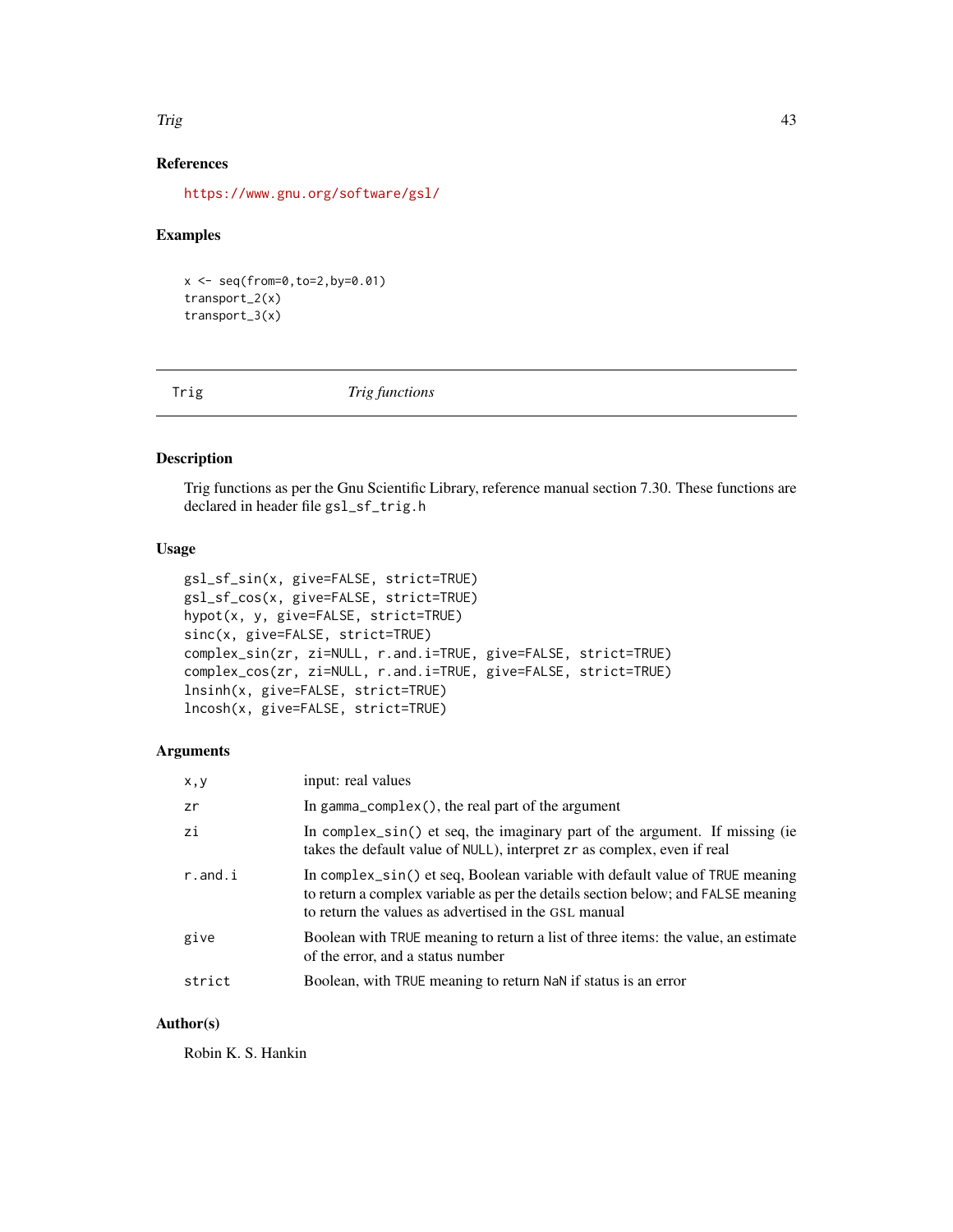#### References

<https://www.gnu.org/software/gsl/>

# Examples

```
x \leq -\text{seq}(\text{from=0}, \text{to=2}, \text{by=0}.01)gsl_sf_sin(x) #table xx of Ab and St
gsl_sf_cos(x) #table xx of Ab and St
f <- function(x){abs(sin(x+1)-sin(x)*cos(1)-cos(x)*sin(1))}
g \leqfunction(x){abs(gsl_sf_sin(x+1)-gsl_sf_sin(x)*gsl_sf_cos(1)-gsl_sf_cos(x)*gsl_sf_sin(1))}
f(100000:100010)
g(100000:100010)
```
Zeta *Zeta functions*

#### Description

Zeta functions as per the Gnu Scientific Library 7.31 and AMS-55, section 23.2. These functions are declared in header file gsl\_sf\_zeta.h

# Usage

```
zeta_int(n, give=FALSE, strict=TRUE)
zeta(s, give=FALSE, strict=TRUE)
zetam1_int(n, give=FALSE, strict=TRUE)
zetam1(s, give=FALSE, strict=TRUE)
hzeta(s, q, give=FALSE, strict=TRUE)
eta_int(n, give=FALSE, strict=TRUE)
eta(s, give=FALSE, strict=TRUE)
```
#### Arguments

| n      | input: integer values                                                                                                   |
|--------|-------------------------------------------------------------------------------------------------------------------------|
| s,q    | input: real values                                                                                                      |
| give   | Boolean with TRUE meaning to return a list of three items: the value, an estimate<br>of the error, and a status number. |
| strict | Boolean, with TRUE meaning to return NaN if status is an error.                                                         |

<span id="page-43-0"></span>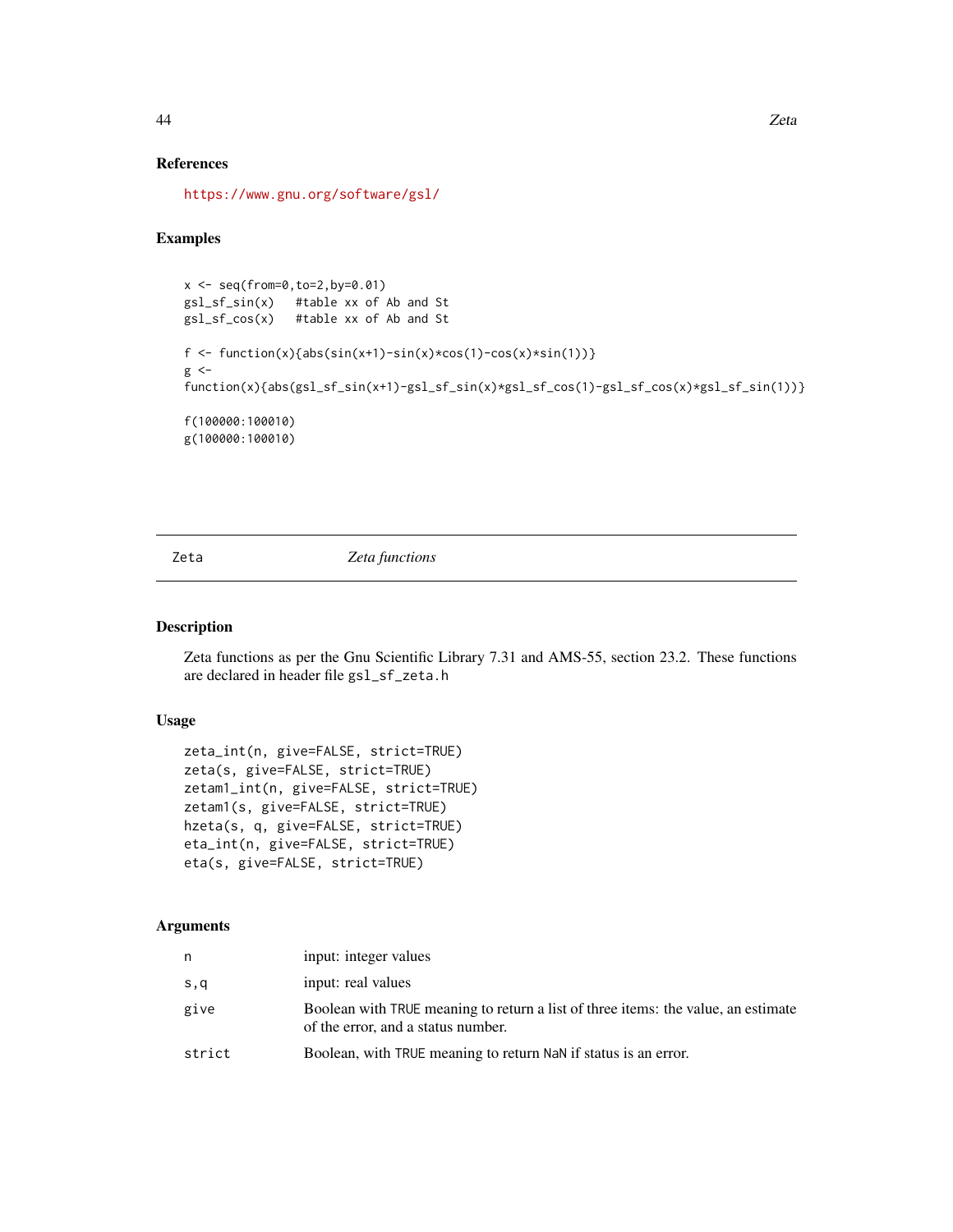$Zeta$  and  $45$ 

# Author(s)

Robin K. S. Hankin

# References

<https://www.gnu.org/software/gsl/>

# Examples

```
n < -1:10cbind(n,zeta(n),eta(n)) #table 23.3, p 811
```
zeta\_int(1:5) zeta(c(pi,pi\*2)) zetam1\_int(1:5) zetam1(c(pi,pi\*2)) hzeta(1.1,1.2) eta\_int(1:5) eta(c(pi,pi\*2))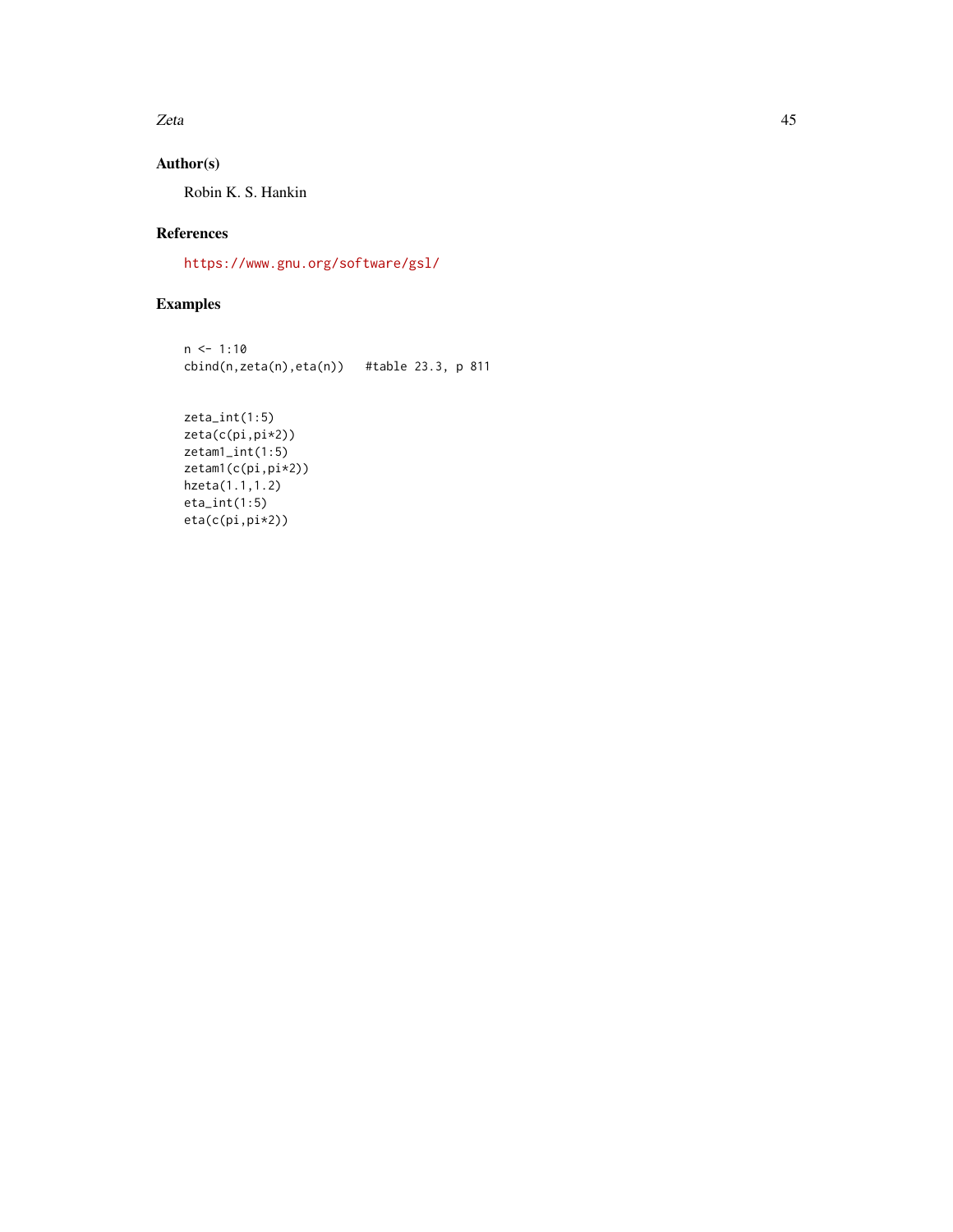# <span id="page-45-0"></span>**Index**

∗ array Bessel, <mark>[6](#page-5-0)</mark> Clausen, [10](#page-9-0) Coulomb , [11](#page-10-0) Coupling , [12](#page-11-0) Dawson, [13](#page-12-0) Debye , [14](#page-13-0) Dilog, [15](#page-14-0) Ellint, [16](#page-15-0) Elljac, [17](#page-16-0) Error , [19](#page-18-0) Expint, [20](#page-19-0) Fermi-Dirac , [21](#page-20-0) Gamma, [22](#page-21-0) Gegenbauer , [24](#page-23-0) gsl-deprecated , [25](#page-24-0) Hyperg, [26](#page-25-0) Laguerre, [28](#page-27-0) Lambert, [29](#page-28-0) Legendre, [29](#page-28-0) Log , [31](#page-30-0) Misc, [32](#page-31-0) multimin , [34](#page-33-0) Poly, [36](#page-35-0) Powint, [37](#page-36-0) Psi , [38](#page-37-0) Synchrotron , [41](#page-40-0) Transport , [42](#page-41-0) Trig , [43](#page-42-0) Zeta , [44](#page-43-0) ∗ datagen Qrng , [39](#page-38-0) Rng , [40](#page-39-0) ∗ distribution Qrng , [39](#page-38-0) Rng , [40](#page-39-0) ∗ package gsl-package, [2](#page-1-0)

Airy , [4](#page-3-0)

airy *(*Airy *)* , [4](#page-3-0) airy\_Ai *(*Airy *)* , [4](#page-3-0) airy\_Ai\_deriv *(*Airy *)* , [4](#page-3-0) airy\_Ai\_deriv\_e *(*Airy *)* , [4](#page-3-0) airy\_Ai\_deriv\_scaled *(*Airy *)* , [4](#page-3-0) airy\_Ai\_deriv\_scaled\_e *(*Airy *)* , [4](#page-3-0) airy\_Ai\_scaled *(*Airy *)* , [4](#page-3-0) airy\_Ai\_scaled\_e *(*Airy *)* , [4](#page-3-0) airy\_Bi *(*Airy *)* , [4](#page-3-0) airy\_Bi\_deriv *(*Airy *)* , [4](#page-3-0) airy\_Bi\_deriv\_e *(*Airy *)* , [4](#page-3-0) airy\_Bi\_deriv\_scaled *(*Airy *)* , [4](#page-3-0) airy\_Bi\_deriv\_scaled\_e *(*Airy *)* , [4](#page-3-0) airy\_Bi\_e *(*Airy *)* , [4](#page-3-0) airy\_Bi\_scaled *(*Airy *)* , [4](#page-3-0) airy\_Bi\_scaled\_e *(*Airy *)* , [4](#page-3-0) airy\_zero\_Ai *(*Airy *)* , [4](#page-3-0) airy\_zero\_Ai\_deriv *(*Airy *)* , [4](#page-3-0) airy\_zero\_Ai\_deriv\_e *(*Airy *)* , [4](#page-3-0) airy\_zero\_Ai\_e *(*Airy *)* , [4](#page-3-0) airy\_zero\_Bi *(*Airy *)* , [4](#page-3-0) airy\_zero\_Bi\_deriv *(*Airy *)* , [4](#page-3-0) airy\_zero\_Bi\_deriv\_e *(*Airy *)* , [4](#page-3-0) airy\_zero\_Bi\_e *(*Airy *)* , [4](#page-3-0) atanint *(*Expint *)* , [20](#page-19-0)

```
6</mark>
bessel
(Bessel
)
,
6
bessel_I0
(Bessel
)
,
6
bessel_I0_scaled
(Bessel
)
,
6
bessel_i0_scaled
(Bessel
)
,
6
bessel_I1
(Bessel
)
,
6
bessel_I1_scaled
(Bessel
)
,
6
bessel_i1_scaled
(Bessel
)
,
6
bessel_i2_scaled
(Bessel
)
,
6
bessel_il_scaled
(Bessel
)
,
6
bessel_il_scaled_array
(Bessel
)
,
6
bessel_In
(Bessel
)
,
6
bessel_In_array
(Bessel
)
,
6
bessel_In_scaled
(Bessel
)
,
6
```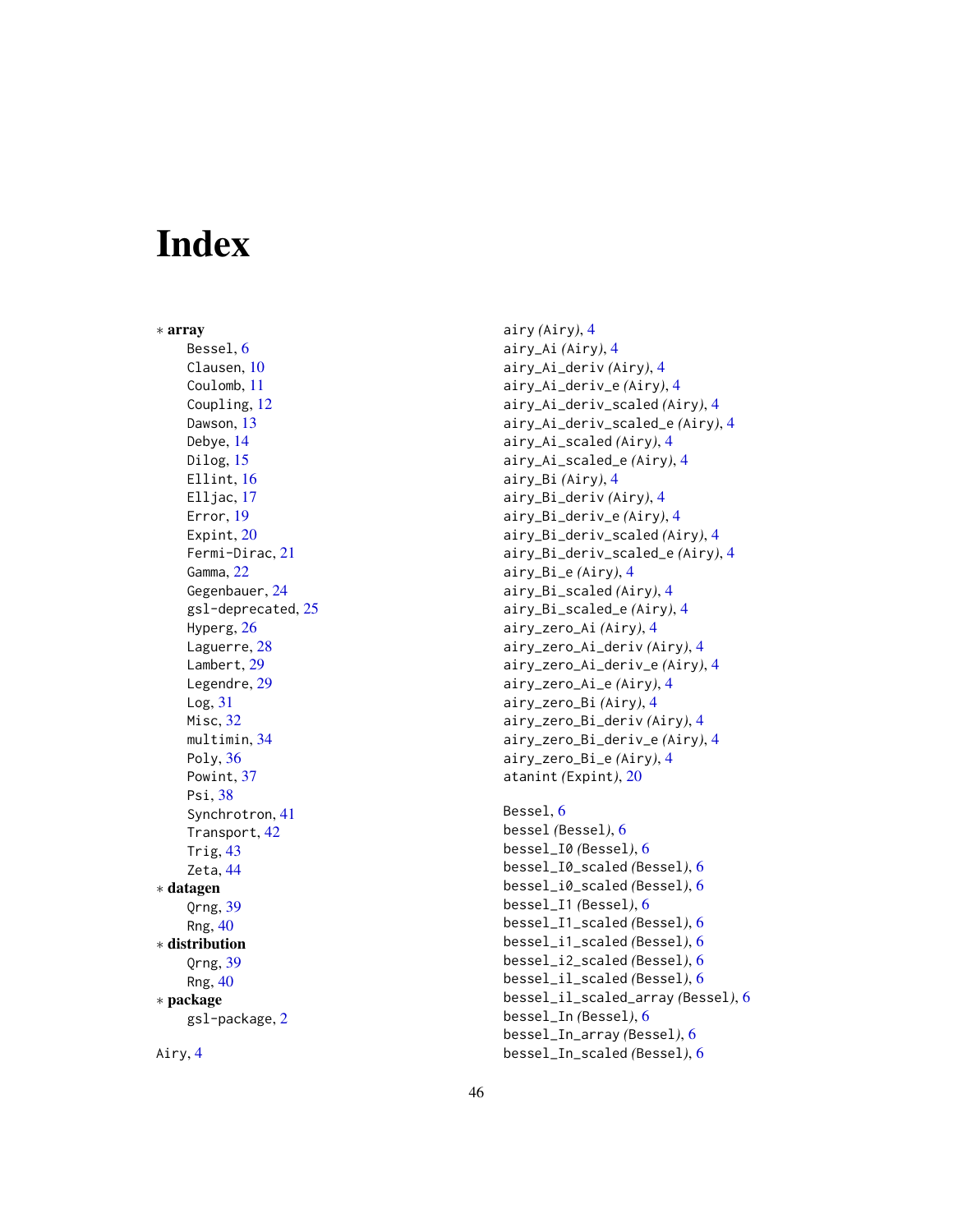bessel\_In\_scaled\_array *(*Bessel*)*, [6](#page-5-0) bessel\_Inu *(*Bessel*)*, [6](#page-5-0) bessel\_Inu\_scaled *(*Bessel*)*, [6](#page-5-0) bessel\_J0 *(*Bessel*)*, [6](#page-5-0) bessel\_j0 *(*Bessel*)*, [6](#page-5-0) bessel\_J1 *(*Bessel*)*, [6](#page-5-0) bessel\_j1 *(*Bessel*)*, [6](#page-5-0) bessel\_j2 *(*Bessel*)*, [6](#page-5-0) bessel\_jl *(*Bessel*)*, [6](#page-5-0) bessel\_jl\_array *(*Bessel*)*, [6](#page-5-0) bessel\_jl\_steed\_array *(*Bessel*)*, [6](#page-5-0) bessel\_Jn *(*Bessel*)*, [6](#page-5-0) bessel\_Jn\_array *(*Bessel*)*, [6](#page-5-0) bessel\_Jnu *(*Bessel*)*, [6](#page-5-0) bessel\_K0 *(*Bessel*)*, [6](#page-5-0) bessel\_K0\_scaled *(*Bessel*)*, [6](#page-5-0) bessel\_k0\_scaled *(*Bessel*)*, [6](#page-5-0) bessel\_K1 *(*Bessel*)*, [6](#page-5-0) bessel\_K1\_scaled *(*Bessel*)*, [6](#page-5-0) bessel\_k1\_scaled *(*Bessel*)*, [6](#page-5-0) bessel\_k2\_scaled *(*Bessel*)*, [6](#page-5-0) bessel\_kl\_scaled *(*Bessel*)*, [6](#page-5-0) bessel\_kl\_scaled\_array *(*Bessel*)*, [6](#page-5-0) bessel\_Kn *(*Bessel*)*, [6](#page-5-0) bessel\_Kn\_array *(*Bessel*)*, [6](#page-5-0) bessel\_Kn\_scaled *(*Bessel*)*, [6](#page-5-0) bessel\_Kn\_scaled\_array *(*Bessel*)*, [6](#page-5-0) bessel\_Knu *(*Bessel*)*, [6](#page-5-0) bessel\_Knu\_scaled *(*Bessel*)*, [6](#page-5-0) bessel\_lnKnu *(*Bessel*)*, [6](#page-5-0) bessel\_sequence\_Jnu *(*Bessel*)*, [6](#page-5-0) bessel\_Y0 *(*Bessel*)*, [6](#page-5-0) bessel\_y0 *(*Bessel*)*, [6](#page-5-0) bessel\_Y1 *(*Bessel*)*, [6](#page-5-0) bessel\_y1 *(*Bessel*)*, [6](#page-5-0) bessel\_y2 *(*Bessel*)*, [6](#page-5-0) bessel\_yl *(*Bessel*)*, [6](#page-5-0) bessel\_yl\_array *(*Bessel*)*, [6](#page-5-0) bessel\_Yn *(*Bessel*)*, [6](#page-5-0) bessel\_Yn\_array *(*Bessel*)*, [6](#page-5-0) bessel\_Ynu *(*Bessel*)*, [6](#page-5-0) bessel\_zero\_J0 *(*Bessel*)*, [6](#page-5-0) bessel\_zero\_J1 *(*Bessel*)*, [6](#page-5-0) bessel\_zero\_Jnu *(*Bessel*)*, [6](#page-5-0) beta\_inc *(*Gamma*)*, [22](#page-21-0) Chi *(*Expint*)*, [20](#page-19-0)

Ci *(*Expint*)*, [20](#page-19-0) Clausen, [10](#page-9-0)

clausen *(*Clausen*)*, [10](#page-9-0) complex\_cos *(*Trig*)*, [43](#page-42-0) complex\_dilog *(*Dilog*)*, [15](#page-14-0) complex\_log *(*Log*)*, [31](#page-30-0) complex\_logsin *(*Trig*)*, [43](#page-42-0) complex\_sin *(*Trig*)*, [43](#page-42-0) Conical *(*Legendre*)*, [29](#page-28-0) conical *(*Legendre*)*, [29](#page-28-0) conicalP\_0 *(*Legendre*)*, [29](#page-28-0) conicalP\_1 *(*Legendre*)*, [29](#page-28-0) conicalP\_cyl\_reg *(*Legendre*)*, [29](#page-28-0) conicalP\_half *(*Legendre*)*, [29](#page-28-0) conicalP\_mhalf *(*Legendre*)*, [29](#page-28-0) conicalP\_sph\_reg *(*Legendre*)*, [29](#page-28-0) Coulomb, [11](#page-10-0) coulomb *(*Coulomb*)*, [11](#page-10-0) coulomb\_CL *(*Coulomb*)*, [11](#page-10-0) coulomb\_CL\_array *(*Coulomb*)*, [11](#page-10-0) coulomb\_wave\_F\_array *(*Coulomb*)*, [11](#page-10-0) coulomb\_wave\_FG *(*Coulomb*)*, [11](#page-10-0) coulomb\_wave\_FG\_array *(*Coulomb*)*, [11](#page-10-0) coulomb\_wave\_FGp\_array *(*Coulomb*)*, [11](#page-10-0) coulomb\_wave\_sphF\_array *(*Coulomb*)*, [11](#page-10-0) Coupling, [12](#page-11-0) coupling *(*Coupling*)*, [12](#page-11-0) coupling\_3j *(*Coupling*)*, [12](#page-11-0) coupling\_6j *(*Coupling*)*, [12](#page-11-0) coupling\_9j *(*Coupling*)*, [12](#page-11-0) Dawson, [13](#page-12-0) dawson *(*Dawson*)*, [13](#page-12-0) Debye, [14](#page-13-0)

debye *(*Debye*)*, [14](#page-13-0) debye\_1 *(*Debye*)*, [14](#page-13-0) debye\_2 *(*Debye*)*, [14](#page-13-0) debye\_3 *(*Debye*)*, [14](#page-13-0) debye\_4 *(*Debye*)*, [14](#page-13-0) deprecated\_legendre *(*gsl-deprecated*)*, [25](#page-24-0) Dilog, [15](#page-14-0) dilog *(*Dilog*)*, [15](#page-14-0) doublefact *(*Gamma*)*, [22](#page-21-0)

Ellint, [16](#page-15-0) ellint *(*Ellint*)*, [16](#page-15-0) ellint\_D *(*Ellint*)*, [16](#page-15-0) ellint\_E *(*Ellint*)*, [16](#page-15-0) ellint\_Ecomp *(*Ellint*)*, [16](#page-15-0) ellint\_F *(*Ellint*)*, [16](#page-15-0) ellint\_Kcomp *(*Ellint*)*, [16](#page-15-0)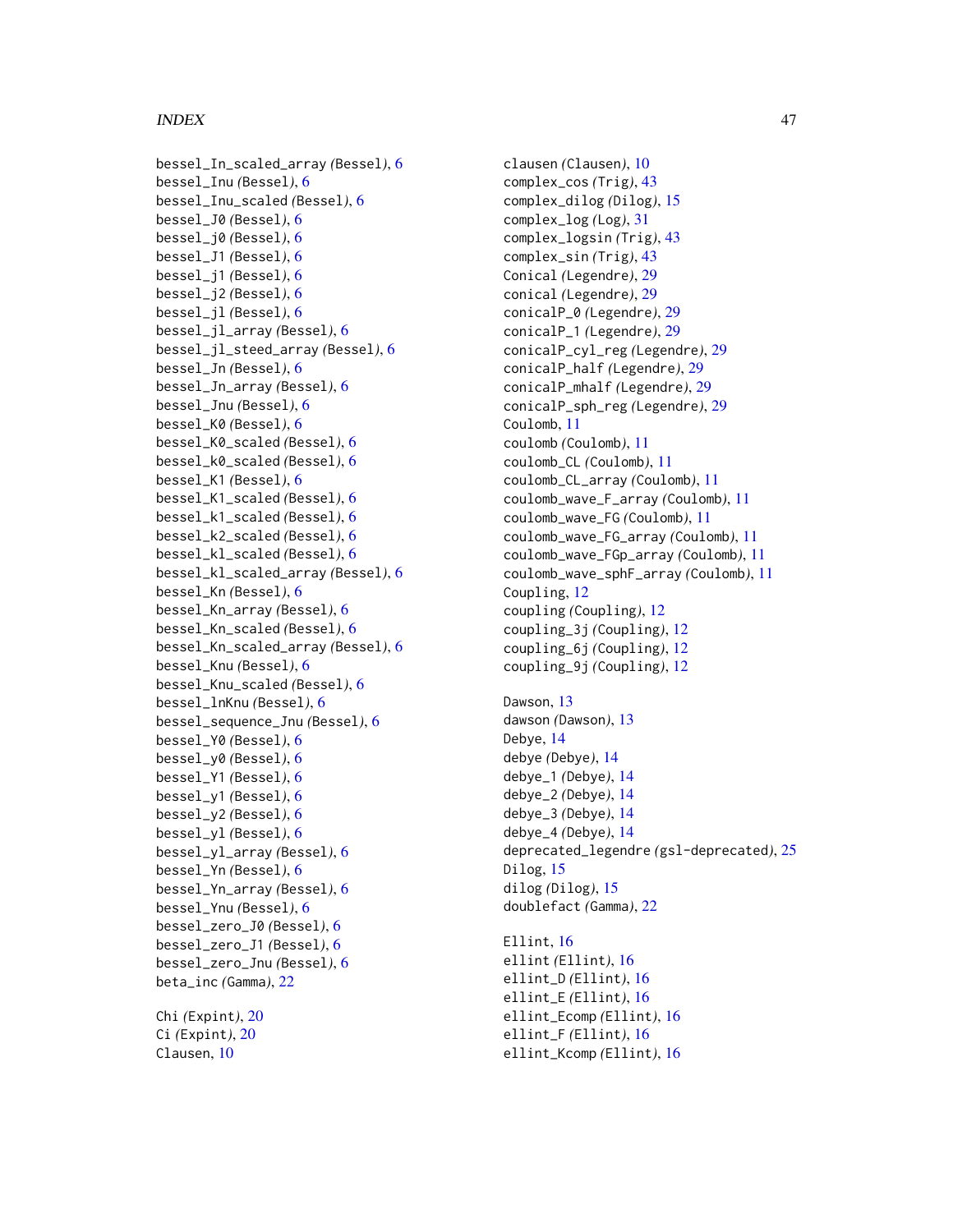```
ellint_P (Ellint), 16
ellint_RC (Ellint), 16
ellint_RD (Ellint), 16
ellint_RF (Ellint), 16
ellint_RJ (Ellint), 16
Elljac, 17
elljac (Elljac), 17
erf (Error), 19
erf_Q (Error), 19
erf_Z (Error), 19
erfc (Error), 19
Error, 19
error (Error), 19
Error function (Error), 19
eta (Zeta), 44
eta_int (Zeta), 44
Expint, 20
expint (Expint), 20
expint_3 (Expint), 20
expint_E1 (Expint), 20
expint_E2 (Expint), 20
expint_Ei (Expint), 20
expint_En (Expint), 20
fact (Gamma), 22
Fermi (Fermi-Dirac), 21
fermi (Fermi-Dirac), 21
Fermi-Dirac, 21
Fermi_Dirac (Fermi-Dirac), 21
fermi_dirac (Fermi-Dirac), 21
fermi_dirac_0 (Fermi-Dirac), 21
fermi_dirac_1 (Fermi-Dirac), 21
fermi_dirac_2 (Fermi-Dirac), 21
fermi_dirac_3half (Fermi-Dirac), 21
fermi_dirac_half (Fermi-Dirac), 21
fermi_dirac_inc_0 (Fermi-Dirac), 21
fermi_dirac_int (Fermi-Dirac), 21
fermi_dirac_m1 (Fermi-Dirac), 21
fermi_dirac_mhalf (Fermi-Dirac), 21
```

```
Gamma, 22
gamma (Gamma), 22
gamma_inc (Gamma), 22
gamma_inc_P (Gamma), 22
gamma_inc_Q (Gamma), 22
gammainv (Gamma), 22
gammastar (Gamma), 22
Gegenbauer, 24
gegenbauer (Gegenbauer), 24
```
gegenpoly\_1 *(*Gegenbauer*)*, [24](#page-23-0) gegenpoly\_2 *(*Gegenbauer*)*, [24](#page-23-0) gegenpoly\_3 *(*Gegenbauer*)*, [24](#page-23-0) gegenpoly\_array *(*Gegenbauer*)*, [24](#page-23-0) gegenpoly\_n *(*Gegenbauer*)*, [24](#page-23-0) GSL *(*gsl-package*)*, [2](#page-1-0) gsl *(*gsl-package*)*, [2](#page-1-0) gsl-deprecated, [25](#page-24-0) gsl-package, [2](#page-1-0) gsl\_cd *(*Elljac*)*, [17](#page-16-0) gsl\_cn *(*Elljac*)*, [17](#page-16-0) gsl\_cs *(*Elljac*)*, [17](#page-16-0) gsl\_dc *(*Elljac*)*, [17](#page-16-0) gsl\_dn *(*Elljac*)*, [17](#page-16-0) gsl\_ds *(*Elljac*)*, [17](#page-16-0) gsl\_nc *(*Elljac*)*, [17](#page-16-0) gsl\_nd *(*Elljac*)*, [17](#page-16-0) gsl\_ns *(*Elljac*)*, [17](#page-16-0) gsl\_poly *(*Poly*)*, [36](#page-35-0) gsl\_sc *(*Elljac*)*, [17](#page-16-0) gsl\_sd *(*Elljac*)*, [17](#page-16-0) gsl\_sf\_beta *(*Gamma*)*, [22](#page-21-0) gsl\_sf\_choose *(*Gamma*)*, [22](#page-21-0) gsl\_sf\_cos *(*Trig*)*, [43](#page-42-0) gsl\_sf\_gamma *(*Gamma*)*, [22](#page-21-0) gsl\_sf\_log *(*Log*)*, [31](#page-30-0) gsl\_sf\_sin *(*Trig*)*, [43](#page-42-0) gsl\_sn *(*Elljac*)*, [17](#page-16-0) hazard *(*Error*)*, [19](#page-18-0) hydrogenicR *(*Coulomb*)*, [11](#page-10-0) hydrogenicR\_1 *(*Coulomb*)*, [11](#page-10-0) Hyperg, [26](#page-25-0) hyperg *(*Hyperg*)*, [26](#page-25-0) hyperg\_0F1 *(*Hyperg*)*, [26](#page-25-0) hyperg\_1F1 *(*Hyperg*)*, [26](#page-25-0) hyperg\_1F1\_int *(*Hyperg*)*, [26](#page-25-0) hyperg\_2F0 *(*Hyperg*)*, [26](#page-25-0) hyperg\_2F1 *(*Hyperg*)*, [26](#page-25-0) hyperg\_2F1\_conj *(*Hyperg*)*, [26](#page-25-0) hyperg\_2F1\_conj\_renorm *(*Hyperg*)*, [26](#page-25-0) hyperg\_2F1\_renorm *(*Hyperg*)*, [26](#page-25-0) hyperg\_U *(*Hyperg*)*, [26](#page-25-0) hyperg\_U\_int *(*Hyperg*)*, [26](#page-25-0) hypot *(*Trig*)*, [43](#page-42-0) hzeta *(*Zeta*)*, [44](#page-43-0)

Laguerre, [28](#page-27-0) laguerre *(*Laguerre*)*, [28](#page-27-0)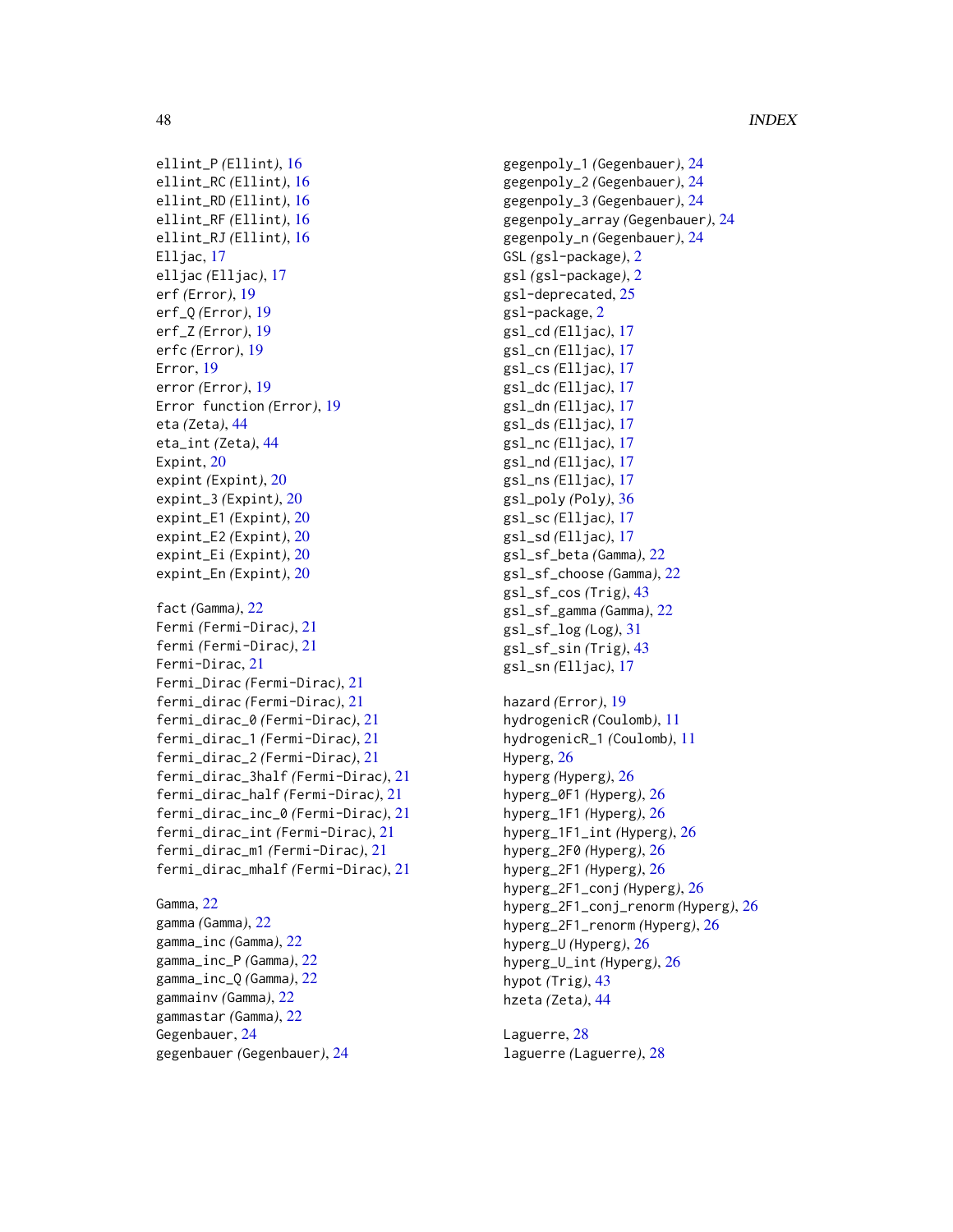laguerre\_1 *(*Laguerre *)* , [28](#page-27-0) laguerre\_2 *(*Laguerre *)* , [28](#page-27-0) laguerre\_3 *(*Laguerre *)* , [28](#page-27-0) laguerre\_n *(*Laguerre *)* , [28](#page-27-0) Lambert, [29](#page-28-0) lambert *(*Lambert *)* , [29](#page-28-0) Lambert\_W0 *(*Lambert *)* , [29](#page-28-0) lambert\_W0 *(*Lambert *)* , [29](#page-28-0) Lambert\_Wm1 (Lambert), [29](#page-28-0) lambert\_Wm1 *(*Lambert *)* , [29](#page-28-0) Legendre, [26](#page-25-0), [29](#page-28-0) legendre *(*Legendre *)* , [29](#page-28-0) legendre\_array *(*Legendre *)* , [29](#page-28-0) legendre\_array\_index *(*Legendre *)* , [29](#page-28-0) legendre\_array\_n *(*Legendre *)* , [29](#page-28-0) legendre\_array\_size *(*gsl-deprecated *)* , [25](#page-24-0) legendre\_check\_args *(*Legendre *)* , [29](#page-28-0) legendre\_deriv2\_alt\_array *(*Legendre *)* , [29](#page-28-0) legendre\_deriv2\_array *(*Legendre *)* , [29](#page-28-0) legendre\_deriv\_alt\_array *(*Legendre *)* , [29](#page-28-0) legendre\_deriv\_array *(*Legendre *)* , [29](#page-28-0) legendre\_H3d *(*Legendre *)* , [29](#page-28-0) legendre\_H3d\_0 *(*Legendre *)* , [29](#page-28-0) legendre\_H3d\_1 *(*Legendre *)* , [29](#page-28-0) legendre\_H3d\_array *(*Legendre *)* , [29](#page-28-0) legendre\_P1 *(*Legendre *)* , [29](#page-28-0) legendre\_P2 *(*Legendre *)* , [29](#page-28-0) legendre\_P3 *(*Legendre *)* , [29](#page-28-0) legendre\_Pl *(*Legendre *)* , [29](#page-28-0) legendre\_Pl\_array *(*Legendre *)* , [29](#page-28-0) legendre\_Plm *(*Legendre *)* , [29](#page-28-0) legendre\_Plm\_array *(*gsl-deprecated *)* , [25](#page-24-0) legendre\_Plm\_deriv\_array *(*gsl-deprecated*)*, [25](#page-24-0) legendre\_Q0 *(*Legendre *)* , [29](#page-28-0) legendre\_Q1 *(*Legendre *)* , [29](#page-28-0) legendre\_Ql *(*Legendre *)* , [29](#page-28-0) legendre\_sphPlm *(*Legendre *)* , [29](#page-28-0) legendre\_sphPlm\_array *(*gsl-deprecated *)* , [25](#page-24-0) legendre\_sphPlm\_deriv\_array *(*gsl-deprecated*)*, [25](#page-24-0) lnbeta *(*Gamma *)* , [22](#page-21-0) lnchoose *(*Gamma *)* , [22](#page-21-0) lncosh *(*Trig *)* , [43](#page-42-0) lndoublefact *(*Gamma *)* , [22](#page-21-0) lnfact *(*Gamma *)* , [22](#page-21-0) lngamma *(*Gamma *)* , [22](#page-21-0)

lngamma\_complex *(*Gamma *)* , [22](#page-21-0) lngamma\_sgn *(*Gamma *)* , [22](#page-21-0) lnpoch *(*Gamma *)* , [22](#page-21-0) lnpoch\_sgn *(*Gamma *)* , [22](#page-21-0) lnsinh *(*Trig *)* , [43](#page-42-0) Log , [31](#page-30-0) log *(*Log *)* , [31](#page-30-0) log\_1plusx *(*Log *)* , [31](#page-30-0) log\_1plusx\_mx *(*Log *)* , [31](#page-30-0) log\_abs *(*Log *)* , [31](#page-30-0) log\_erf\_Z *(*Error *)* , [19](#page-18-0) log\_erfc *(*Error *)* , [19](#page-18-0) Misc, [32](#page-31-0) misc *(*Misc *)* , [32](#page-31-0) Multimin *(*multimin *)* , [34](#page-33-0) multimin , [34](#page-33-0) poch *(*Gamma *)* , [22](#page-21-0) pochrel *(*Gamma *)* , [22](#page-21-0) Poly , [36](#page-35-0) poly *(*Poly *)* , [36](#page-35-0) polylog *(*Dilog *)* , [15](#page-14-0) Pow\_int *(*Powint *)* , [37](#page-36-0) pow\_int *(*Powint *)* , [37](#page-36-0) Powint, [37](#page-36-0) powint *(*Powint *)* , [37](#page-36-0) process.args *(*Misc *)* , [32](#page-31-0) Psi, <mark>[38](#page-37-0)</mark> psi *(*Psi *)* , [38](#page-37-0) psi\_1 *(*Psi *)* , [38](#page-37-0) psi\_1\_int *(*Psi *)* , [38](#page-37-0) psi\_1piy *(*Psi *)* , [38](#page-37-0) psi\_int *(*Psi *)* , [38](#page-37-0) psi\_n *(*Psi *)* , [38](#page-37-0) Qrng , [39](#page-38-0) qrng *(*Qrng *)* , [39](#page-38-0) qrng\_alloc *(*Qrng *)* , [39](#page-38-0) qrng\_clone *(*Qrng *)* , [39](#page-38-0) qrng\_get *(*Qrng *)* , [39](#page-38-0) qrng\_init *(*Qrng *)* , [39](#page-38-0) qrng\_name *(*Qrng *)* , [39](#page-38-0) qrng\_size *(*Qrng *)* , [39](#page-38-0)

Rng , [40](#page-39-0) rng *(*Rng *)* , [40](#page-39-0) rng\_alloc *(*Rng *)* , [40](#page-39-0) rng\_clone *(*Rng *)* , [40](#page-39-0)